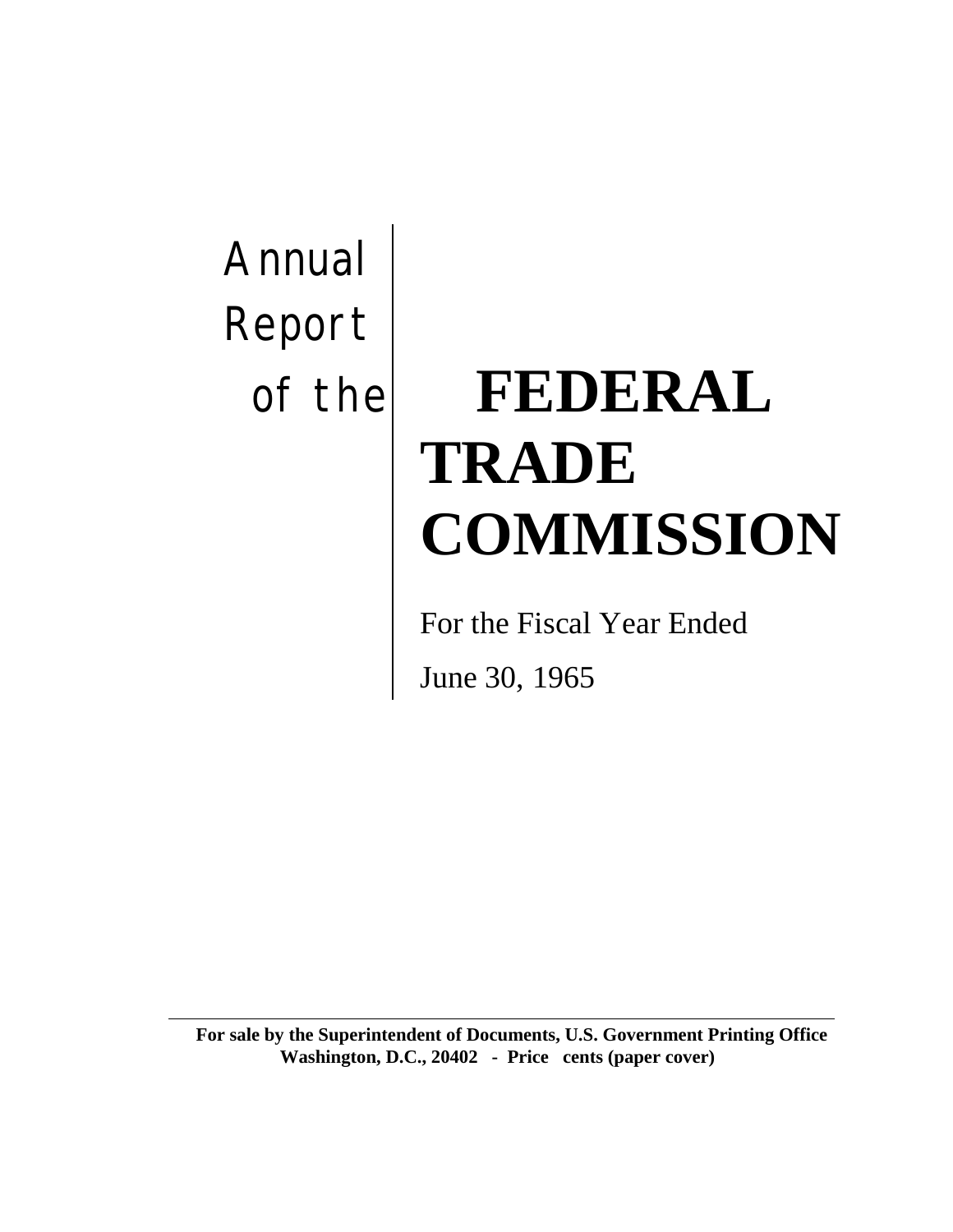## Federal Trade Commission

PAUL RAND DIXON, Chairman PHILIP ELMAN, Commissioner EVERETTE MACINTYRE, Commissioner JOHN R. REILLY, Jr., Commissioner MARY GARDINER JONES, Commissioner

JOIIN V. BUFFINGTON, Assistant to Chairman

JOSEPH W. SHEA, Secretary

PHILIP R. LAYTON, Program Review Officer

JOHN N. WHEELCOCK, Executive Director FRANK C. HALE, Deputy Executive Director JAMLES McI. HENDERSON, General Counsel EDWARD CREEL, Director of Hearing Examiners CHARLES A. SWEENY, Director, Bureau of Deceptive Practices WILLARD F. MUELLER, Director, Bureau of Economics SAMUEL L. WILLIAMS, Director, Bureau of Field Operations CHALMERS B. YARLEY, Director, Bureau of Industry Guidance JOSEPH E. SHEEHY, Director, Bureau of Restraint of Trade HENRY D. STRINGER, Director, Bureau of Textiles and Furs WILLIAM P. GLENDENING, Comptroller JOHN A. DELANEY, Director, Office of Administration WILLIAM F. JIBB, Director, Office of Information

ii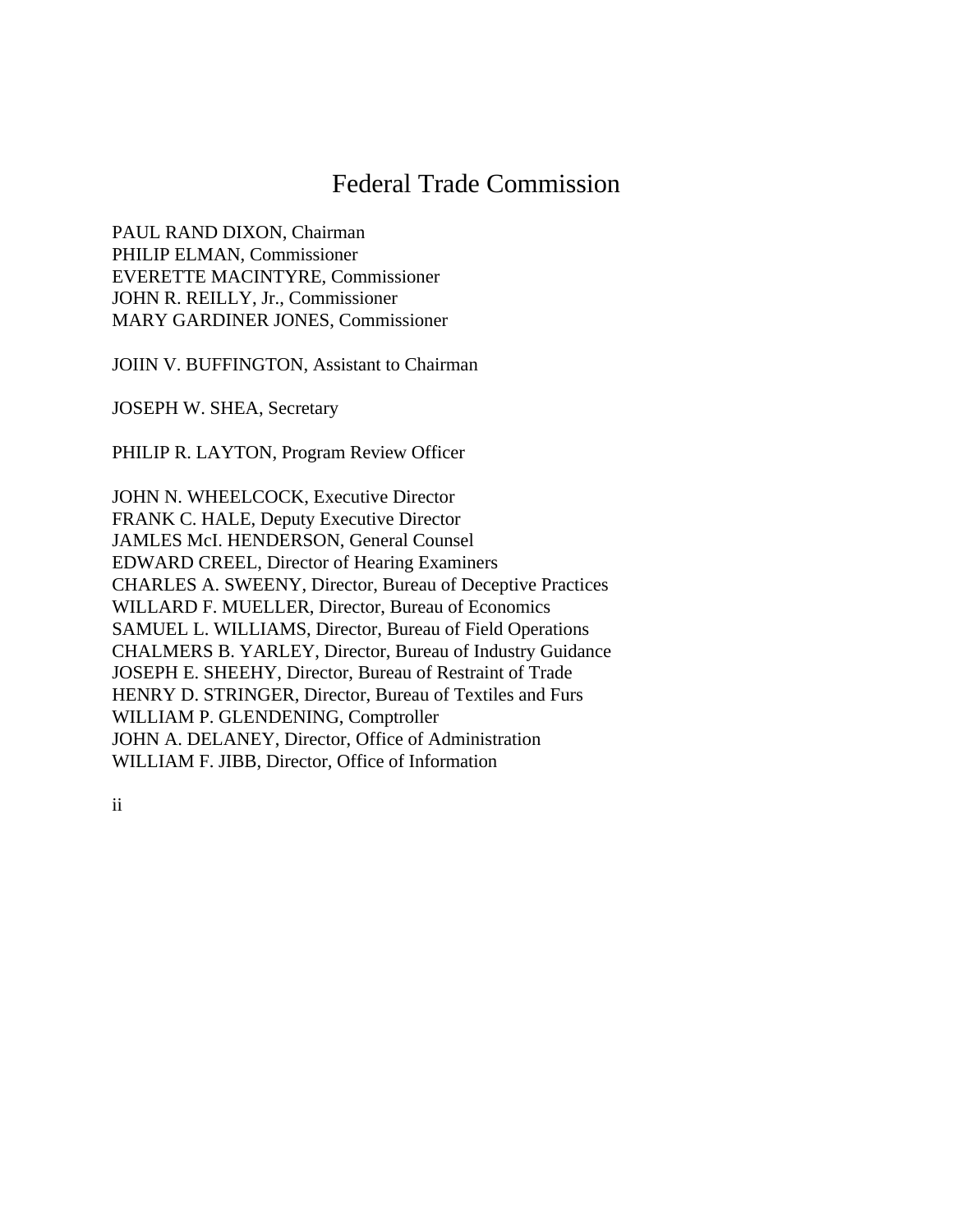#### EXECUTIVE OFFICES OF THE FEDERAL TRADE COMMISSION

Pennsylvania Avenue at Sixth Street Northwest Washington, D.C. 20580

#### Field Offices

| 30 Church Street, New York, N.Y., 10007     | Room 10511, U.S. Courthouse Building,      |
|---------------------------------------------|--------------------------------------------|
| Room 486, U.S. Courthouse and Federal       | P.O. Box 61165, Houston, Tex., 77061.      |
| Office Building, 219 South Dearborn Street, | Room 511, U.S. Courthouse, Seattle, Wash., |
| Chicago, Ill., 60604                        | 98104.                                     |
| 450 Golden Gate Avenue, Box 36005, San      | Room 1128, Standard Building, Cleveland,   |
| Francisco, Calif., 94102                    | Ohio, 44113                                |
| Room 1212, 215 West Seventh Street, Los     | Room 2806, Federal Office Building,        |
| Angeles, Calif., 90014                      | Kansas City, Mo., 64106                    |
| Room 1001, 131 State Street, Boston, Mass., | Room 915, Forsyth Building, 86 Forsyth     |
| 02109                                       | Street, Atlanta, Ga., 30303.               |
| Room 1000, Masonic Temple Building, 333     | Anderson Building, 450 West Broad Street,  |
| St. Charles Street, New Orleans, La., 70130 | Falls Church, Va., 22046                   |
|                                             |                                            |

Field Stations for Textiles and Furs in Addition to the Above Branch Offices

Room 400, U.S Court and Custom House, 1114 Market Street, St. Louis, Mo., 63101 Room 405, Thomas Building, 1314 Wood Street, Dallas, Tex., 75202 Room 204, Cutter Building, 327 North Tryon Street, Charlotte, N.C., 28202 Room 231, U.S. Courthouse, Portland, Oreg., 97205

53 Long Lane., Upper Darby, Pa., 19082 18013 Federal Building, 1961 Stout Street, Denver, Colo., 80202 Room 1631, New Federal Building, 51 Southwest First Avenue, Miami, Fla., 33130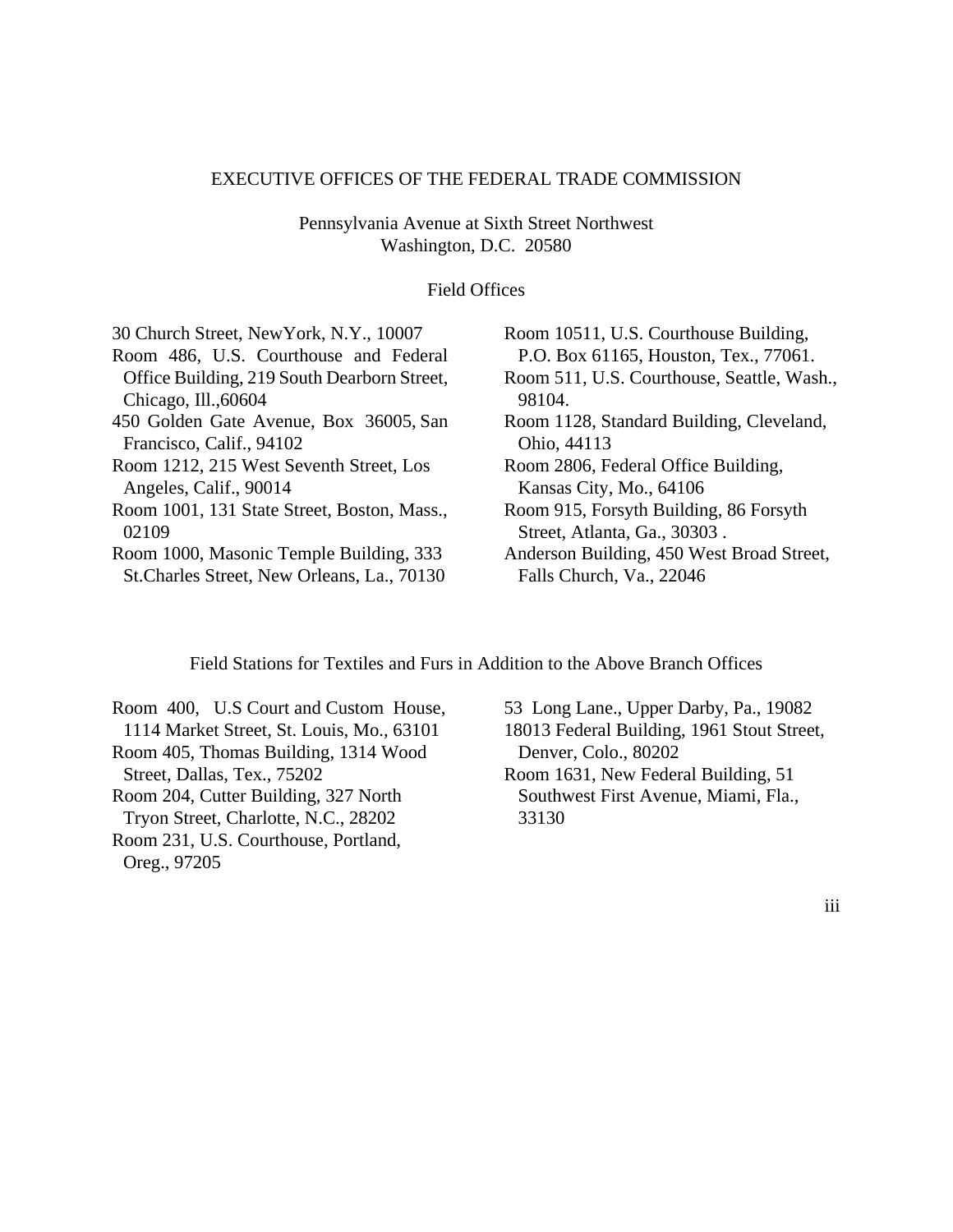## Letter of Transmittal

FEDERAL TRADE COMMISSION, Washington, D.C.

To the Congress of the United States:

It is a pleasure to transmit herewith the Fifty-First Annual Report of the Federal Trade Commission, covering its accomplishments during the fiscal year ended June, 30, 1965. By direction of the Commission.

> PAUL RAND DIXON, Chairman.

THE PRESIDENT OF THE SENATE. THE SPEAKER OF THE HOUSE OF REPRESENTATIVES.

v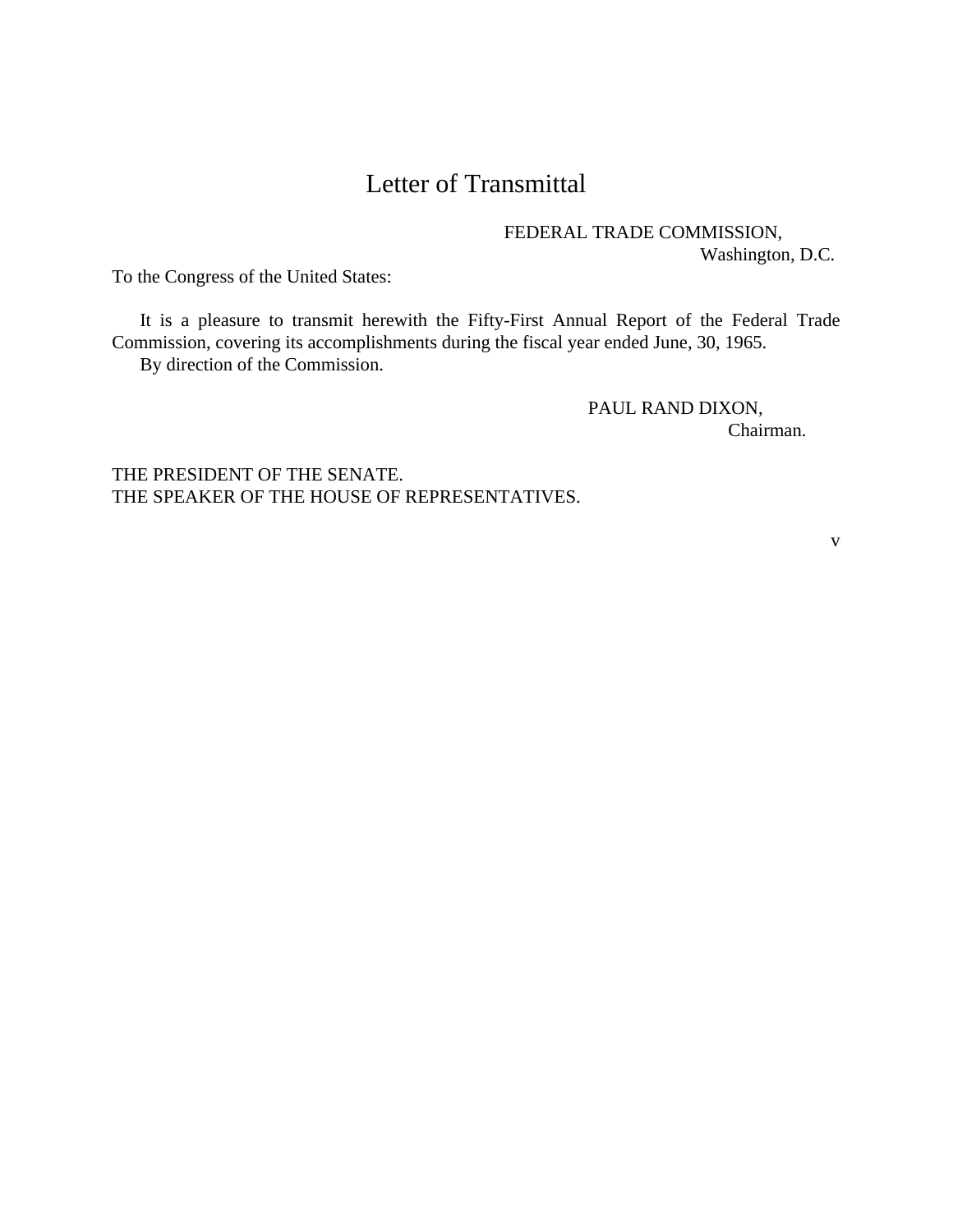## TABLE OF CONTENTS

| Chapter      | Page 7 |
|--------------|--------|
| $\mathbf{I}$ |        |
| 11.          |        |
| 111.         |        |
| IV.          |        |
| V.           |        |
| VI.          |        |
| VII.         |        |
| VIII.        |        |
| $IX_{-}$     |        |
| $X_{\cdot}$  |        |
| XI.          |        |
|              |        |
|              |        |
|              |        |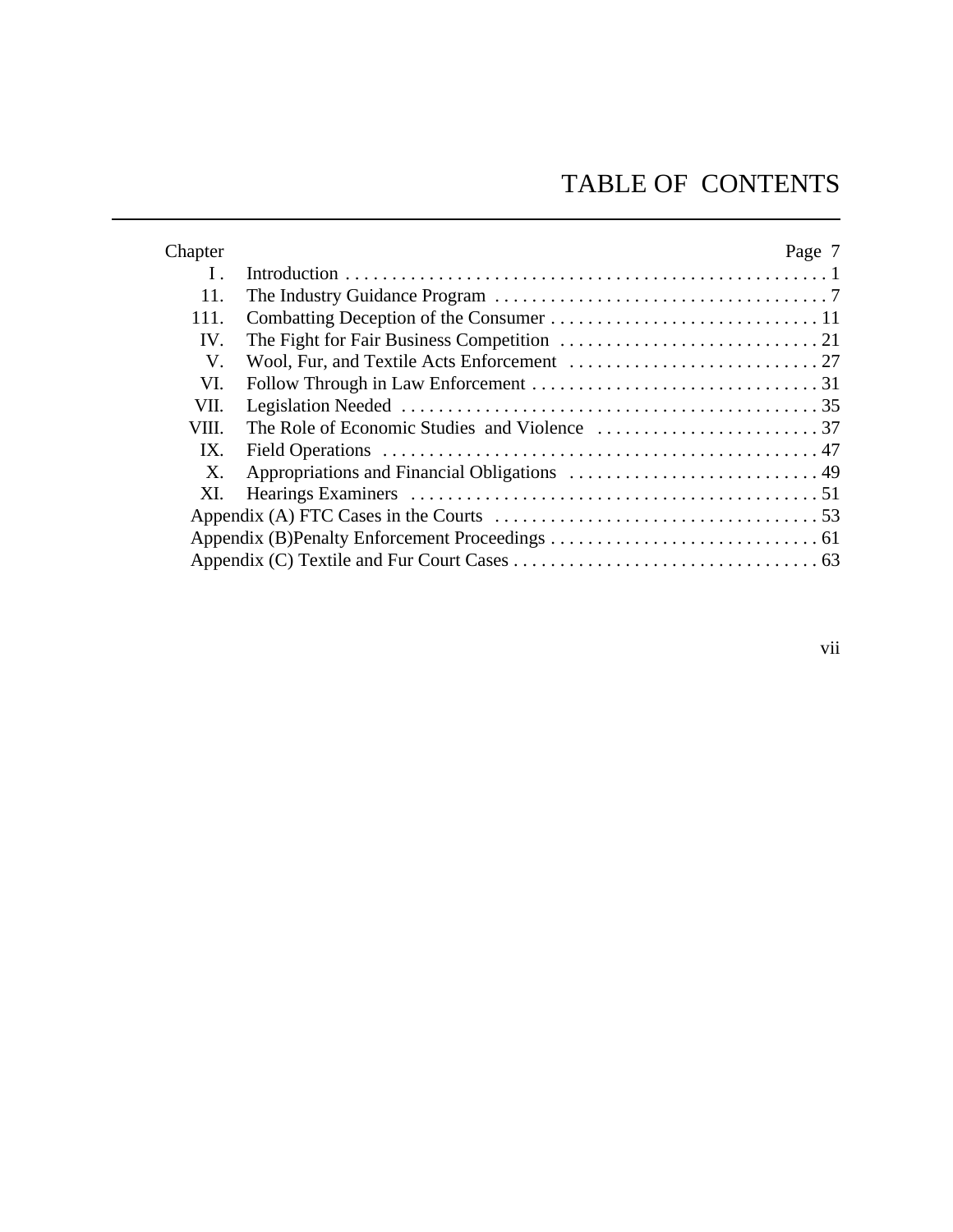## INTRODUCTION

In fiscal 1965, the Federal Trade Commission went quietly but firmly about its purpose to help businessmen comply with the trade laws, using persuasion if possible and prompt adversary action whenever persuasion failed. With its staff trained in the use of recent innovations to obtain faster, wider, and more equitable law enforcement, the Commision's usefulness gathered momentum.

As more industries were alerted to the laws' requirements as applied to their particular practices, the FTC could, by the year's end, devote ever more attention to individual firms which though given ample opportunity to understand legal requirements chose to defy them. Many are to discover that education and equitable enforcement of the law do not imply laxity in FTC's vigilance.

The year also found the Commission demonstrating increasing concern for protection of consumers, principally from false or misleading advertising. First priority as given to advertising or selling practices which could adversely affect the health or safety of consumers, and a close second priority was accorded deception in the sale of such products as food, household equipment, home improvements, and other necessaries of special significance to low income families and the aged. Altogether more than 600 deceptive practices investigations were launched, and over 300 violations were brought to a quick and satisfactory conclusion by the Commission's receiving adequate assurance that the illegalities would be halted without the delay and cost of formal orders. Formal action was necessary in more than 130 other cases. Moreover, instead of merely swatting at the gnats and hornets of deception astheywere called to theCommission's attention, entire areas of deception were probed in depth, and broad enough attacks were carried out to halt many forms of competitively engendered hucksterism.

To safeguard the economy from illegal restraints and monopolization of trade, the Commission found it necessary to expend even

798-047---66--2 1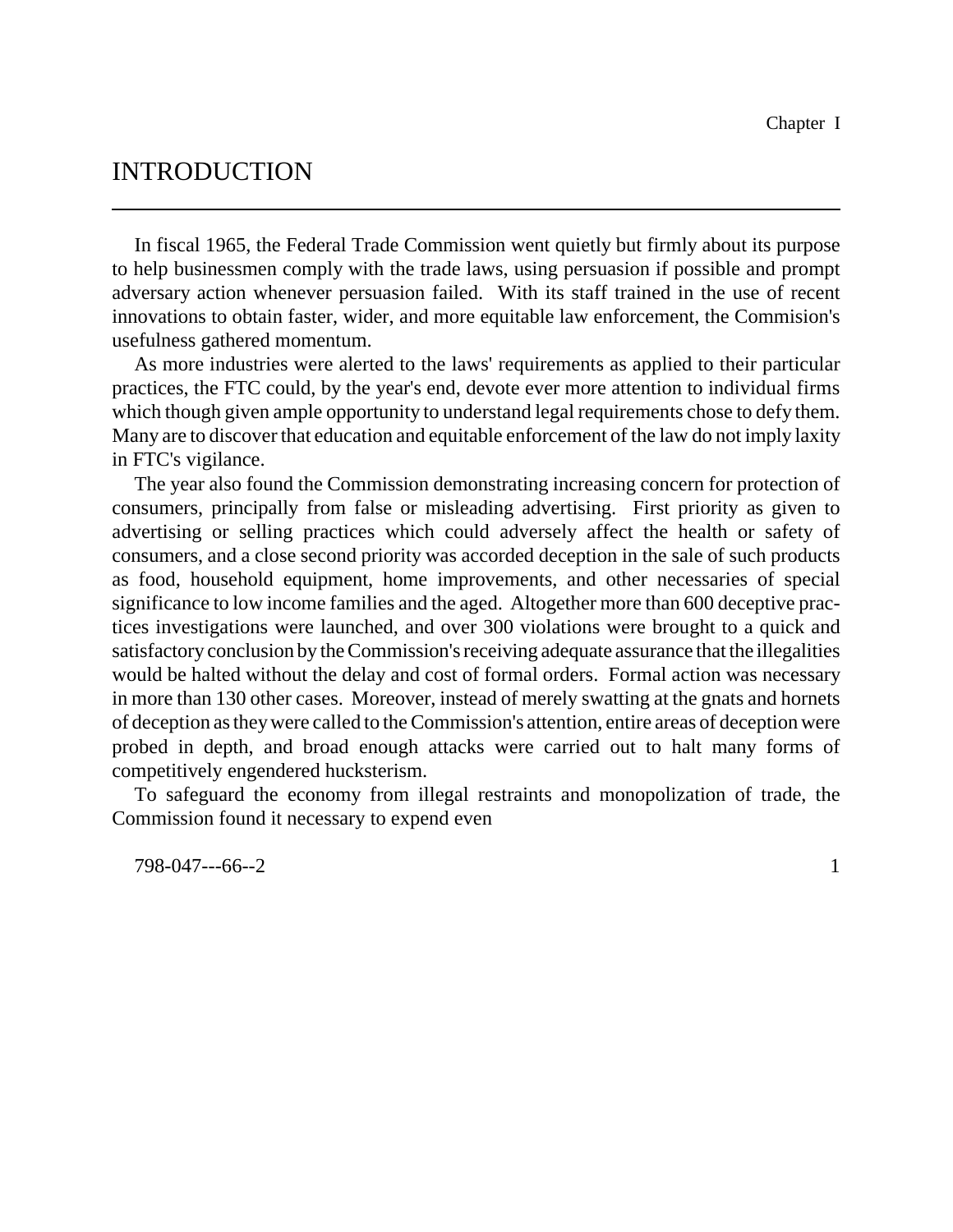more of its money and manpower in the restraint of trade field than for its deceptive practice work. Not only did it receive 1,286 applications for complaint, principally from small businessmen who believed they were being victimized by unfair method of competition, but the Commission on its own motion initiated 242 formal investigations involving trade restraints.

Here again, the Commission's policy of guiding business into legal channels as an alternative to patternless clubing of offenders was followed whenever possible. This decision supported the increasingly obvious truth that more compliance with the law can achieved by clearly defining its requirements and persuading businessmen to abandon legal practices without the delay and cost of litigation than to strive for casework statistics. Only where persuasion promised to be fruitless did the Commission employ its mandatory procedures.

Funds available to the Commission for fiscal 1965 totaled \$13,459,107. This provided for a staff of 1,175 to man Washington headquarters as well as 11 field offices and 1 suboffice. Nearly half of the funds (\$6,246,000) was spent on the investigation and litigation of antimonopoly cases, and about one-fourth (\$3,373,000) for deceptive practice investigation and casework, exclusive of \$1,209,000 for enforcement of the textile and fur acts. A total of \$850,000 was spent for economic and financial reports, and \$511,000 for trade practice conferences, industry guides, and special efforts to assist small business.

The allocation for FTC's guidance program is by no means a true measure of the emphasis being given this phase of the Commission's work. The reason is that a very considerable amount of the investigational work both for deceptive practice and antimonopoly cases disclosesillegalities of a character and scope that can be countered effectively at less cost by the issuance of Industry Guides, Trade Practice Rules, or Trade Regulation Rules. Thus, the investigational funds allocated to FTC's enforcement bureaus frequently serve to turn up factual information that dictates a feasible and more equitable handling of the problem by the guidance procedures. In addition, staff attorneys and others assigned to the enforcement bureaus are called upon frequently to contribute their expertise on particular problems to the staff of the Bureau of Industry Guidance.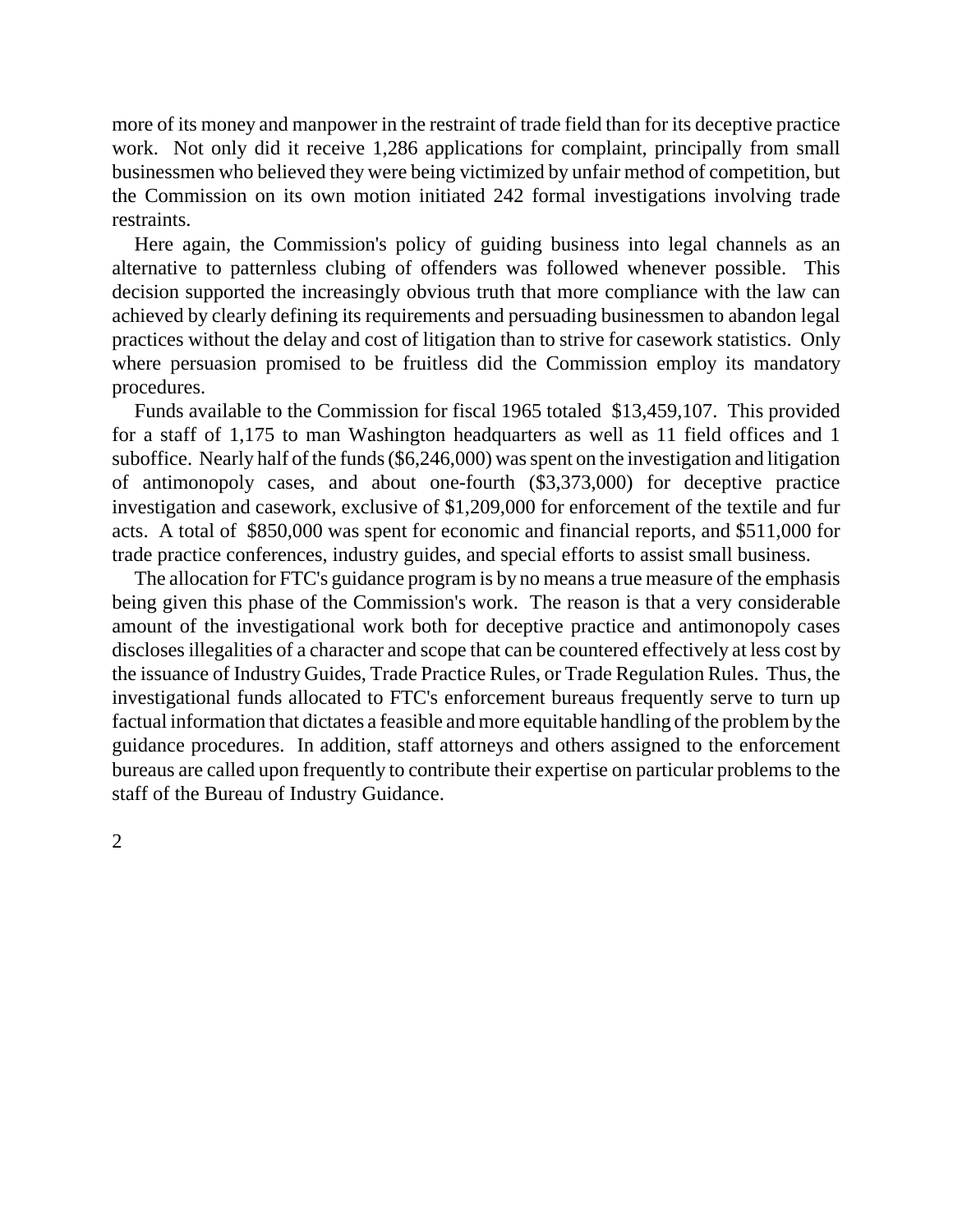This is not to imply that the enforcement responsibilities of the Commission were given secondary emphasis. More than enough illegalities neither require nor lend themselves to broadscale treatment, and defiance is all too frequently the response to persuasion. For example, in enforcing the anti-trust laws, the FTC found it necessary to issue 26 formal complaints and 39 orders to cease and desist. Significant such cases are discussed in the text of this report.

In addition to halting law violations by voluntary or mandatory processes, the Commission made more use than ever before of advisory opinions by which businessmen who seek advice on the legality of proposed courses of action are accommodated. Fifty-eight opinions were rendered by the Commission, and another 152 requests for advice were handled satisfactorily at staff level. It is significant that the questions posed were sufficiently difficult that the business firms thought authoritative answers were needed. Had illegalities not thus been averted, the Commission's casework statistics undoubtedly would have been increased. Here again is emphasized the Commission's policy of helping business comply with the law as a less costly and happier alternative to cracking down on offenders.

The increased emphasis on voluntaryand industry-wide compliance with the law also was reflected in the work of the General Counsel's Office. While cases instituted and pending in the courts and the number of consent settlement negotiations and orders declined, the quality and importance of the casework remained high. Moreover, while the number of cases declined, this lessened workload was more than offset by increased demands on the General Counsel's Office for assistance in rulemaking proceedings, subpoenas and orders to file special reports, and the development of technical procedures required for industrywide investigations and actions.

In policing the Wool, Fur, Textile Fibers, and Flammable Fabrics Acts, the Commission, despite a smaller staff of inspectors, increased the total number of inspections. The number of items spot-checked increased over fiscal 1964 from 46 to 67 million, due to checking of larger manufacturers and larger retail stores. The total number of cases disposed of in fiscal 1965 was 285, an 8 percent increase over the preceding year.

One of the most important of the year's accomplishments was the Commission's fact finding and analysis of trends in the field of corporate mergers. This involved updating to 1964 the examination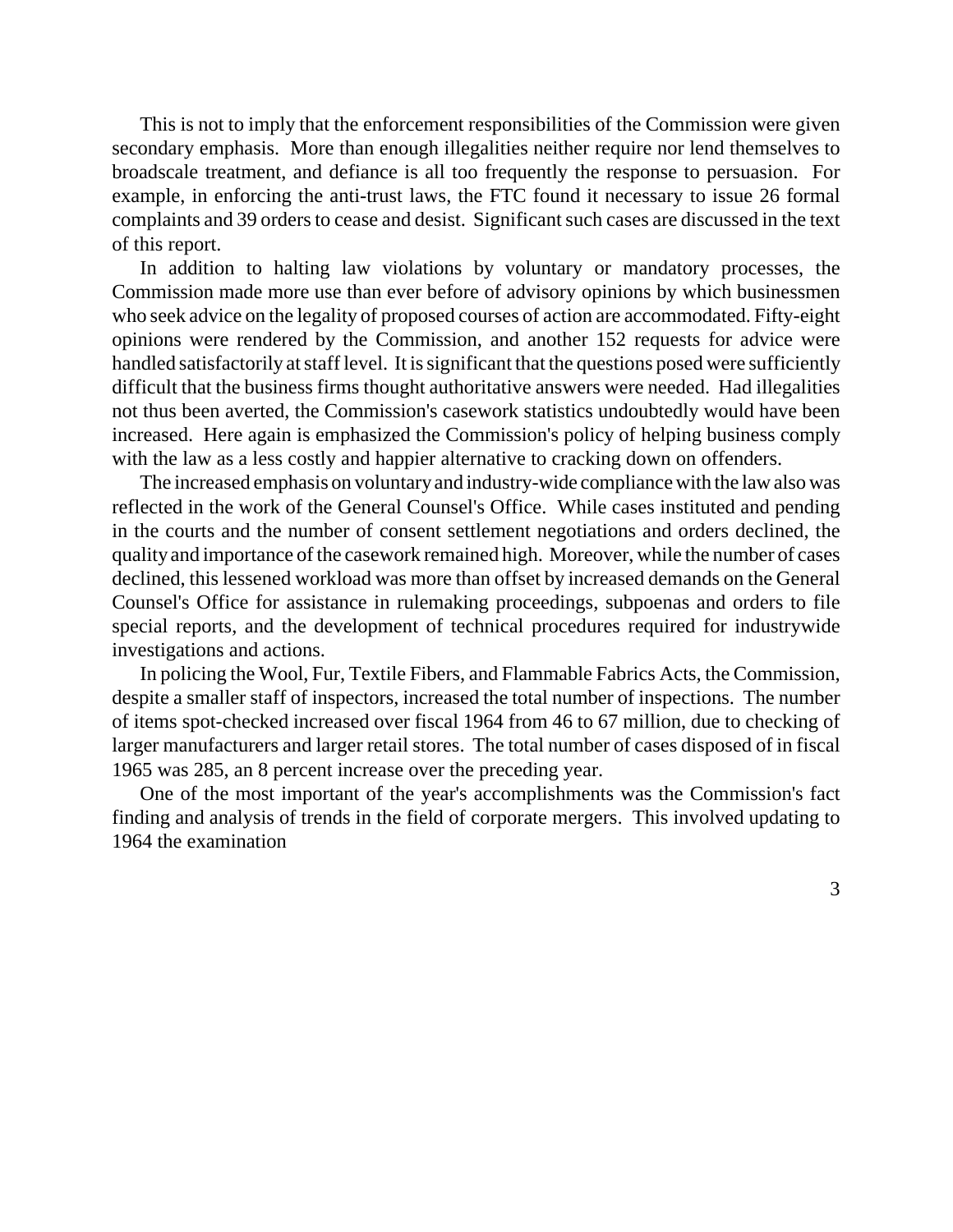of merger activity last assessed by the FTC in 1955. The study by FTC's Bureau of Economics showed that merger activity has accelerated at a rapid pace; indeed, the present rate is higher than at any time during the past 30 years. The study also revealed that acquisitions made by manufacturing and mining companies with assets of \$100 million or more accounted for 25 percent of mergers in 1964 as compared to but 16 percent 10 years earlier. Firms making electrical machinery and chemical products were responsible for about one-fourth of the recorded acquisitions. Other large acquiring industries were: nonelectrical machinery, food and kindred products, and transportation equipment.

The study also showed, among other things, that over the period 1948-64, a total of 720 major mergers took place, and in the year prior to their acquisition, the acquired companies' assets totaled more than \$23 billion.

During the fiscal year, the third and final report of the Commission's economic inquiry into food marketing was published. This report examines production and consumption patterns, concentration, diversification, and integration in merger activity, product promotion, and entry barriers in the canned fruit, juice, and vegetable industry. The report showed that larger canners are doing an expanding share of total business, and smaller canners are becoming less capable of offering effective competition to the leaders.

The Commission also undertook two studies for the National Commission on Food Marketing. The studies, expected to be completed in fiscal 1966, are: Market Structure, Conduct, and Performance in Food Retailing, dealing primarily with the changing market structure of grocery retailing during the past two decades, and Concentration, Integration, and Diversification in Food Manufacturing, which will describe and evaluate the structures and structural trends of food manufacturing industries including an analysis of market concentration, degrees of product differentiation, and conditions of entry. Both studies will undertake to assess the degree of monopolistic power being exercised in the two areas.

The Commission's Division of Economic Evidence continued to study current corporate mergers and investigated 50 thoroughly. The study revealed that the present merger movement is the most prolonged and serious in recent American history. The Division also undertook two comprehensive investigations to assist in planning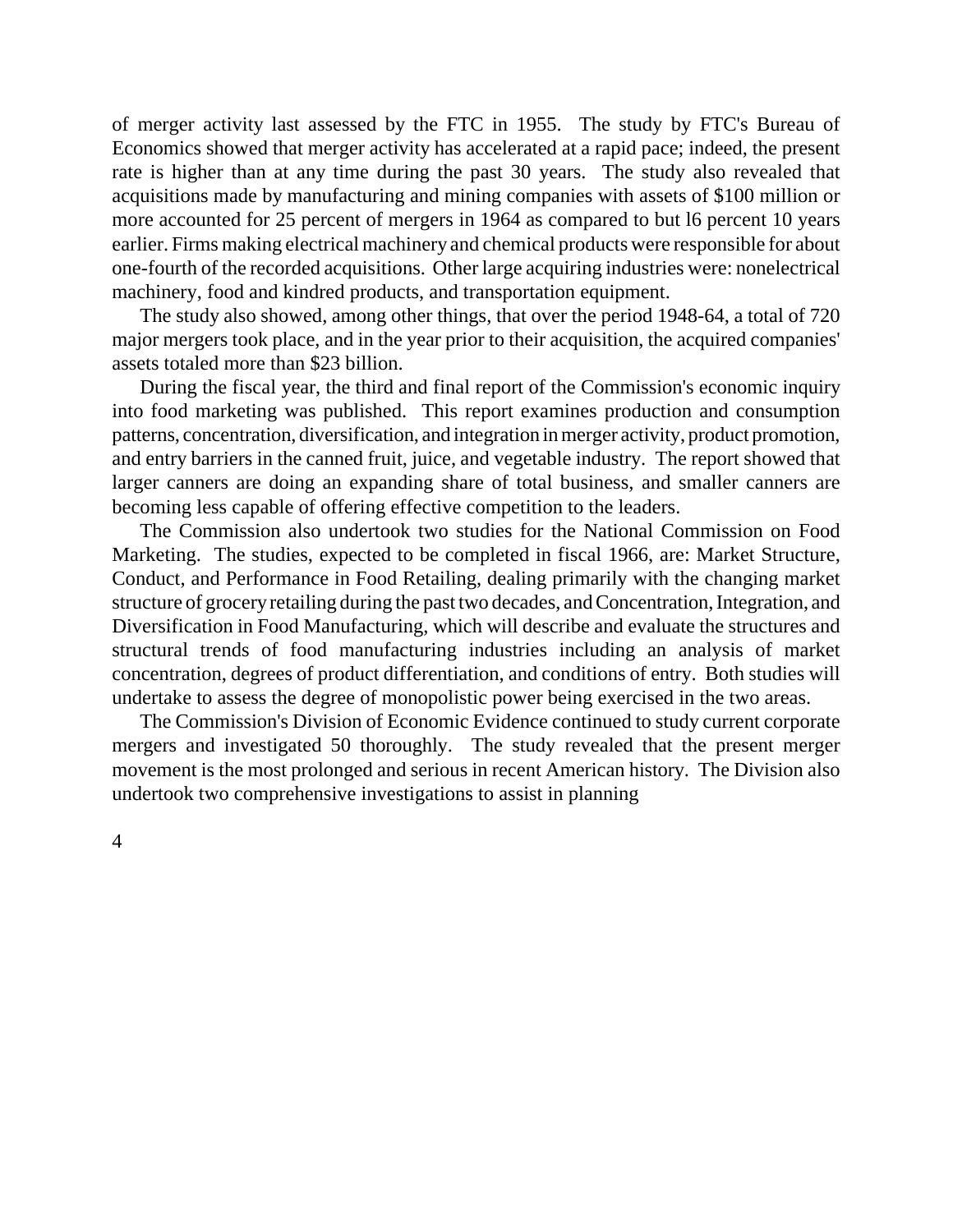the merger enmforcement program for the plastics and textile industries.

A more detailed summary of the Comniission's accomplishments and objectives follows. (Particular attention is invited to section titled "Legislation Needed.")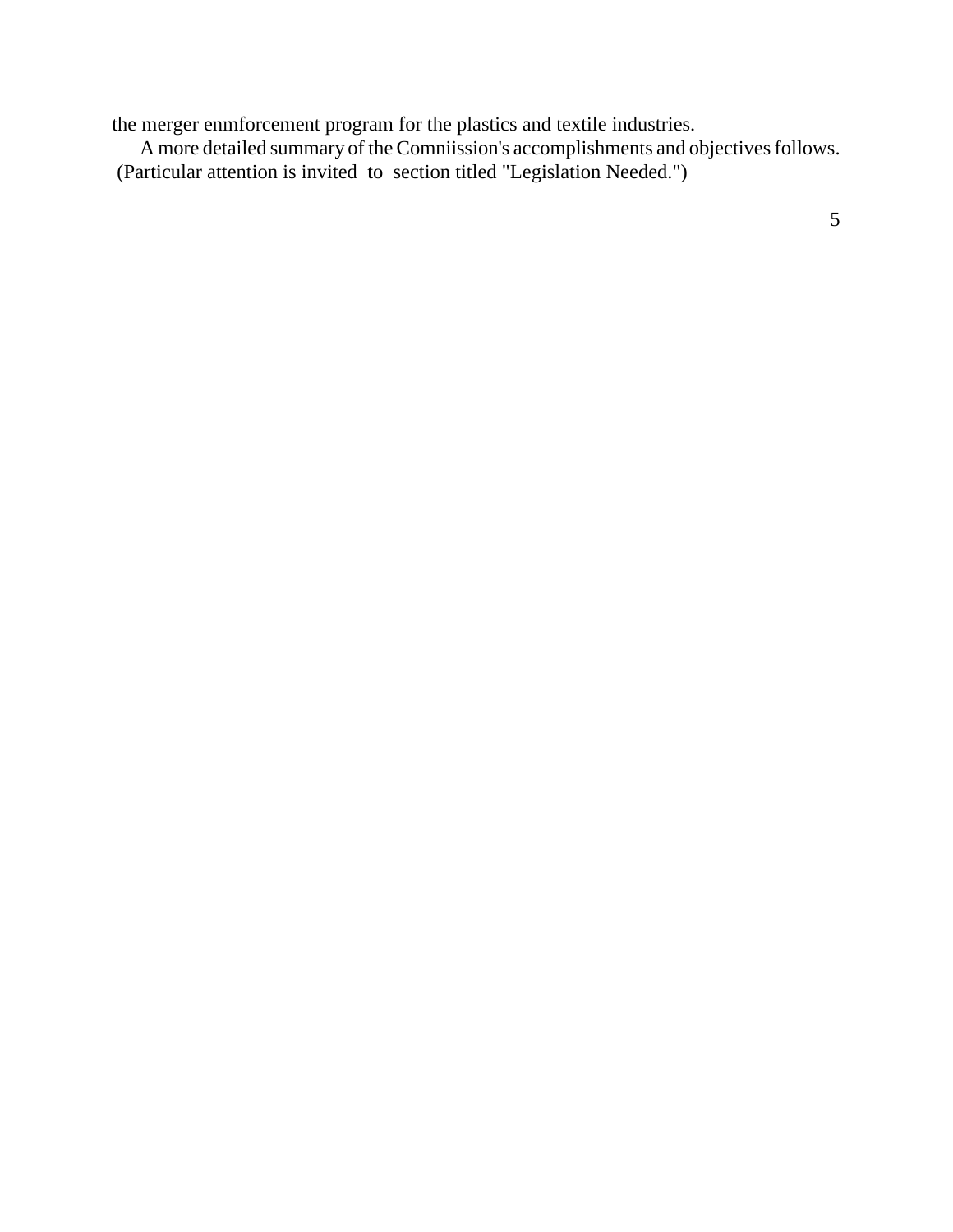## THE INDUSTRY GUIDANCE PROGRAM

The Commission's entire staff, including those assigned to the enforcement Bureaus, participated in unprecedented efforts during fiscal 1965 to guide businessinto legal channels with the least liti- gation necessary. If more observance of the law could be achieved, and faster,by giving a a businessman opportunity to halt an illegal act or practice without litigation, that is the way it was done. And while this resulted in fewer litigation statistics, it not only achieved wider compliance with the law, but enabled the Commission to concentrate its force on the defiant violator.

However, persuading businessmen to comply with the trade laws calls for more than the threat of adversary action. It also requires enlightenment on what the law prohibits, confidence that it is being administered as fairly as possible, and the tools and assistance needed for effective self policing.

In a full-scale effort to accomplish these objectives, all of the guidance procedures, both old and new, were brought to bear.

Under the trade practice conference program, rules affording detailed guidance for complying with requirements of the Clayton Act were promulgated for the \$7.5 billion fresh fruit and vegetable industry and the \$693 million phonograph record industry. For the latter, attention also was given to misbranding, misrepresentation, and other deceptive selling methods. Trade Practice Rules for the hearing aid industry were revised and extended to afford additional protection to the hard-of-hearing from various deceptive practices in their purchases of hearing aids. Revision also was made in the rules for the sunglass and corset, brassiere, and allied products industries.

Three new guides were issued under the guides program. One is concerned with deceptive labeling and advertising of adhesive com-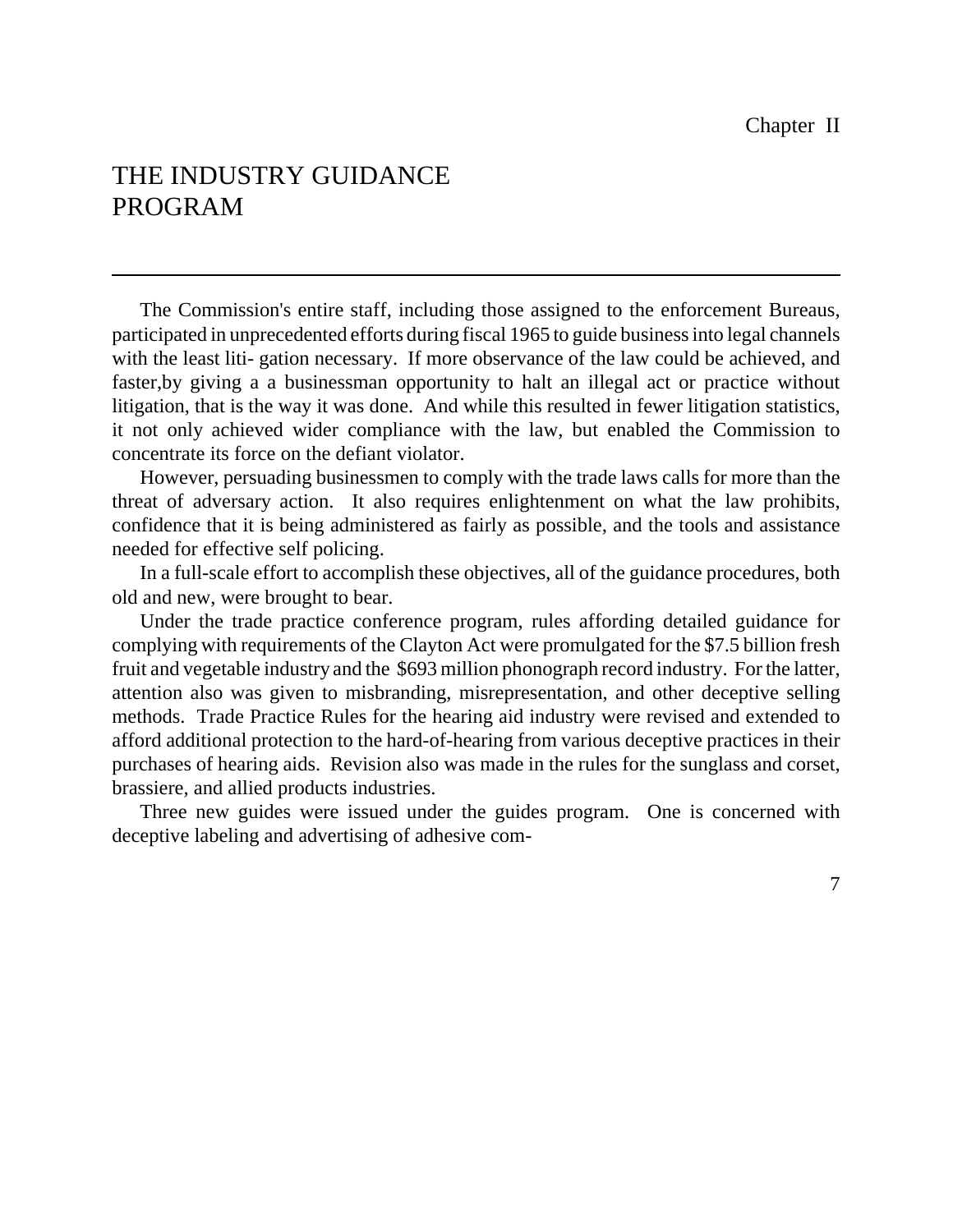positions, products intended primarily for home use in repairing, patching, or mending articles made of metal, plastic, porcelain, rubber, or other materials. Another draws guidelines for members of the textile industry in avoiding deceptive use of the word "Mill" in their trade names and in advertising. The third guide is directed at deception in the collection of debts.

Under the program for obtaining voluntary compliance with trade practice rules and guides, 283 violation matters were disposed of oil assurances that the unlawful practices would be discontinued. At the close of the fiscal year, 423 matters were receiving attention under this voluntary compliance program.

In addition to the regular compliance work, an industrywide compliance survey, involving nearly 1,000 firms, was initiated under the Guides for Shoe Content Labeling and Advertising.

A special compliance project concerned the failure of many advertisers to disclose the conditional nature of their guarantees in telephone directory advertising. Through the cooperation of the telephone companies publishing these directories, correction of this advertising has been assured. Involved in this undertaking are some 5,000 different telephone directories published in cities and towns throughout the United States.

Another special project dealt with describing refrigerators as "frost free" without clearly disclosing that only the freezer section or the refrigerator section, as the case may be, did not have to be defrosted. As a result of this industrywide compliance check, assistances were received that the necessary disclosure would be made.

More than 1,500 inquiries from businessmen seeking advice on the application of rules or guides to their business practices were answered by the staff.

One of the newer methods, the trade regulation rule, also played all important role in making the guidance programfully effective. Three new trade regulation rules, each directed at a widespread unlawful practice, were promulgated or approved for promulgation during the fiscal year. Of special significance to the public is the rule requiring disclosure that lubricating oil has been previously used. This disclosure is required to be made in all advertising, sales promotional material, and oil the front panel of all containers. Another rule prohibits representations that an electric sewing machine is "automatic" or "fully automatic." Under the rule if any attach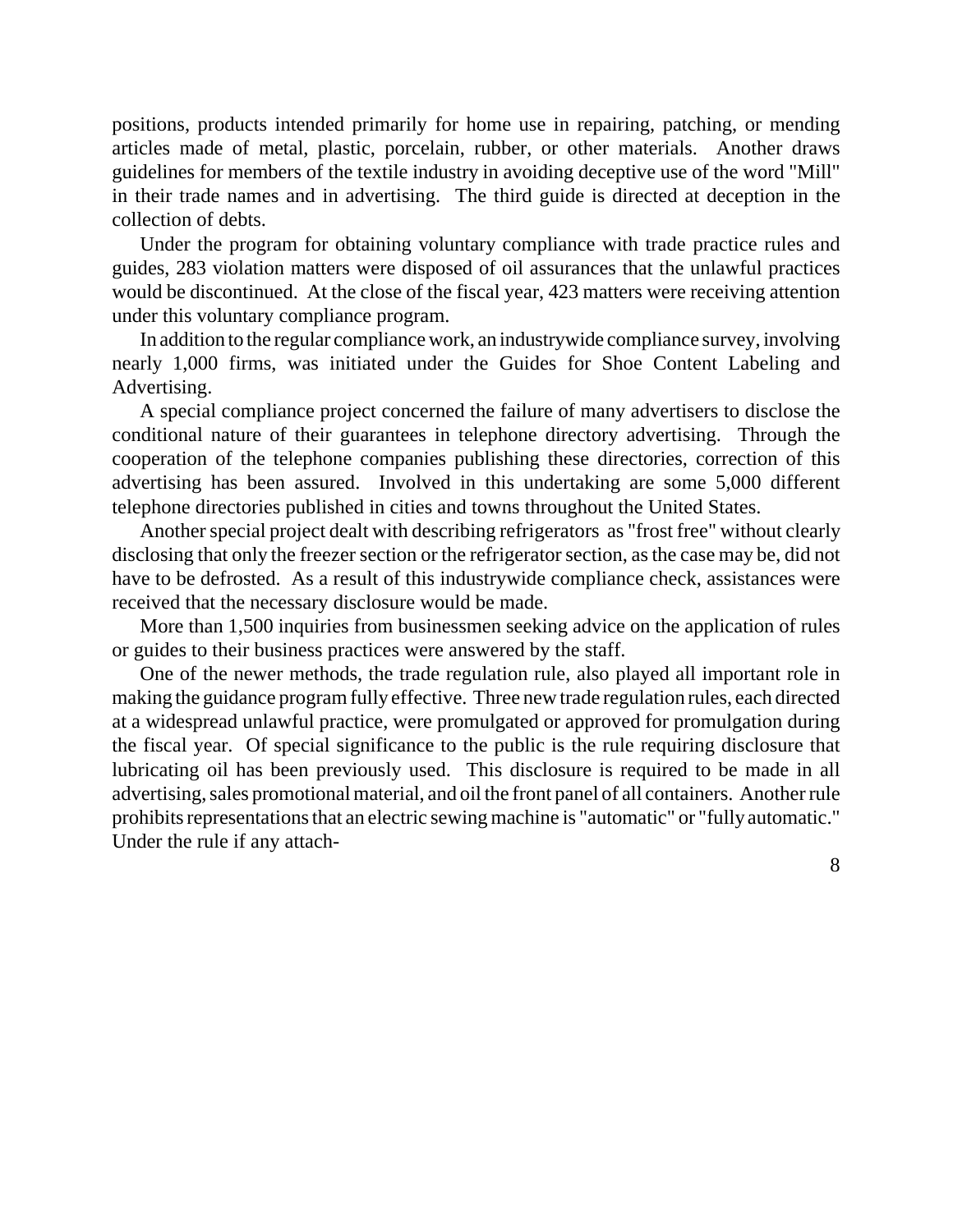ment or component is in fact "automatic" it may be so described. The third rule requires that the finished size of tablecloths and related products be stated whenever their cut size is given.

Comprehensive compliance surveys were conducted to insure that trade regulation rules are being fully observed.

At the close of fiscal 1965 there were pending a number of proceedings looking toward the promulgation of trade regulation rules, including those dealing with the following industries and subjects:

Light Bulb Industry.-Deception as to wattage, useful life, and lumens produced.

Television Industry.-Deception as to the size of television tubes and pictures.

Table Lamp Industry.-Deceptive representations as to composition.

Automobile Tire Industry.-Deception as to size and quality.

Automatic Merchandising Vending Machine Industry.--Unlawful acquisitions and mergers.

Another of the newer procedures, the advisory opinion method, was utilized more extensively than ever before. Two hundred and six requests from businessmen asking for advice as to the legality of proposed courses of action were received. This was the largest number of requests received in any year since the advisory opinion program was initiated. The 59 Commission opinions rendered also represented a substantial increase over the preceding year. In all, 211 requests were disposed of by Commission or staff action. Fortyfour matters were pending for disposition at the close of the fiscal year.

The requests covered virtually the entire area of the statutes which the Commission administers. The questions presented included, among others, the legality of proposed mergers and acquisitions, cooperative buying arrangements, tripartite promotional plans, exclusive dealings proposals, cooperative advertising programs, and advertising claims for a wide variety of products.

798-047--66--2 9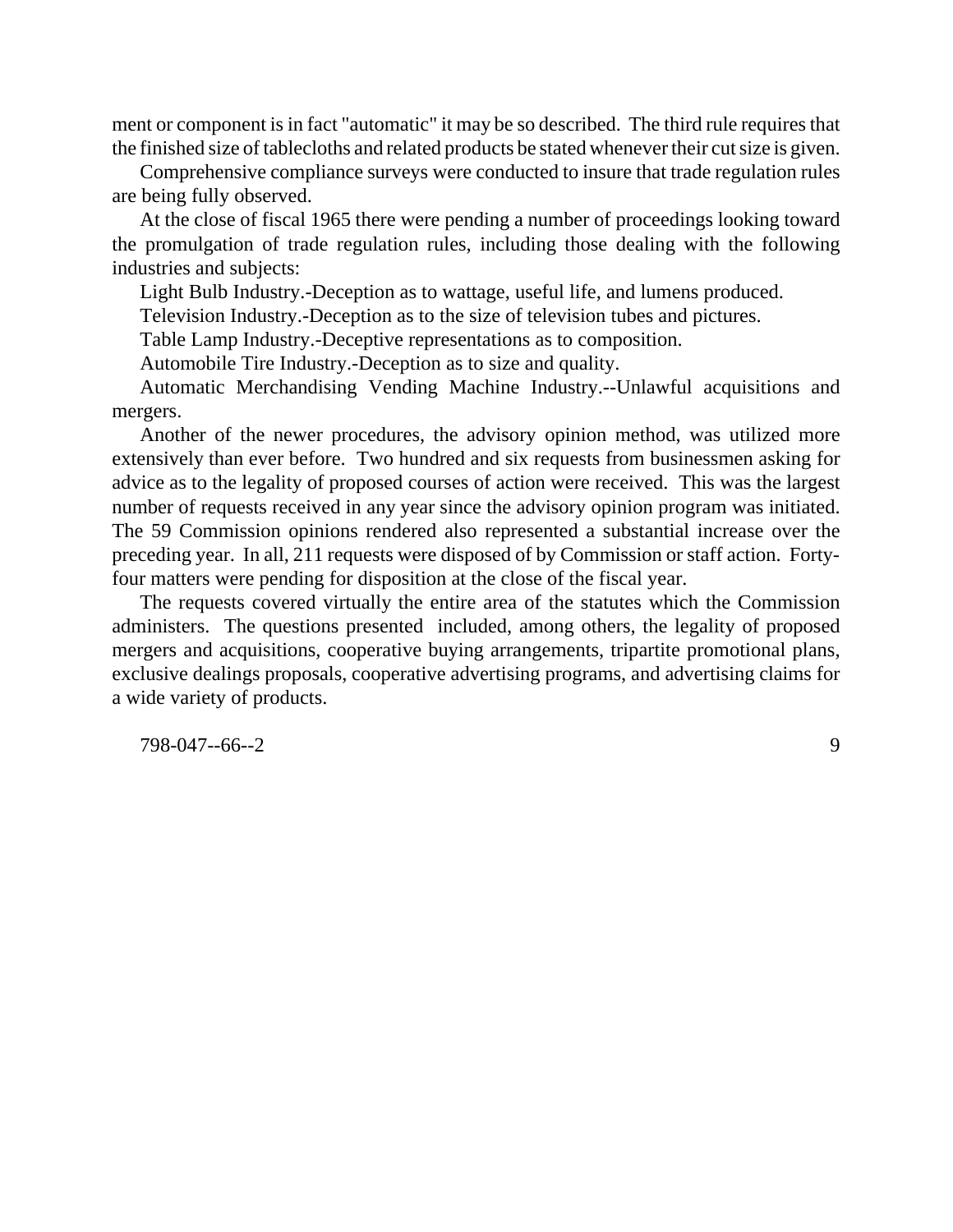## COMBATING DECEPTION OF THE CONSUMER

Because deception in advertising and selling works a double hardship in not only fleecing customers but in undermining faith in legitimate claims for products and services, the Commission mounted an increasingly heavier attack on this evil during the fiscal year.

A further reason for intensification of the effort is that in the global war of ideologies, our system of free enterprise cannot tolerate an image smeared with sharp practice and deceit. And while such chicanery is very much the exception, any of it is too much, particularly when enemies of our economic system are eager to trumpet it to the world.

So that the staff's efforts would not be spread too thinly and without sufficient concentration in troublesome areas to be really effective, the enforcement program was planned carefully. Top priority was given to halting deception in the sale of products involving public health. Actions were taken not only under FTC's specific authority to prevent false advertising of food, drugs, medical devices, and cosmetics, but also under its general authority to prevent unfair and deceptive acts and practices in commerce. Following are highlights of the actions taken.

#### Health Products

Hearings were completed in a vigorously litigated case where the advertiser of a health book is charged with falsely claiming that ideas and suggestions contained in this book are effective in preventing and treating cancer, tuberculosis, infantile paralysis, heart disease, arthritis, and mental illness. Also challenged in this litigation are claims that the book will enable the reader to free himself of common colds; prevent and cure constipation; and prevent ulcers, fatigue, goiter, and high blood pressure.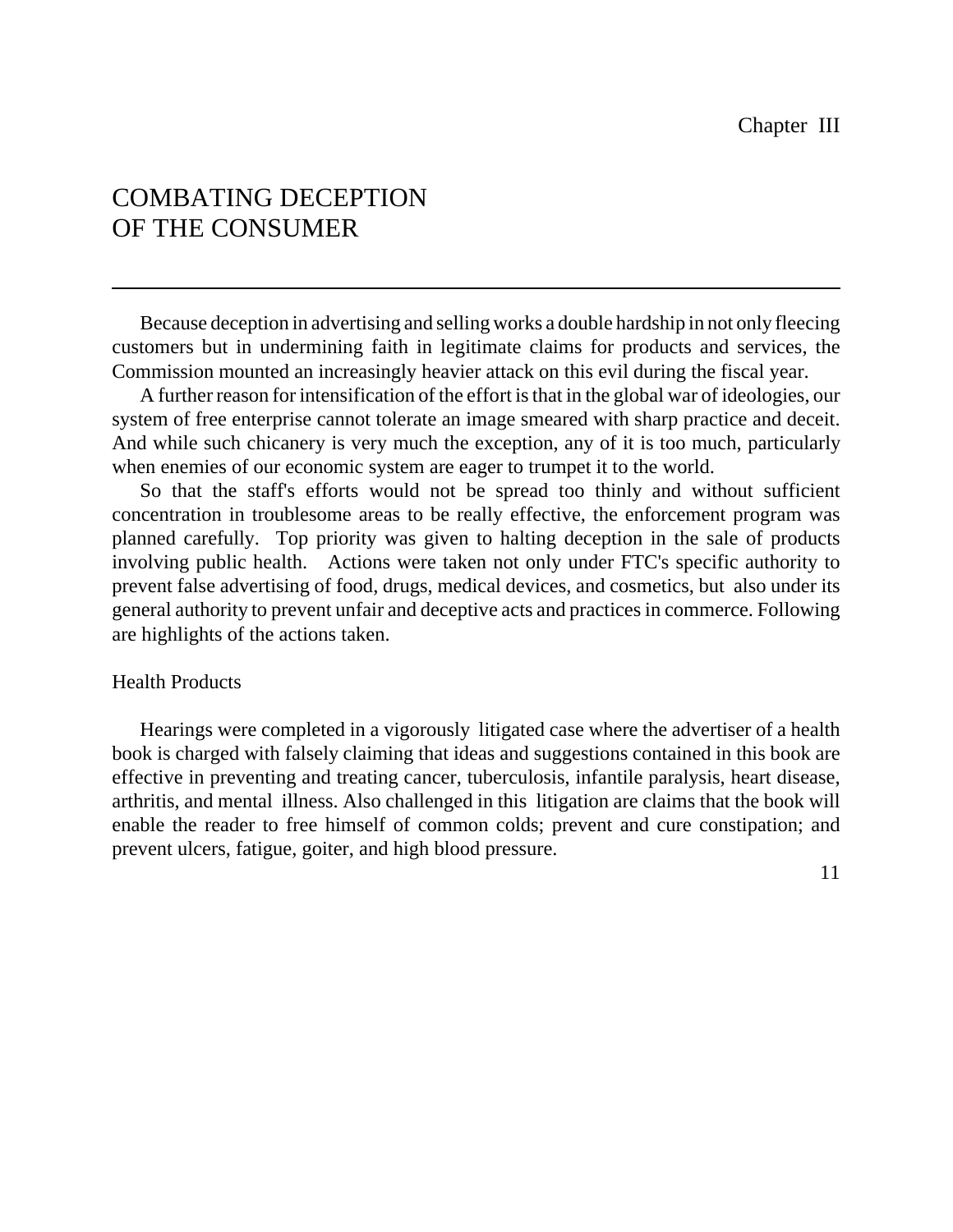was pending on appeal before the Commission at year end (D.8619).

The advertising of hemorrhoid remedies was attacked in five complaints(D. 8640-8644). Contrary to claims made in advertising, the Commission charged that use of the products would not shrink hemorrhoids, or relieve all pain, or do more than afford temporary relief. Some of the complaints attacked claims that the advertised product would heal piles or avoid the need of surgery as a treatment for them. Hearings had commenced in one of these cases and the others were awaiting trial at the yearend. A consent order involving similar claims was accepted during the year  $(C-821)$ .

False claims that a drug product would prevent or cure arthritis or rheumatism and would restore normal structure or function to parts of the body crippled by those diseases, were prohibited in another typical action during the year (D. 8601). Also, claims that a hearing aid would cure persons with 85 percent hearing loss were prohibited in another typical case (C-849).

A complaint was issued in an important case involving charges that television advertising of throat lozenges falsely implied that the product would be effective to treat throat infections in children, including infections caused by streptococcal and staphylococcal germs (D.8635). The matter was pending on appeal before the Commission at yearend.

Part of a continuing campaign to stamp out deceptive and false advertising which victimizes aged persons, were two complaints and initial decisions involving charges that sellers of vitamin-mineral preparations had falsely claimed that the products increase and stimulate sexual vitality and activity, and exaggerated the likelihood that the products would be of benefit in the treatment of nervousness, depression, loss of happiness, and loss of a sense of well being (D. 8636 and D. 8637). Also challenged were claims that the products would prevent colds and other infections, increase a person's intelligence and prevent discomfort and anxieties due to menstruation, menopause, and old age. A consent order involving similar claims was accepted during the year (C-855).

A drug store chain was ordered to stop using false claims of endorsement or approval of its merchandise by an independent consumer-protection organization and claims it owned manufacturing and laboratory facilities (D. 8576).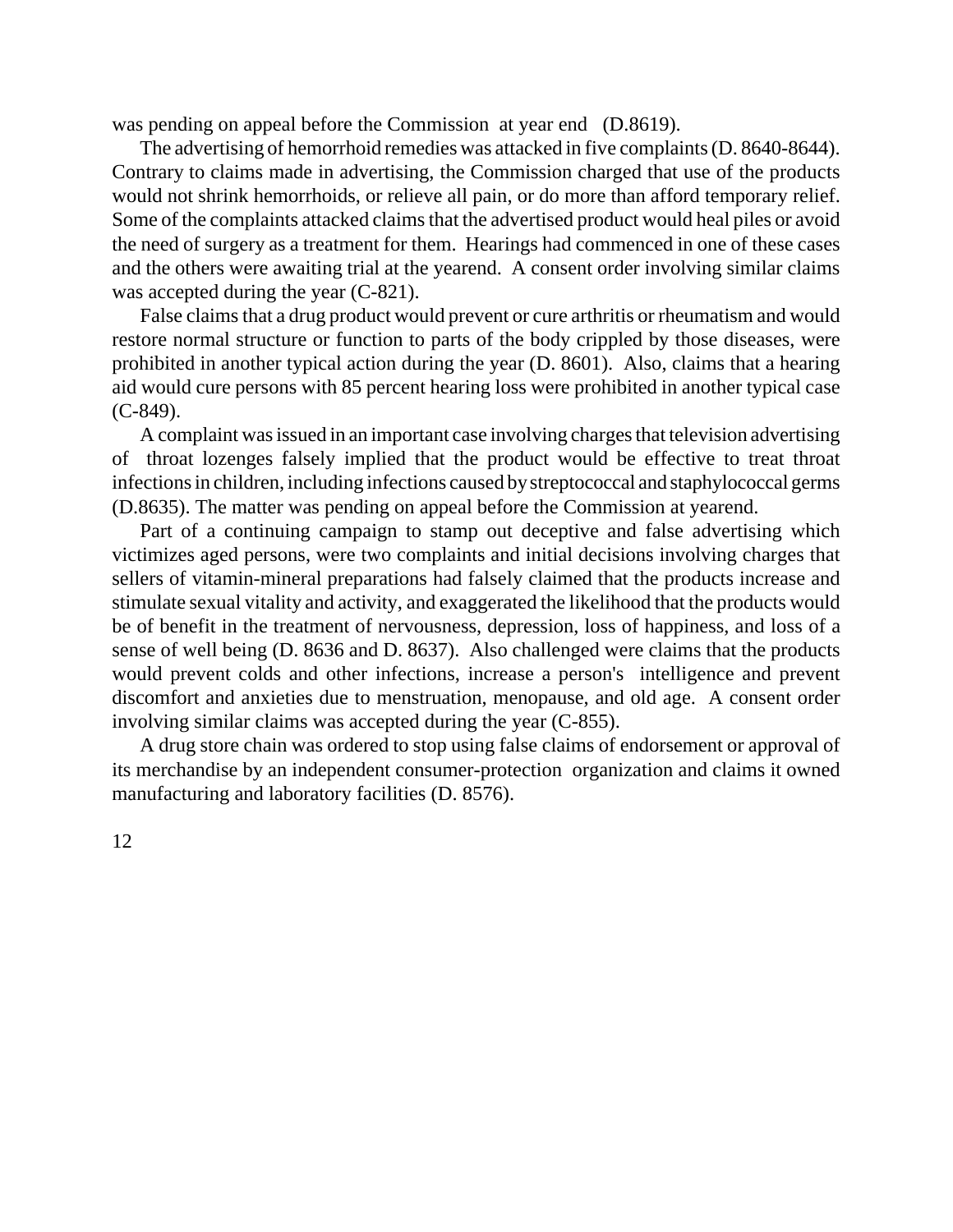Pending at year-end for further attention were projects involving advertising of analgesics and pain relievers, arthritis and rheumatism remedies, food supplements and vitamins, stomach antacids and treatments for ulcers, smoking deterrents, weight reducing products and devices, dentifrices and denture aids, health books, cookware, air purifiers, bedwetting preventives, contact lenses, home treatments for ear trouble, physical fitness courses, agricultural pesticides, and hair and scalp preparations.

Cigarette advertising was being monitored on a continuing basis to carry out the Commission's responsibility of preventing use of any ads which might be misleading or deceptive under established standards of illegality.

#### Food and Freezer Plans

False claims that meat bad been inspected by the U.S. Department of Agriculture, that the meat was all "USDA Prime" or "USDA Choice", and that coffee was being sold at "wholesale prices", were typical of the practices prohibited in the sale of food and foodfreezer plans (C-907, C-912). A common type of misrepresentation is that purchasers of a food-freezer plan will be acquiring their food requirements and a freezer for the same or less money than they have been paying for food alone. False designation of sales personnel as "Home Economists" and misleading guarantees are frequently employed. On May 28, 1965, the Commission issued an "Advertising Alert" to warn consumers about the foregoing and some 30 other forms of deceptive practice prevalent in the sale of food-freezer plans.

Work in this area was continuing at year's end. Also being investigated was the advertising of animal and pet foods, and the advertising of agricultural pesticides.

#### Radio and Television Advertising

Monitoring.—TheCommission staff continued to monitor broadcast continuities of radio and television broadcasters (both networks and stations) and review advertising in a representative sampling of newspapers and magazines. During the year, 897,609 advertisements were examined, of which 34,107 were set aside for further study. Of 632,167 radio and television advertisements which were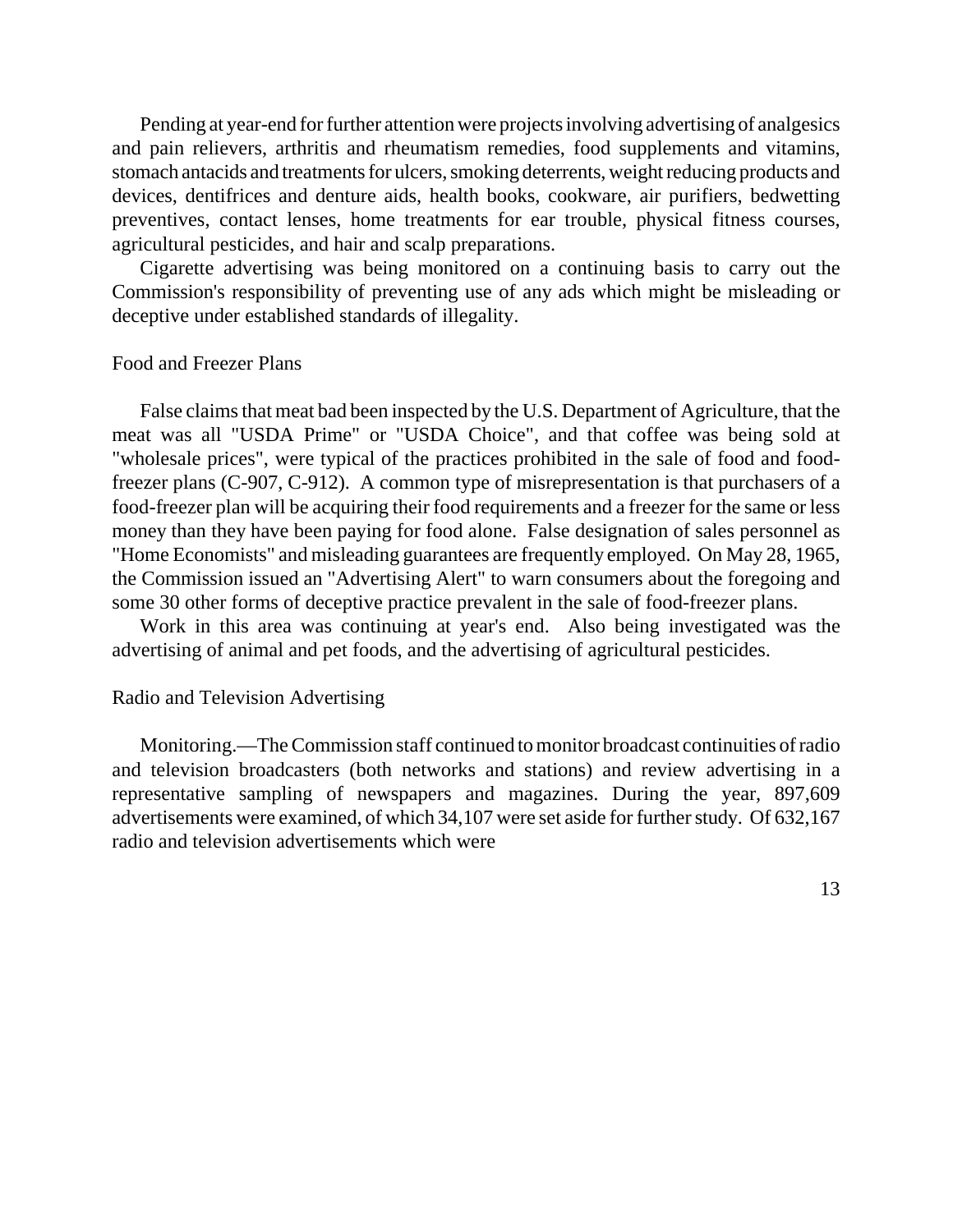examined, 26,735 were set aside for further consideration. Of 265,442 newspaper and magazine advertisements which were examined, 7,372 were set aside. A total of 6,089 advertisements of alcoholic beverages were referred to the Internal Revenue Service.

TV Demonstrations.—The SupremeCourt having affirmed the Commission's order in the Colgate-Palmolive case to prevent the use of deceptive television advertising of the nature or significance of product performance tests or demonstrations, the Commission was at yearend considering the application of these principles to other radio and television advertising matters.

#### Home Improvement Products

False claims of reduced prices, bait and switch tactics., and deceptive guarantees were among the most prevalent practices receiving attention in the home improvement field during the year. For example, a seller of insulation material was prohibited from using deceptive savings and guarantee claims (D. 8598). A seller of aluminum siding was ordered to stop claiming that in attempting to sellsiding to other prospective purchasers he would show them the customer's house, and if as a result of this showing, the prospective purchaser bought the siding, a bonus would be given the customer owning the "model home." In that case, the seller did not only not pay the bonuses, but did not even bother to show the "model home"(D. 8614).

False claims that siding material was new and revolutionary and would last a lifetime, and that a building material was of "stone" when it was not genuine stone, also were prohibited (D. 8662, C-817).

#### Household Furniture and Equipment

Considerable effort was made to stop the use of false advertising and other deceptive practicesin connection with the sale of furniture, appliances, and household equipment. For example, a leading manufacturer of washing machines was ordered to cease misrepresenting the extent to which its machines have been proved superior in comparative tests (C-795). A seller of furniture was ordered to cease use of false pricing, savings, and guarantee claims and from claiming that the advertised furniture had been obtained f rom model homes or apartments (D. 8645). Sellers of radios, television sets,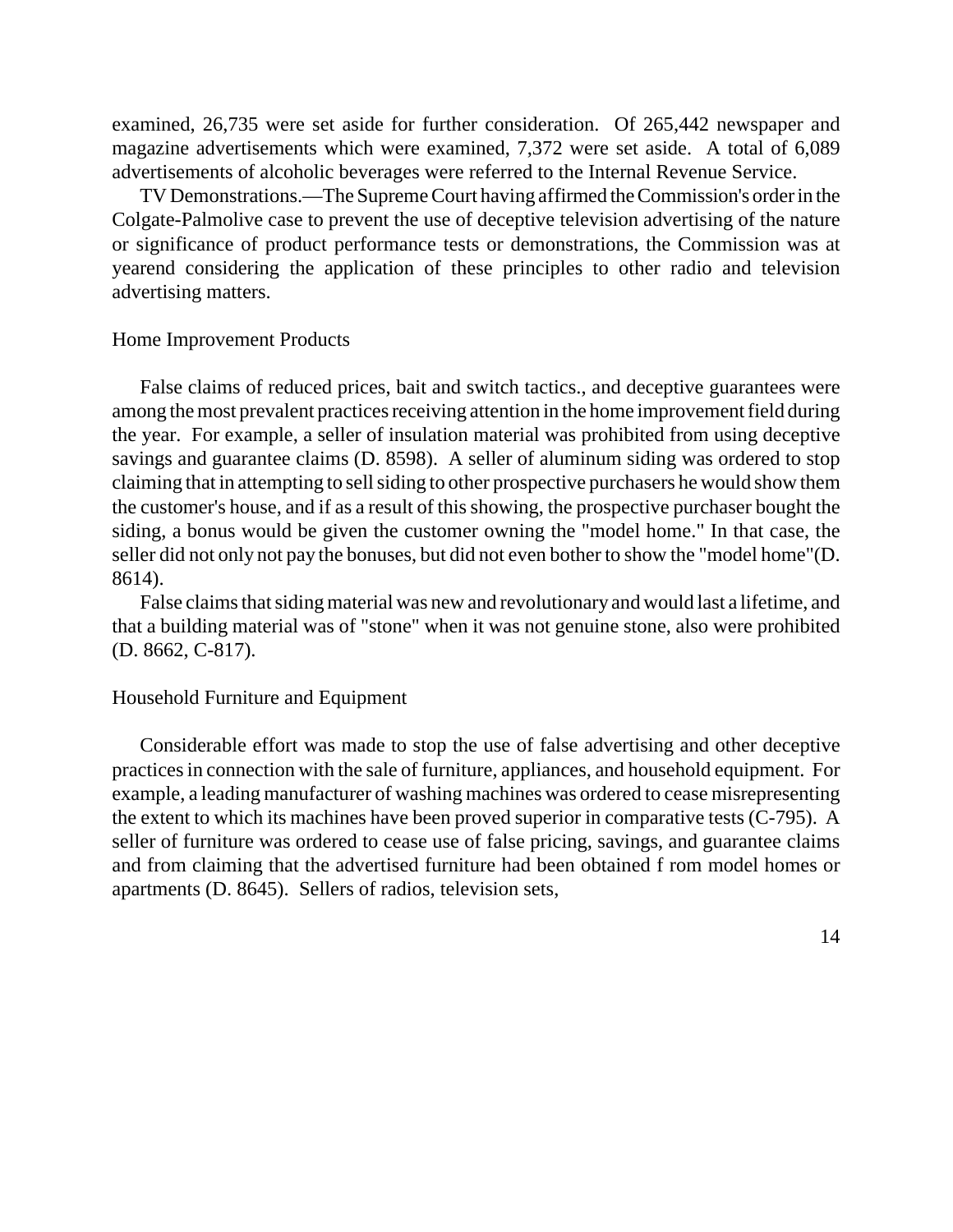and phonograph equipment were ordered to cease use of fictitious prices, deceptive saving claims and misleading guarantees (C-788, C-869).

#### Used Products Sold As New

Action was taken to require disclosure of previous consumer use in the sale of reconditioned and rebuilt golf balls (D. 8528, D. 8529, C-848, C-860, C-863). A marketer of previously used motor oil was required to disclose clearly and conspicuously, on front panels of containers, the prior use of motor oil (D. 8589). Books sold under new titles without disclosure of prior publication under another title, and failure to disclose that books offered for sale were abridgements also continued to require attention. (D. 8613).

#### Correspondence Schools

Deceptive use of "help wanted" ads implying offer of employment with the real purpose was to obtain prospects, for sale of correspondence courses received attention during the year. False claims for the type of training offered, likelihood of employment after completion of the course, earnings achieved by graduates, and assistance offered toward job placement as used in sales talks by correspondence school field agents also were prohibited. Such claims were used to sell courses for airline stewardess, professional model, and operation of automatic data processing equipment (C-793, C-840, C-884). With the increasing use of correspondence training by legitimate institutions of learning, and the importance of permitting persons to upgrade their skills by available means, it is important to curb any chicanery that would discourage well-spent initiative. Very often these falsely touted courses are sold to poor people or the relatively uneducated who can ill afford to lose the sums involved, let alone be disillusioned in their efforts to improve themselves.

#### Origin and Qualities of Merchandise

False claims as to origin or qualities of merchandise, and failures to disclose the origin require an appreciable amount of time. For example, a perfume seller was ordered to cease simulating the trade name, labeling, packaging, and other distinctive characteristics of wellknown brands (C-829). Sale of watch cases deceptively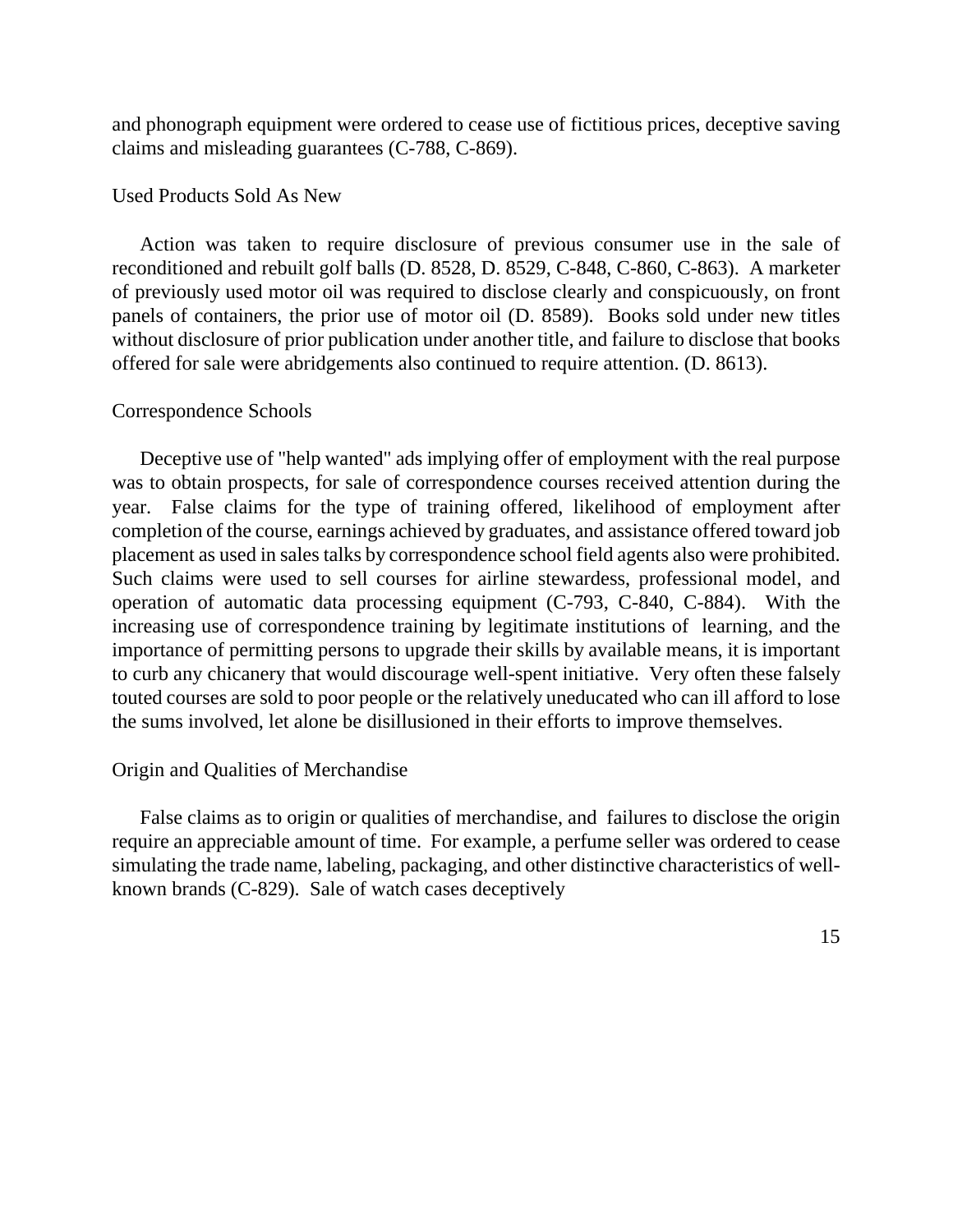colored to simulate the appearance of gold and failing to disclose the foreign origin of such cases was prohibited, as were false claims that a watch contained 110 functioning jewels (D. 8597 and C-826). Use of false testing, guarantee and "user" claims in the sale of so-called "long life" light bulbs was prohibited (C-894). Also, use of false claims that sewing machines advertised at low come-on prices were "repossessed", as part of a bait and switch scheme, required attention (C-789).

#### Carpeting and Other Floor Coverings

An industrywide investigation involving alleged misrepresentation of rug sizes by domestic rug and carpet manufacturers was in progress at yearend.

In the retailing of carpets, there appears to be widespread use of bait and switch advertising, especially by sellers and installers of wall-to-wall carpeting. An analysis of some 500 newspaper carpet advertisements appearing in practically every major market in the United States was made during the year to ascertain the extent of this problem and the best means of dealing with it.

#### Work-at-Home Opportunities

The practices of some 25 concerns engaged in the advertising of vork-at-home schemes were being investigated at yearend. This type of deception is particularly important for it exploits the aged and the poor, who can least afford to waste their funds.

#### Consumer Financing

Misrepresentation is to rate of interest on conditional sales contracts and amount of finance charge was involved in a hotly contested case at yearend (D.8550), and five matters involving allegedly deceptive "debt consolidation" schemes were under investigation, along with various types of misunderstanding or confusion as to terms and conditions of installment sales. This type of matter is of increasing importance and prevalence.

House-to-House Sale of Magazine Subscriptions, Encyclopedias and Photographs

False claims of being connected with religious or educational institutions, that caller is not selling anything but is taking a "sur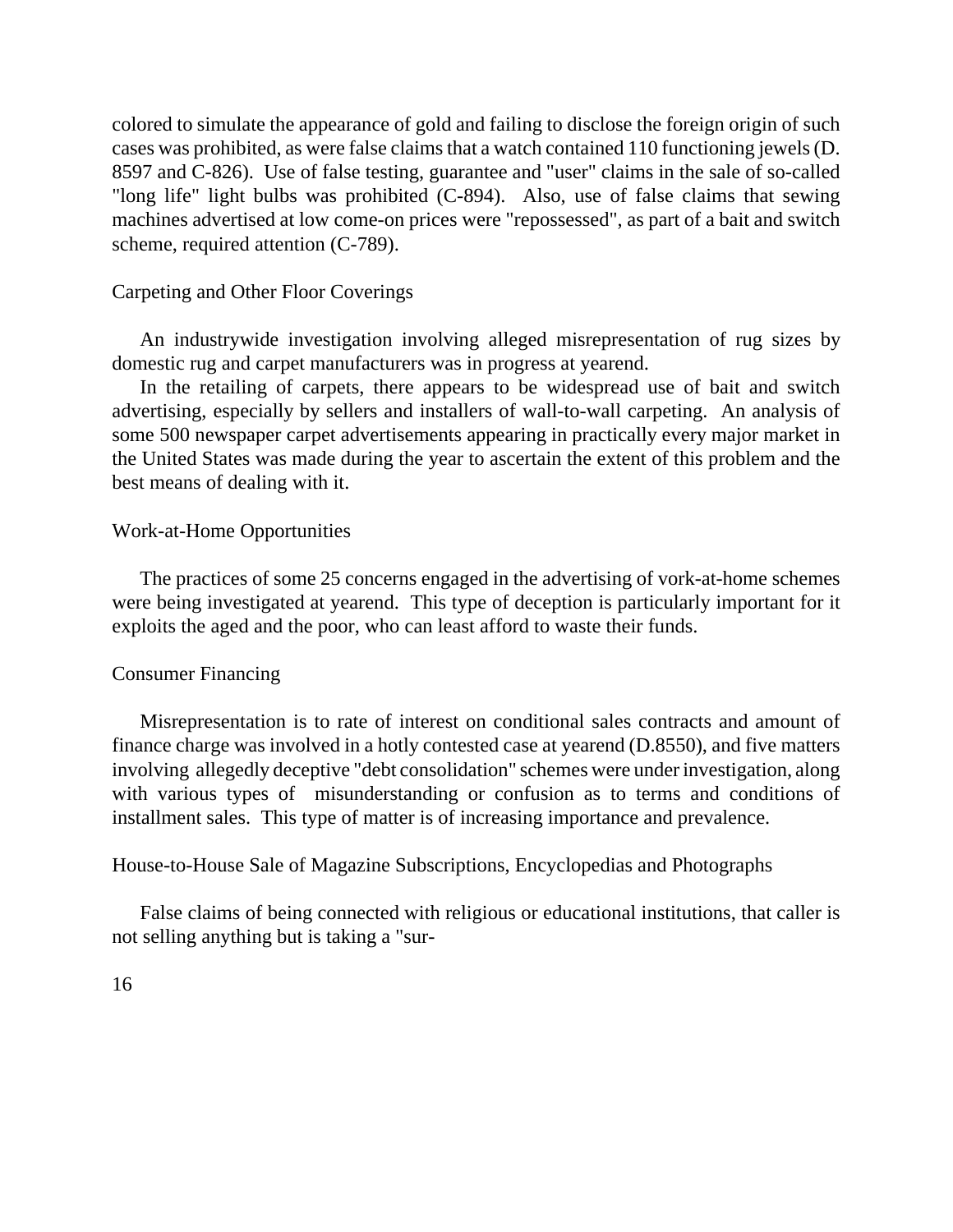vey", that prospect has been specially selected to receive the product at special or reduced price, that the offering isfor purposes of establishing scholarship or other nonprofit fund, are among the types of practices which continue to be used in door-to-door selling of magazine subscriptions, encyclopedias, and photographs (C-819, C-847, C-859), despite the fact that the Commission and the courts, including the Supreme Court, have condemned these practices for at least 25 years.

#### Assurances of Voluntary Compliance

The Commission may terminate an investigation upon acceptance of assurances of voluntary compliance when it appears that that method of disposition will fully safeguard the public interest. A total of 313 assurances were accepted to terminate deceptive practice investigations during the year.

#### Compliance With Deceptive Practice Orders

Newly issued orders require each respondent to submit a written report supported by relevant documentary material demonstrating the manner and form of compliance with the order. Conferences with respondents and their attorneys are frequently required, together with considerable following correspondence. In many cases the Commission directs that reports be augmented by supplemental reports or investigations.

Once an order to cease and desist has been issued all general complaints and inquiries are referred to theCompliance Division for action. Such complaints and inquiries generally refer to orders issued many years ago. In many instances a satisfactory reply requires the staff attorney to examine all appropriate files of the particular case.

Under the Commission rule pertaining to compliance matters, any respondent subject to an order may request and receive advice from the Commission as to whether a proposed course of action will constitute compliance.

In fiscal 1965 the Compliance Division processed a total of 696 complaints of violations of orders, public inquiries, requests for advisory opinions, and requests for informal advice from respondents. There were 101 investigations in an active status during the year,

798-047-66—4 17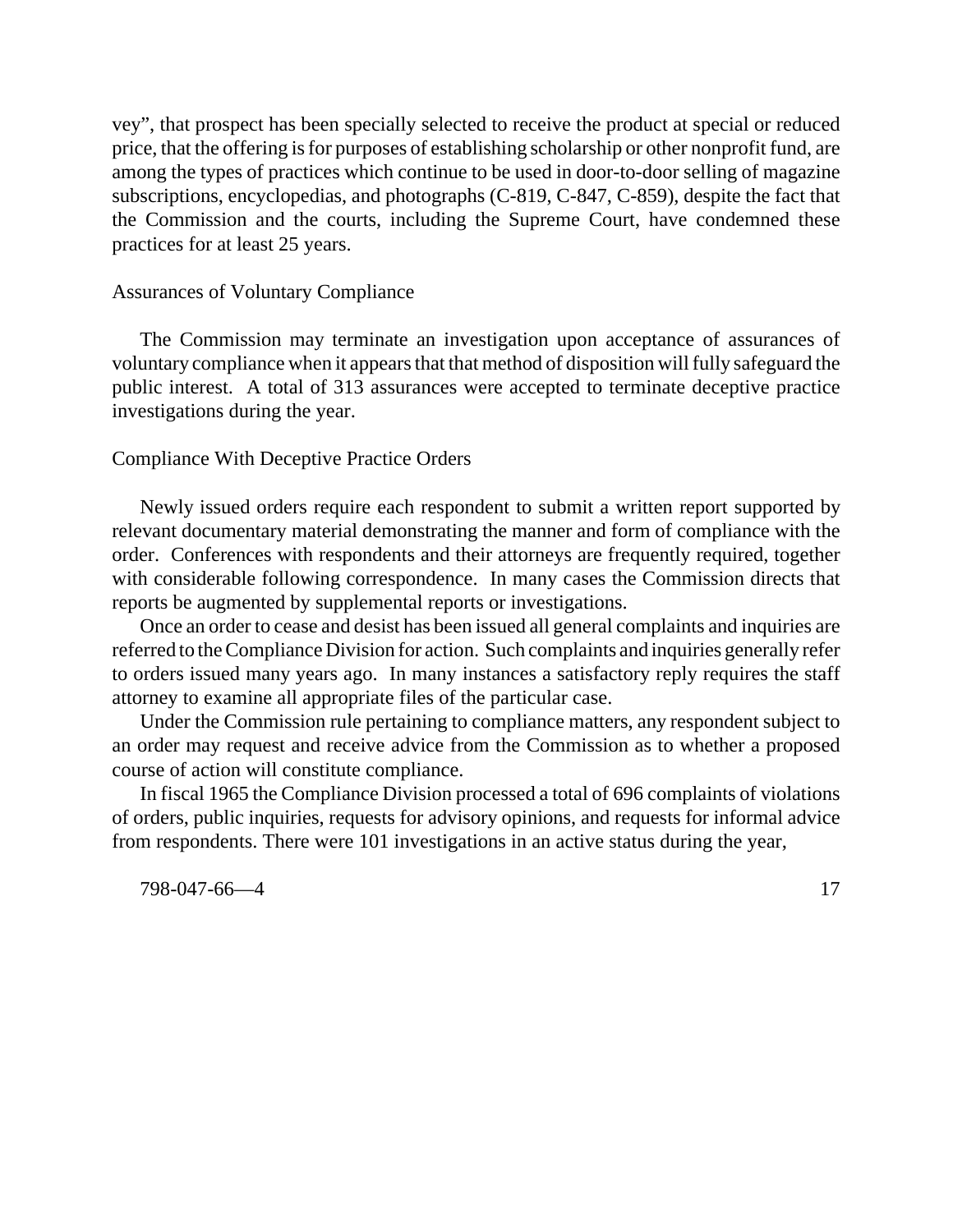many of which will necessitate the institution of civil penalty proceedings. The statistics regarding the Division's caseload during fiscal 1965 are as follows:

| Total pending July 1, 1964 ---------------------------------- 447<br>Received during fiscal 1965 ----------------------------------- 293 |
|------------------------------------------------------------------------------------------------------------------------------------------|
| Total pending June 30, 1965 ----------------------------- 418                                                                            |

The 293 orders to cease and desist which were received represent 67 new orders issued during the year and 225 old orders which were activated because of complaints from outside sources indicating possible violations and for other reasons. During the year 322 cases were processed. This figure involved 788 separate reports of compliance which required analysis and disposition and 614 complaints of violations, etc.

#### Division of Scientific Opinions

This Division gave attention to a wide variety of foods, drugs,. cosmetics, devices and related commodities. In many areas, intensive scientific and medical investigation and research were carried out on a group of closely related preparations or devices with a view to dealing with the advertising of these articles on an industrywide basis. A number of previously initiated projects were carried forward, including those concerned with preparations offered for the treatment of hemorrhoids or piles, vitamin and mineral preparations offered as dietary supplements, with particular emphasis on such preparations represented to be of value because of their hematinic properties, and analgesic drugs, whose claims with respect to speed and duration of relief provided as well as their safety, were in question. Substantial attention was given to the advertising of products offered as cures for the smoking habit and to denture reliners and denture repair materials promoted for use by the general public.

In laying the groundwork for these industrywide projects, it was necessary to search thoroughly the published medical and scientific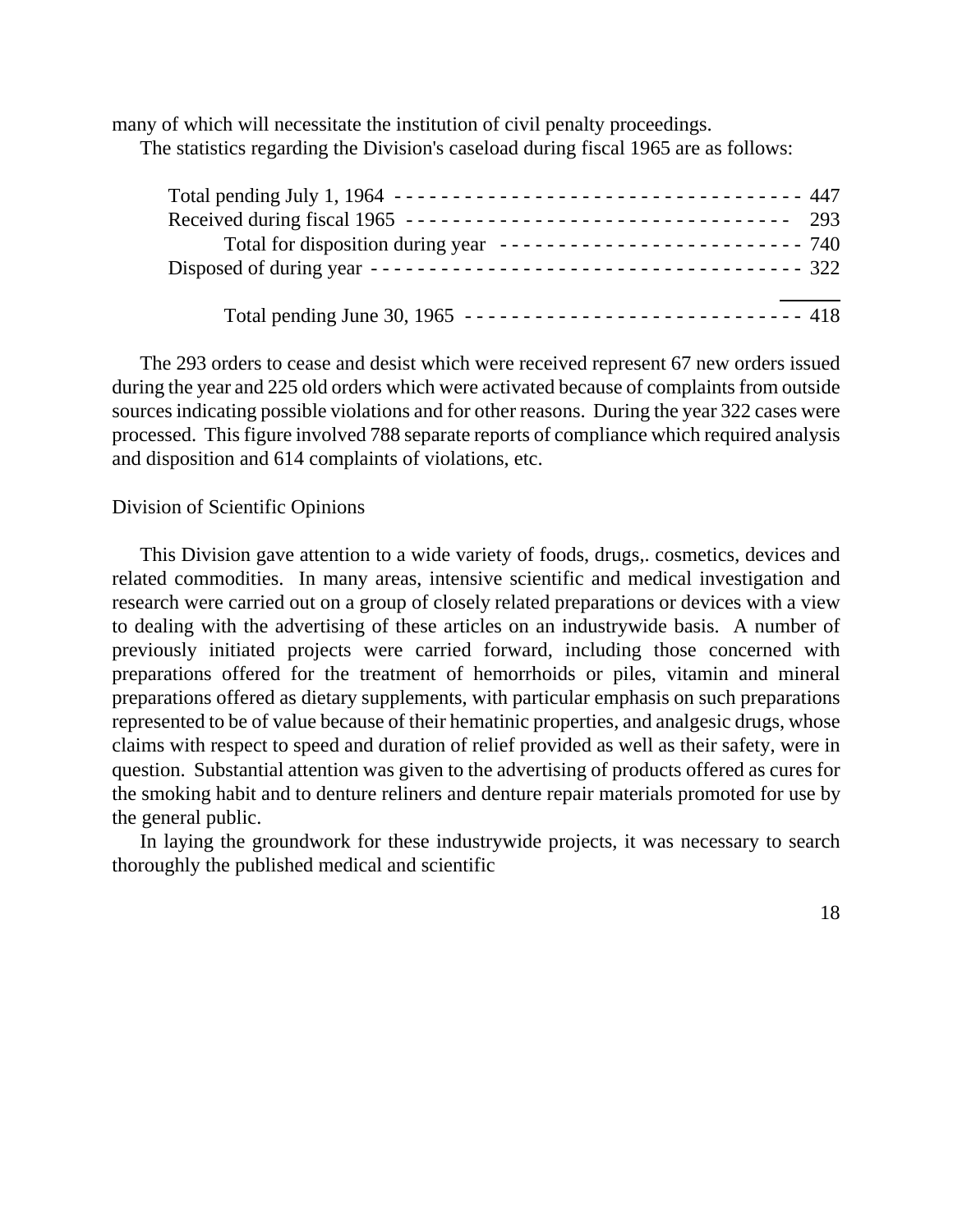literature pertinent to the problems, and also to locate and confer with medical specialists and other scientists who have firsthand knowledge of the properties and limitations of the preparations or devices under consideration. Some aspects of these projects present problems which are sufficiently unique that the authorities in a particular field are of the opinion that further laboratory or clinical testing must be conducted in order to provide a firm basis for, a regulatory position.

In addition to scientific and medical research and investigation, professional personnel of the Division participated in the drafting of complaints and other legal documents in specific cases and participated in the trial of contested cases.

A statistical summary of the Division's work follows:

| Products covered in written opinions -------------------------------- 227 |  |
|---------------------------------------------------------------------------|--|
|                                                                           |  |
|                                                                           |  |
|                                                                           |  |
| Prehearing conferences attended --------------------------------- 9       |  |
|                                                                           |  |

The subject matter of the written opinions was as follows:

| $Foods$ ------------ | 39 | Devices - - - - - - - - - |    |
|----------------------|----|---------------------------|----|
| Drugs -------------  |    | Economic poisons -        | 37 |
| $Cosmetics$ -------- |    | Miscellaneous $---$       | 26 |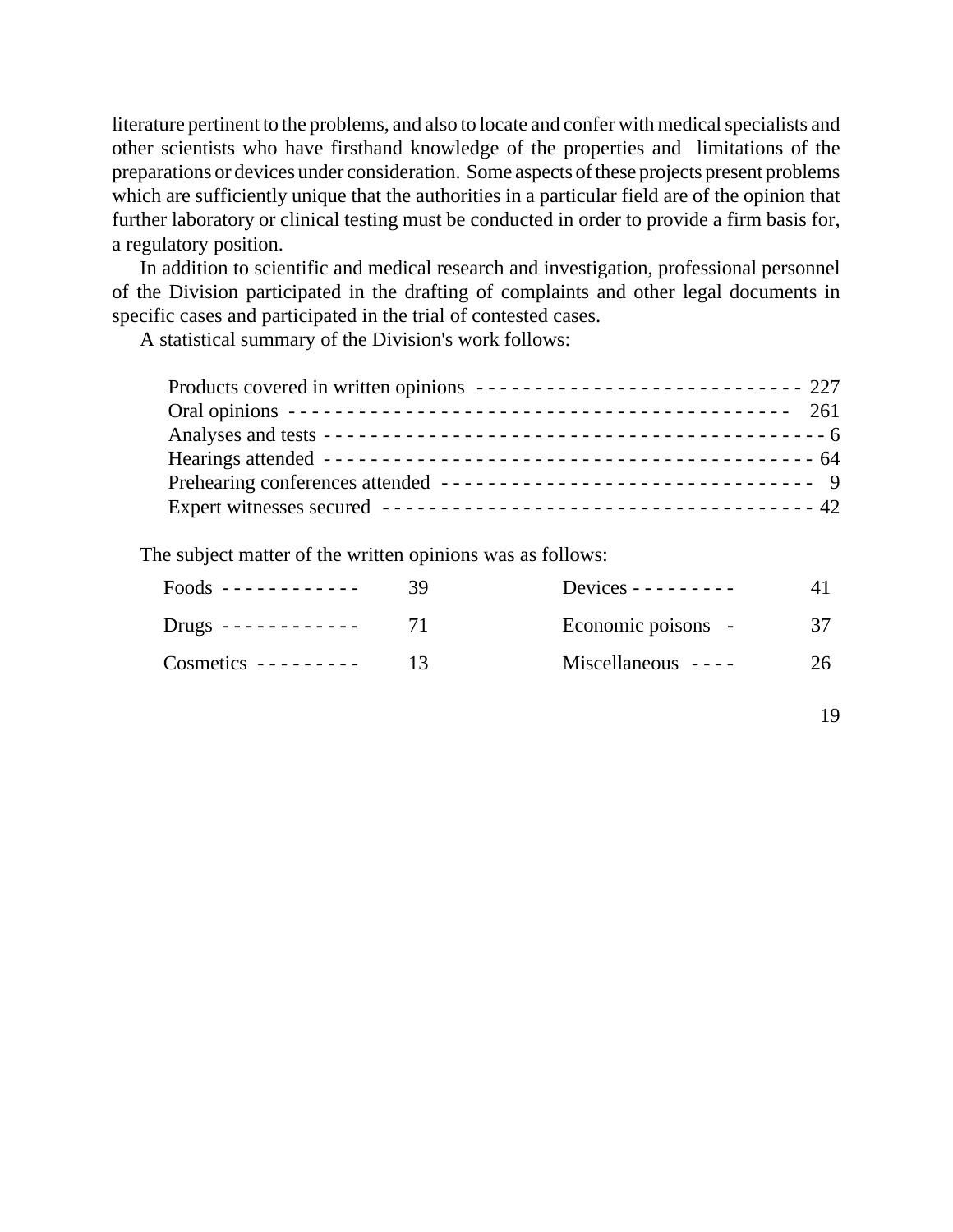## THE FIGHT FOR FAIR BUSINESS COMPETITION

To maintain free and fair competition in the Nation's marketplace, presents the Commission with its most difficult responsibility.It must cope with the never ending eftorts of predatory businesses to defy or circumvent the antitrust laws in order to take unfair advantage of their competitors. The stakes are usually high, and the victims are all too frequently small businessmen.

Hard-core violations were attacked during the year with all the force FTC could muster, but when competitively engendered violations could be halted faster and more equitably on a broader scale without litigation, this course was followed. Indeed, the Coinmission made an effort, unprecedented in degree, to encourage businessmen to comply with the law by defining its requirements and by persuading those violating the law, and their equally culpable competitors, to halt the violations simultaneously so that none would be hurt competitively in the process-and the public interest would be served. The immediate effect of such an advanced program is fewer formal cases and cease-and-desist orders to show for theCommission's efforts. However, the Commission's basic purpose to halt unfair practices, by persuasion, if possible, and by enforcement, if necessary, is being strenuously pursued.

During fiscal 1965, FTC's Bureau of Restraint of Trade received 1,286 applications for complaint, principally from small businessmen who believe that unfair methods of competition are being utililizcd. Those applications for complaint which appeared to have merit and over which the FTC had jurisdiction were entered for investigation. In addition, the FTC began investigations on its own motion, with the result that a total of 242 formal investigations involving trade restraints were initiated, and 729, including those from previous years, were completed. The Commission issued 26 antimonopoly complaints and 39 orders to cease and desist. This work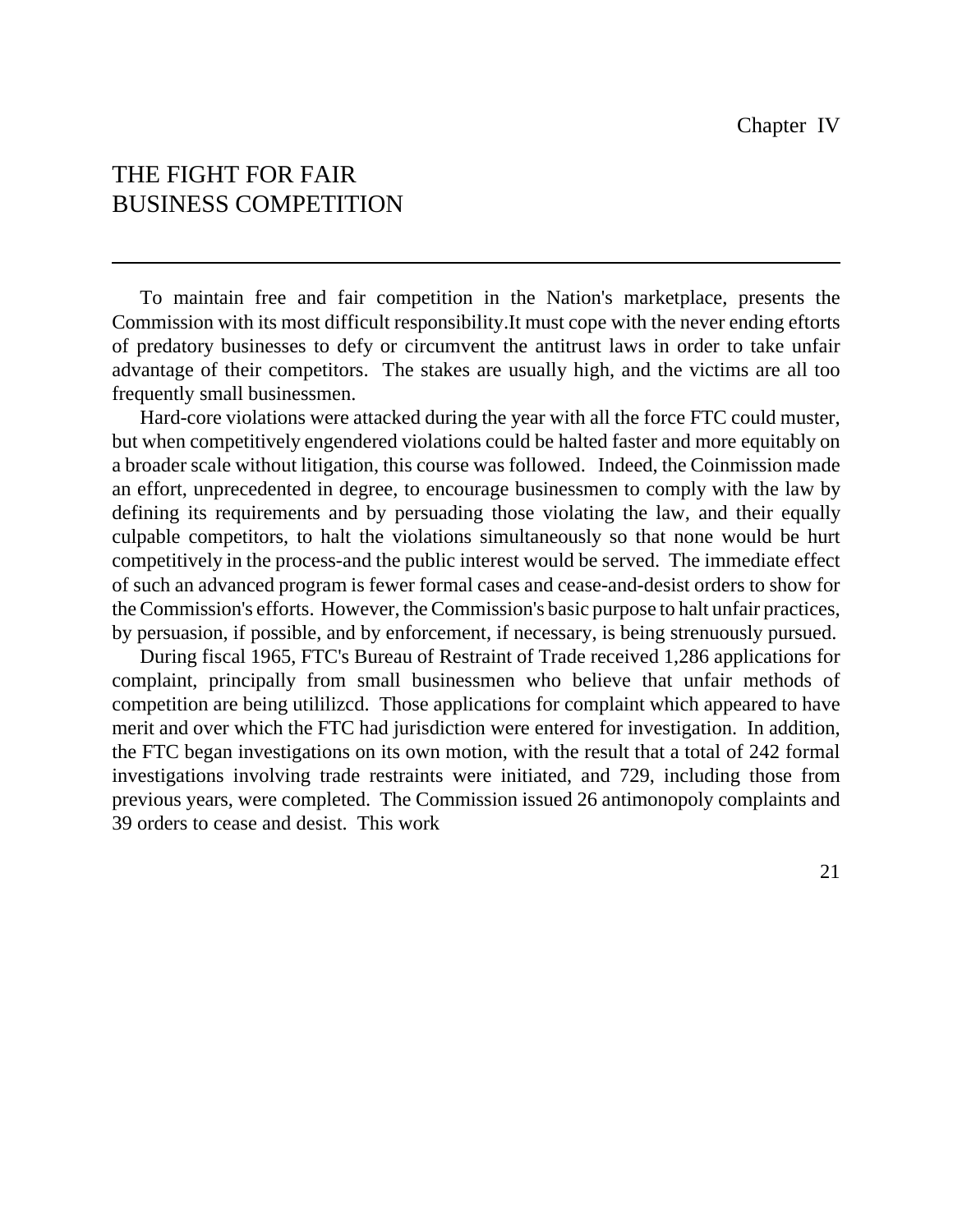resulted from enforcement of general trade restraint provisions contained in section 5 of the Federal Trade Commission Act and of sections 2, 3, 7, and 8 of the Clayton Act.

In the enforcement of the Robinson-Patman Act, continued emphasis was given to the business community and its need to take corrective action and discontinue illegal practices without the necessity of resorting to formal litigative processes. Toward that end a number of matters involving a variety of industries were handled through the execution of Assurances of voluntary compliance.

Continuing investigation in the wearing apparel industry resulted in 12 additional consent agreements and orders prohibiting manufacturers from discriminating among competing customers in the payment of promotional allowances. Efforts in this industry continue and a number of additional orders are anticipated which will result in a total of approximately 300 orders prohibiting discriminatory promotional allowances in this industry. The manner in which this project has been handled illustrates the effective results which can be achieved by the broad approach to an industry and its problems.

The Commission undertook to define and declare the requirements of the Robinson-Patman Act and to provide businessmen with a similar opportunity to comply with it while avoiding protracted legal proceedings when it set aside proceedings against 17 drug and sundry suppliers through the issuance of declaratory orders whose findings would be a blinding guide to future conduct.

Similarly, consent orders were issued by the Commission prohibiting discriminatory pricing practices in individual cases involving such diversified products as liar coloring products, Clairol, Inc., (C.832); and railroad signaling equipment, General Railway Signal Company, et al. (C. 837).

Not all Robinson-Patman Act matters were concluded without the need for formal litigation. After fully contested hearings the Commission issued final orders to cease and desist in several individual matters. These included two automotive parts cases involving discriminatory pricing practices, Monroe Auto Equipment Co., (D. 8543), and the Dayton Rubber Co., (D.7604) ; a citrus fruit and produce case involving unlawful brokerage, Garrett-Holmes & Co., Inc., (D. 8564) ; a publication case and a ladies' undergarment case, both involving discriminatory promotional allowances, Ace Books,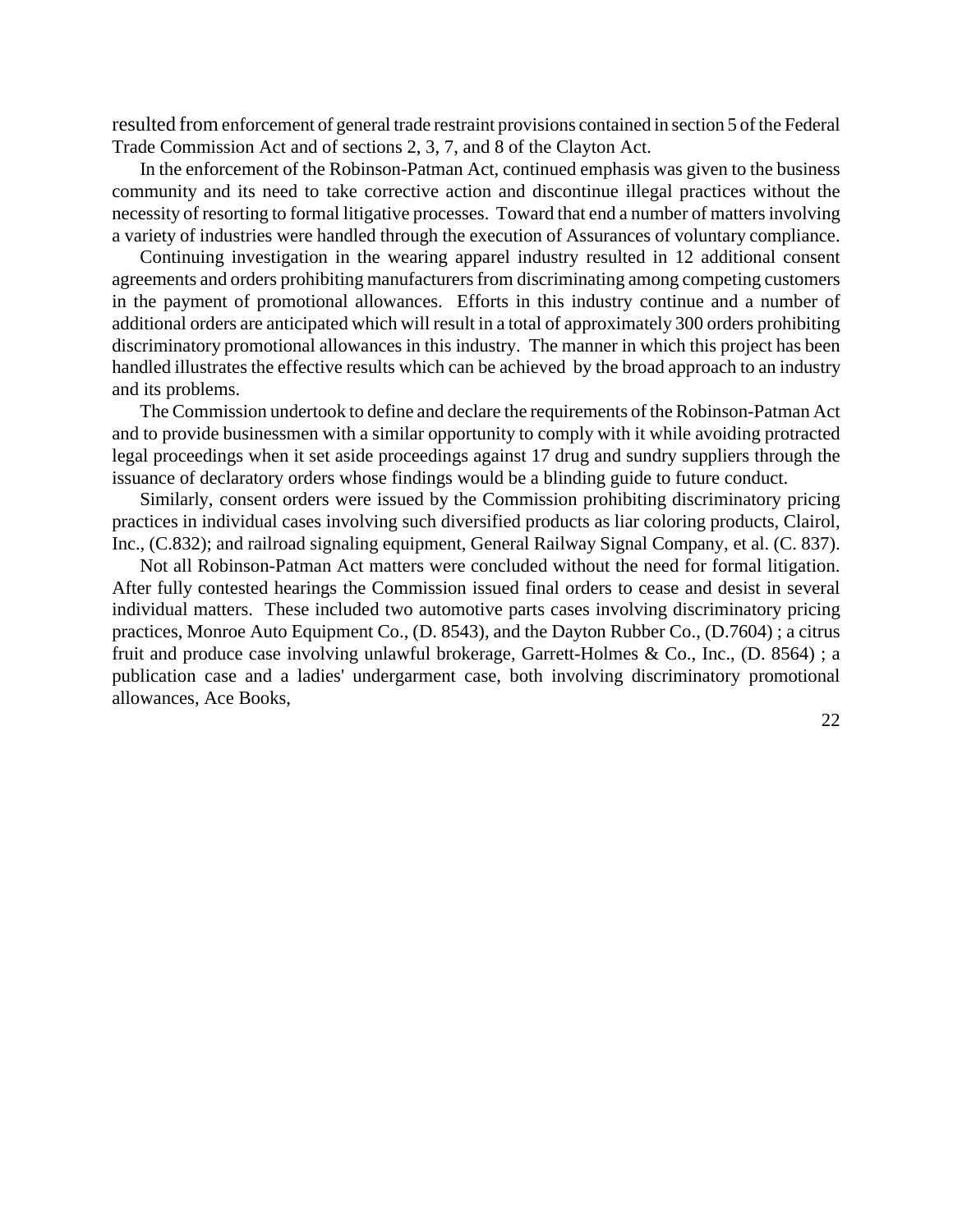Inc., et al. (D. 8557) and The Lovable Company, et al. (D. 8620). A current proceeding against Associated Merchandising Corporation, et al. (D. 8651) ; charges that organization, a subsidiary, and 15 large department stores with unlawfully inducing and receiving discriminatory prices from their suppliers.

In enforcing section 5 of the FTC Act, relative to general trade restraints constituting unfair methods of competition or unfair acts or practices, the Commission's primary objectives and accomplishments involved (1) prevention of anticompetitive practices including conspiracies to fix prices and boycott; (2) prohibition of previously unchallenged restrictive selling and purchasing practices; and (3) cooperative and amicable adjustments of incipient violations of section 5 of the FTC Act through administrative procedures. Several industries received substantial attention in investigations and in formal cases. These industries included floor coverings, steel reinforcing bars, tobacco, trading stamps, television tubes and parts, ball and roller bearings, footwear, and food.

Ninety-nine new investigations were instituted; and 94 matters were formally closed. The newlyinstituted investigations involve a considerable variety of potential violations including price fixing conspiracies, sales below cost, resale price maintenance, tying arrangements, refusal to deal, and allocation of territories.

Of the several matters involving the issuance of cease-and-desist orders, a consent agreement was obtained in Albany Felt Company, et al. (C. 828), together with an order which required manufacturers of papermakers felts and their association to discontinue agreements to fix prices and other unreasonable restraints in the manufacture, distribution, and sale of felts used by manufacturers of paper. Significantly, the order in the Albany matter required the independent establishment by each of the respondent manufacturers of new prices. Bakers of Washington, Inc., et al. (D.8309), was litigated on price-fixing charges resulting in the issuance by the Commission of a decision and cease-and-desist order prohibiting national and local bakeries from fixing the price of bread. Another price-fixing case, Falstaff Brewing Corporation, et al. (D. 8618), resulted in the Commission's affirming a hearing examiner's initial decision, and issuing a cease-and-desist order that not only inhibited price fixing and other unlawful restraints in the distribution and sale of beer by brewers, but further directed the dissolution of the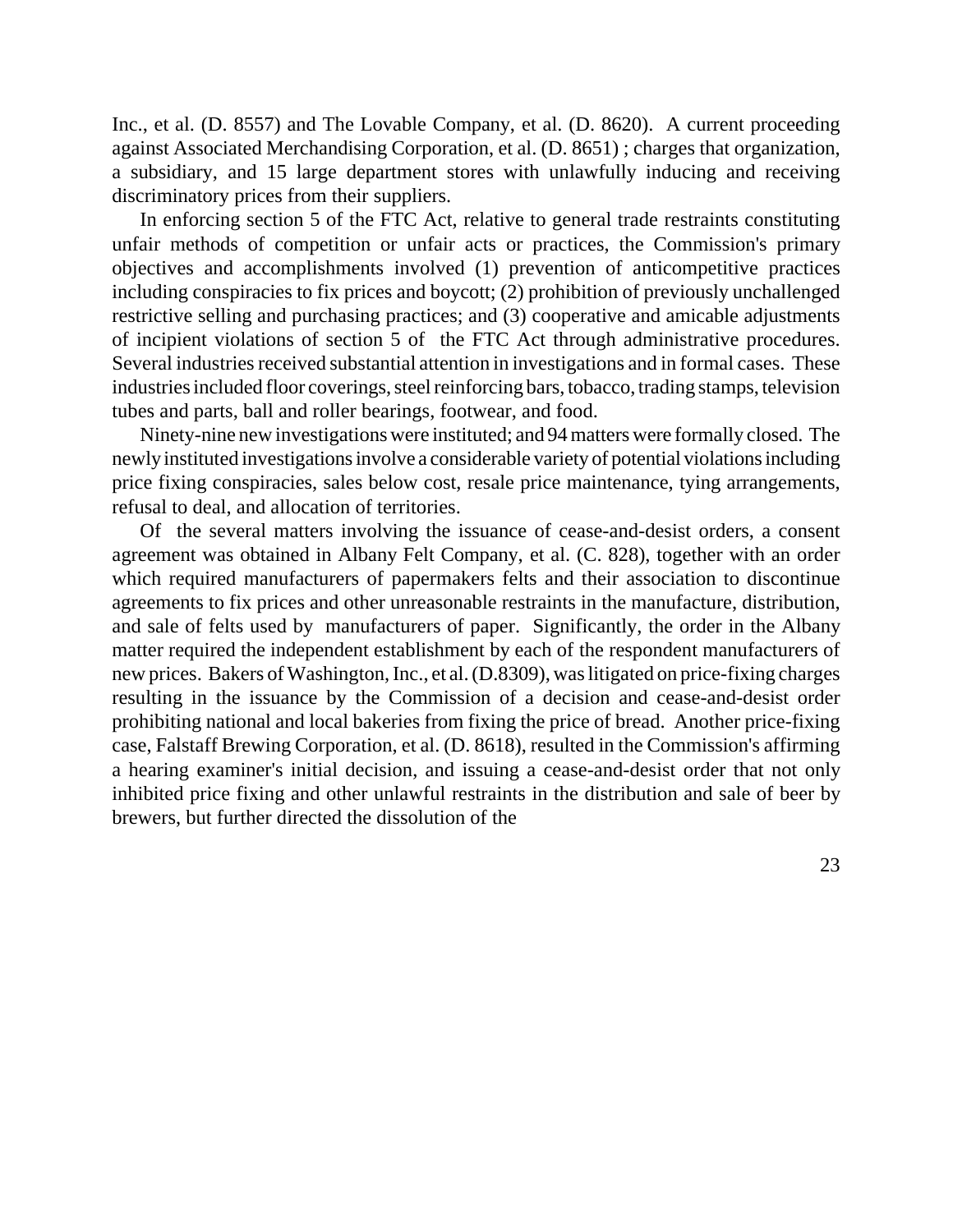association that had been the instrumentality for the collusive activities.

Substantial efforts were made to investigate and terminate illegal boycotts. One such case waslitigated while two others were disposed of by consent orders. In Television Association of Delaware Valley, et al. (D. 8623), the Commission prohibited an organized boycott by the association and its television repair service dealer members to prevent and limit competition in the repair and servicing of television, radio, and electronic devices. Television Service Dealers Association of Delaware County, et al. (C. 881), involving a similar boycott by and between three associations and their memberships, also was disposed of by a consent order. In Universal Business Forms Company (C.888), involving a concerted refusal to deal in the distribution and sale of business forms, the Commission issued a consent order prohibiting such action.

In a different area of general trade restraints, several Commission matters involving previously unchallenged selling and purchasing restrictions were examined because of the possible impact on business arrangements. One such matter, Wear-Ever Aluminium Inc., (C. 842), resulted in a consent order requiring that respondent refrain from conditioning (the sale of its "Wear-Ever" brand aluminum pots and pans upon dealer purchases of the company's professional cutlery products. In another, the Commission issued a complaint charging Sun Electric Corporation (D. 8659), with an allegedly illegal attempt to monopolize the repair of its automotive testing equipment by refusing to sell needed parts and accessories for the repair of its equipment to independent repair businesses.

The Commission continued its concern with anticompetitive restrictions governing the allocation of selling time in tobacco auction warehouses. It ordered Mountain City (Tennessee) Tobacco Board of Trade, et al. (D. 8638), to cease various attempts to dominate and control the sale at auction of burley tobacco on the Mountain City market. Also during the year, the Commission, at the request of U.S. District Courts in North Carolina and Virginia, submitted advisory opinions for use by the courts as guidelines in three civil suits involving allocations of auction time in various tobacco markets.

Substantial effort continued to be devoted to competitive problems in the marketing of gasoline. An industrywide inquiry was conducted complete with public investigational hearings. At the year's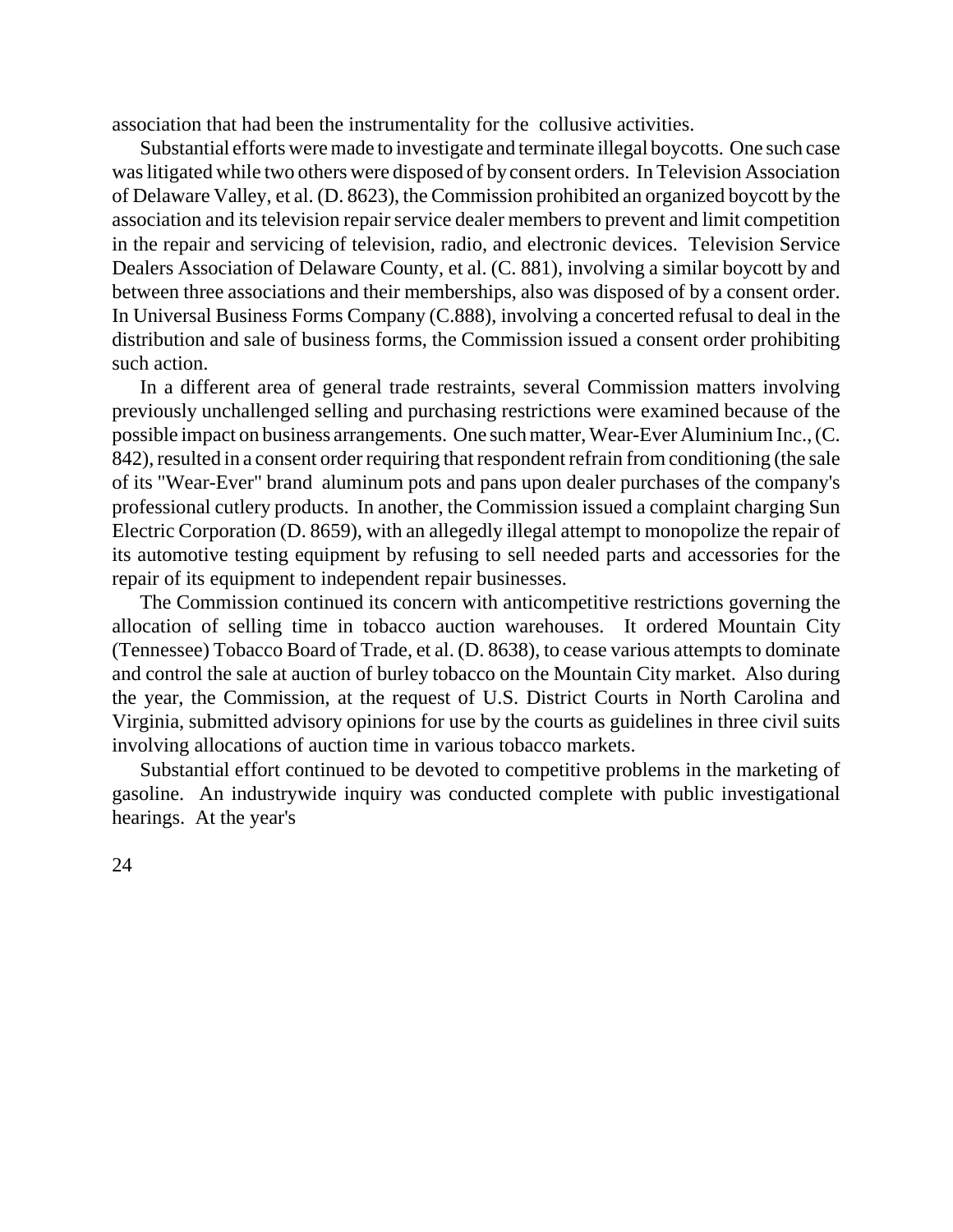end, the information thus obtained was being studied for the purpose of determining the best course of future action.

Responding to the need for a procedure to settle small-scale antitrust violations before they assumed major and costly proportions, the Commission authorized its Division of General Trade Restraints to investigate such matters primarily by correspondence with the parties. During the year, more than half of the approximately 150 practices complained about were voluntarily stopped with assurances of voluntary compliance obtained. This procedure permits action in matters where the Commission formerly was unable to assist the business community and the public for lack of an adequate procedure.

In enforcing the Cellar-Kefauver Anti-Merger Act, the Commission concentrated upon the competitive problems presented by mergers in a number of important industries, and upon providing businessmen with guidance as to the requirements of the act.

In the dairy industry, the Commission decided the fourth of its cases challenging- numerous acquisitions by the largest dairy companies Beatrice Foods Co. (D. 6653). The Commission found that a number of acquisitions by Beatrice violated section 7 of the Clayton Act and in its opinion set out guidelines as to the legality of future acquisitions in this industry.

In the vending industry, cases challenging acquisitions by Automatic Retailers of America, Inc. (C. 809), and ABC Vending Corp. (D.7652), were terminated by consent orders requiring substantial divestiture and limiting future acquisitions by the respondents. As an apparent result of the Commission's action in this industry, acquisitions of the 10 largest vending companies declined markedly in 1964.

The continued concern of the Commission with the present trend toward vertical integration through acquisitions in the cement industry was reflected in consent orders against Lone Star Cement Corp. (D. 8585); and Permanente Cement Company (D. 7939); which required divestiture of substantial ready-mixed concrete facilities acquired by these companies and limited future acquisitions by them. In addition, the Commission issued its complaints in four new proceedings challenging acquisitions of ready-mixed concrete companies by U.S. Steel Corp. (D. 8655); National Portland Cement Co. (D. 8654) ; Texas Industries, Inc. (D. 8656) ; and Mississippi River Fuel Corp. (D.8657)

798-047-66--G 25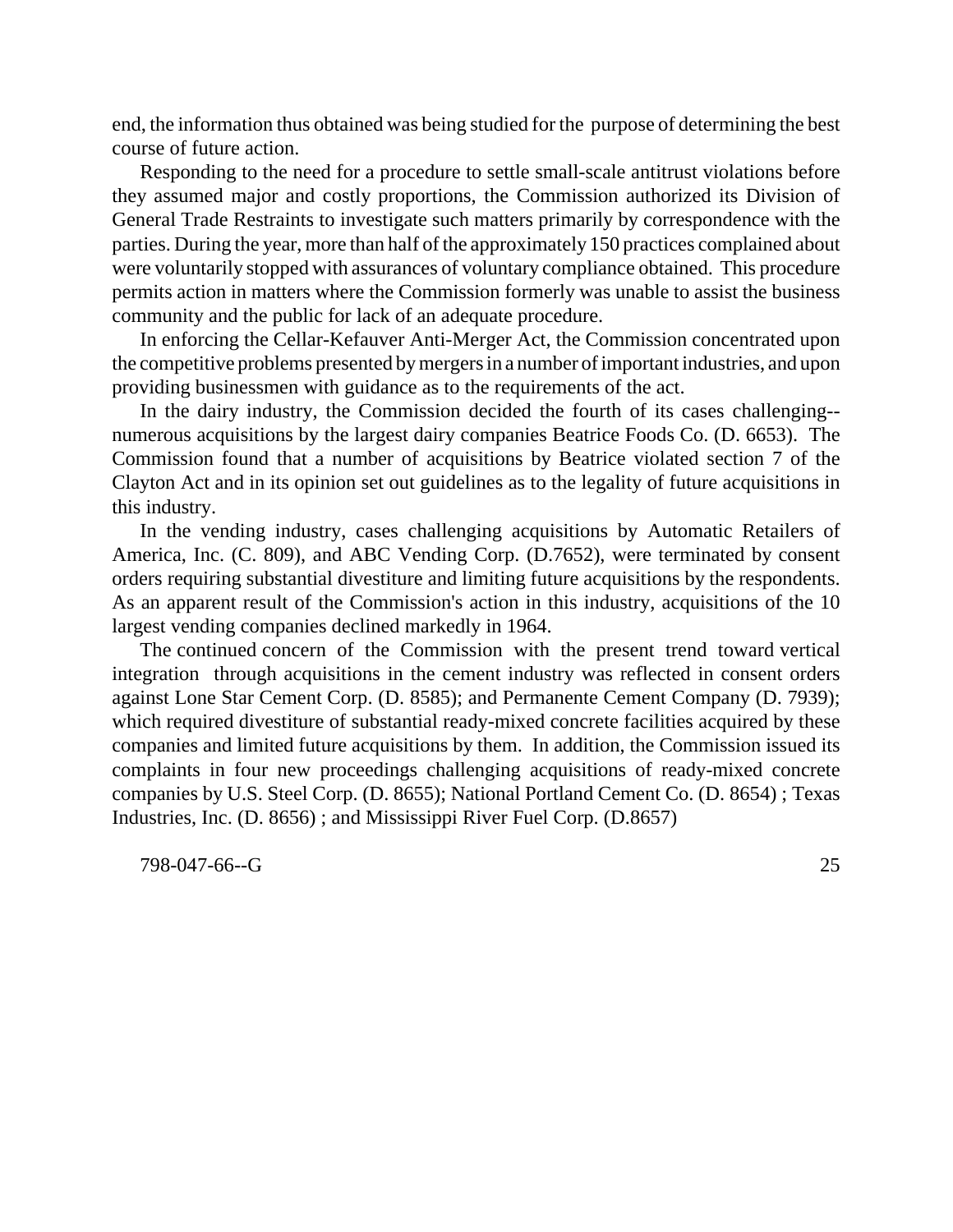The Commission issued final orders of divestiture in proceedings challenging acquisitions of producers of corrugated containers by The Mead Corp. (C. 880); Union Bag-Camp Paper Corp. (D. 7946) ; and Inland Container Corp. (D. 7993).

The first Commission merger case to reach the Supreme Court, F.T.C. v. Consolidated Foods Corp., resulted in a landslide decision holding that the acquisition by Consolidated of Gentry, Inc., violated section 7 of the Clayton Act because of the opportunities it created for the operation of anticompetitive reciprocity. Following this decision of the Supreme Court, the Commission is conducting investigations of acquisitions which may create similar opportunities for the use of reciprocity in other industries.

The Commission found that the acquisitions by Fruehauf Trailer Co. (D. 6608), of two of its largest competitors in the manufacture of truck trailers violated section 7 of the Clayton Act, and issued its order of divestiture.

During the past year the Commission has also intensified its enforcement of section 8 of the Clayton Act. Starting from a survey conducted by the Bureau of Economics, which revealed a substantial number of interlocking directorates among the Nation's 1,000 largest corporations, the Commission conducted investigations to determine which of these interlocks might violate section 8 of the Clayton Act. As a result of these investigations, a number of such interlocks have been voluntary terminated.

More than \$82,000 in civil penalties for violations of restraint of trade orders was collected during the year. In addition, the Compliance Division succeeded in effecting compliance with over 100 cases with a relatively limited staff. In fiscal 1965 the Compliance Division processed over 250 inquiries relating to restraint of trade orders. It also rendered advisory opinions and effectuated divestitures of over 13 business entities pursuant to provisions of section 7 of the Clayton Act, as amended.

The Division of Accounting, during the past fiscal year, utililized, to a great extent, electronic data processing equipment for the tabulation of invoices and other accounting data showing price discrimination in the sale or purchase of various household products. The emphasis on the use of electronic data processing equipment expedited considerably the preparation of tabulations as evidence of price discrimination.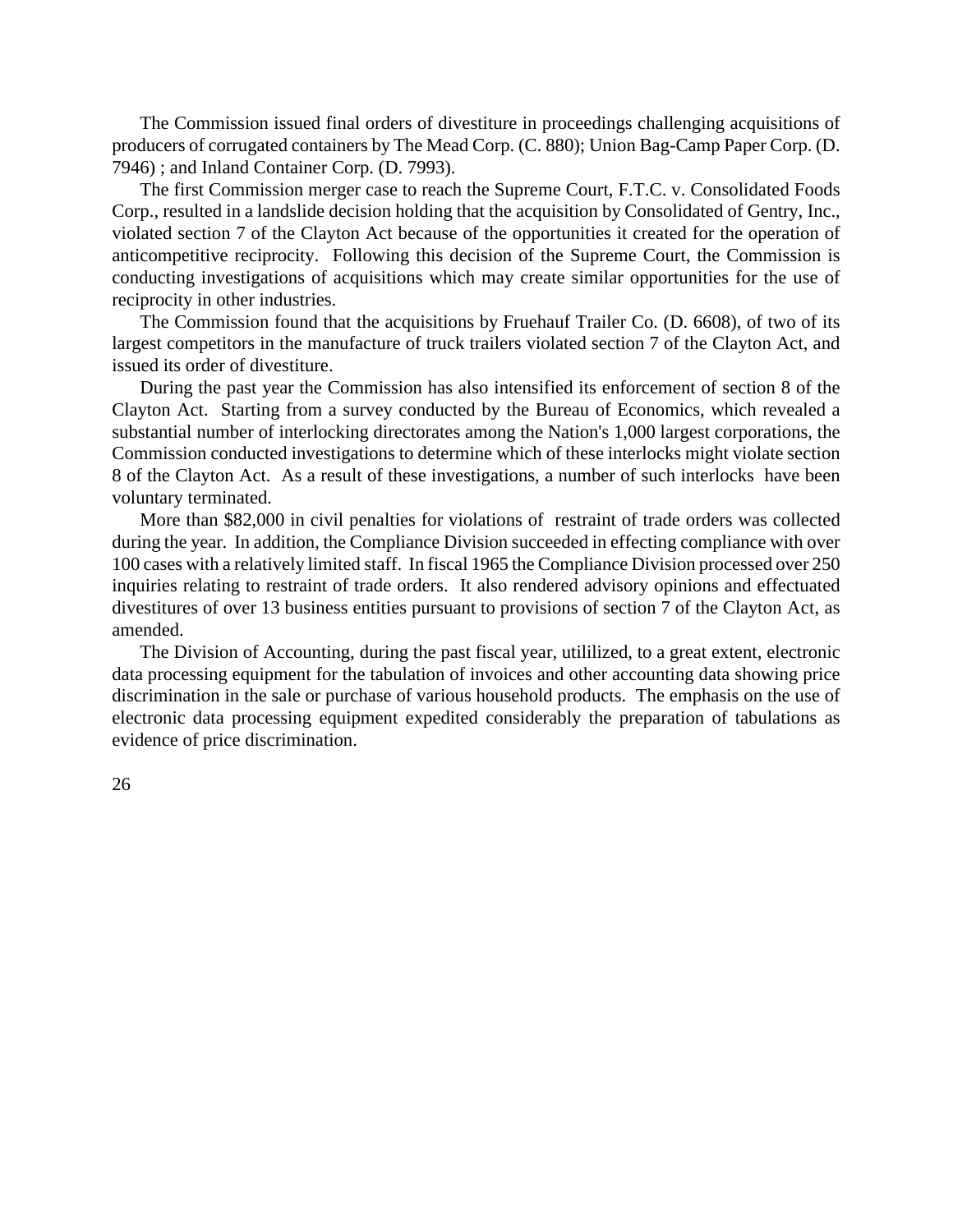## WOOL, FUR, AND TEXTILE ACTS ENFORCEMENT

By means of an effective combination of legal action, persuasion, and industry counseling, the 96-man staff of F.T.C.'s Bureau of Textiles and Furs undertook to protect the American consumer in his dealings with the Nation's third largest industry. This was done through enforcement of four laws: The Wood Products Labeling Act, the Textile Fiber Products Identification Act, The Fur Products Labeling Act, and the Flammable Fabrics Act.

In carrying out this responsibility the Bureau worked closely with 40 major trade associations and more than 140 smaller trade associations with a combined membership of more than 465,000 textile and fur manufacturers, distributors, and retail establishments.

Although the number of FTC's textile and fur investigators declined during fiscal 1965, the total number of inspections showed a slight increase over fiscal 1964. The number of items spot-checked increased considerably from about 46 to 67 million. This increase was brought about through inspections of larger manufacturers and larger retail stores

During fiscal 1965, the Bureau's Division of Enforcement handled 502 investigations. Two hundred and eighty-three were on hand at he start of the year and 219 new investigations were undertaken. A total of 275 cases were disposed of and 227 were carried over to fiscal year 1966.

Fifty-five recommendations for complaint were forwarded to the Commission. Sixty-nine cease-and-desist orders were issued. While the number of investigations closed rose from 177 to 215. One hundred and forty-four of this number were closed by assurances of voluntarycompliance. Although the total number of investigations disposed of in fiscal 1965 was 275, or an 8-percent increase over the preceding fiscal year.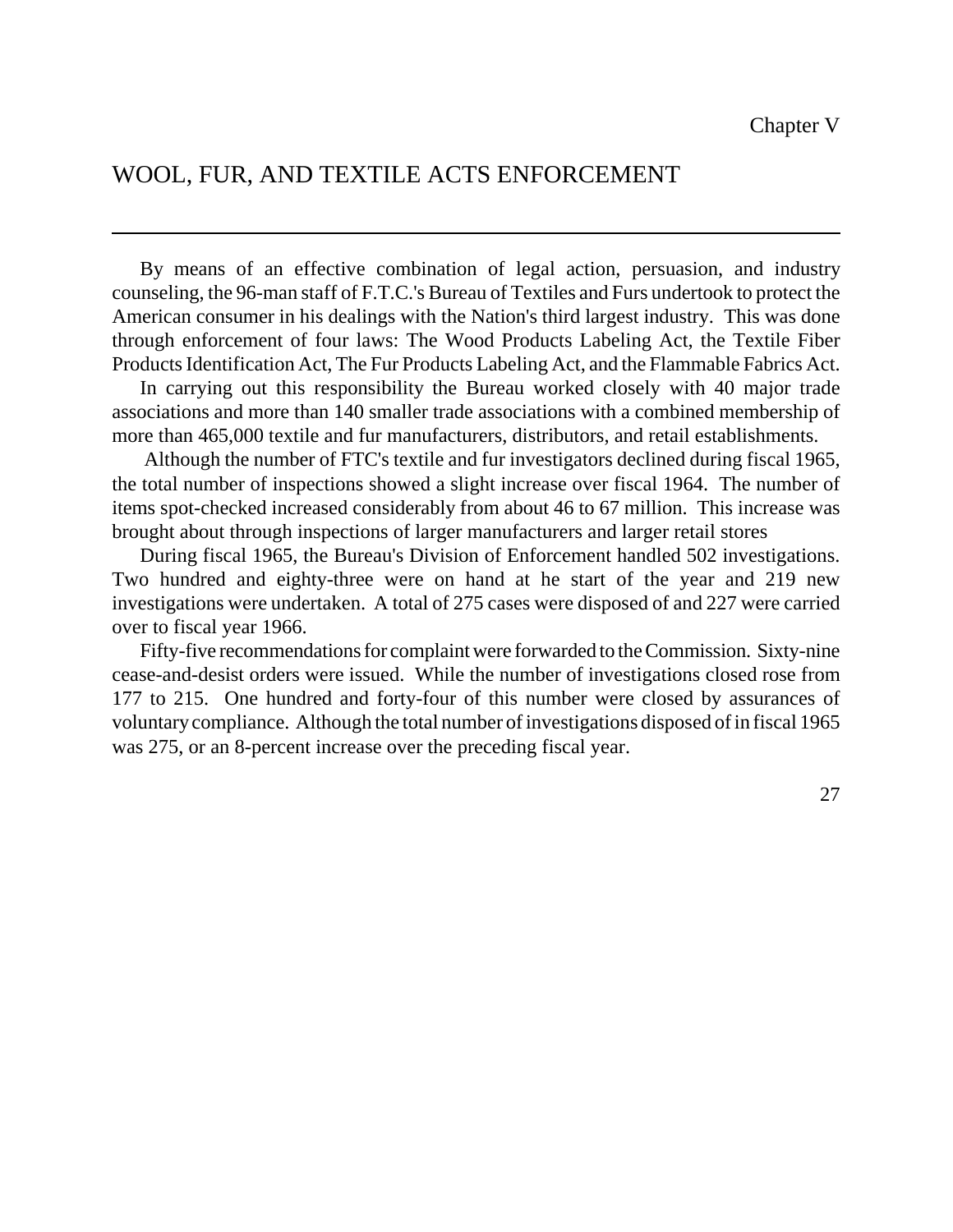Efforts were continued to prevent the misbranding of imported wool products, such as mohair and wool sweaters and hand-knitting yarns. Forty-five mohair sweater cases have been formally lally opened since January 1963, whale recommendations for complaint were made. The Commission has acted on these recommendations by issuing 11 cease-and-desist orders and one complaint. Nine cases are still under investigation; 14 have been closed by virtue of an assurance of voluntary compliance; 6 respondents abandoned the practice, and 3 cases were closed due to insufficient evidence of misbranding.

The Bureau discovered that a large amount of wool knit socks were being imported into this country from England for the purpose of reclaiming the fibers. The socks appeared to have been worn and so when reduced back to a fibrous state would have to be labeled "reused wool". Investigation has revealed that the fibers were being disposed of as "wool", so the respondents were warned that they would be in violation of the Wool Act if they so disposed of this material. Eight concerns are involved, and the investigation is continuing.

A total of 119 formal cases were considered under the Fur Act during the year. Emphasis has been directed particularly at false and deceptive pricing and record keeping and, as a result, violations in these categories have decreased considerably.

Particular attention has been paid to manufacturers of fur-trim coats and suits. After a long period of education, persuasion, and exhortation, it has been necessary to proceed formally against a number of these merchants.

The number of formal cases under the Textile Act increased during the past year from 76 to 85 as it became apparent that many firms, although having ben repeatedly advised regarding the requirements of the act, have, through continued evidence of violations, indicated they do not intend to comply voluntarily. This is particularly true with regard to the advertising requirements of the Textile Act and several cases have been opened against department stores for falsely and deceptively advertising the content of textile fiber products.

Complaints were received that braided wool rugs are being imported from the Orient and are being labeled as 100 percent wool whereas the wool content is substantially less and the rugs contain considerable amounts of other fibers. These wool rugs are exempt from the Wool Act but they are included under the Textile ct among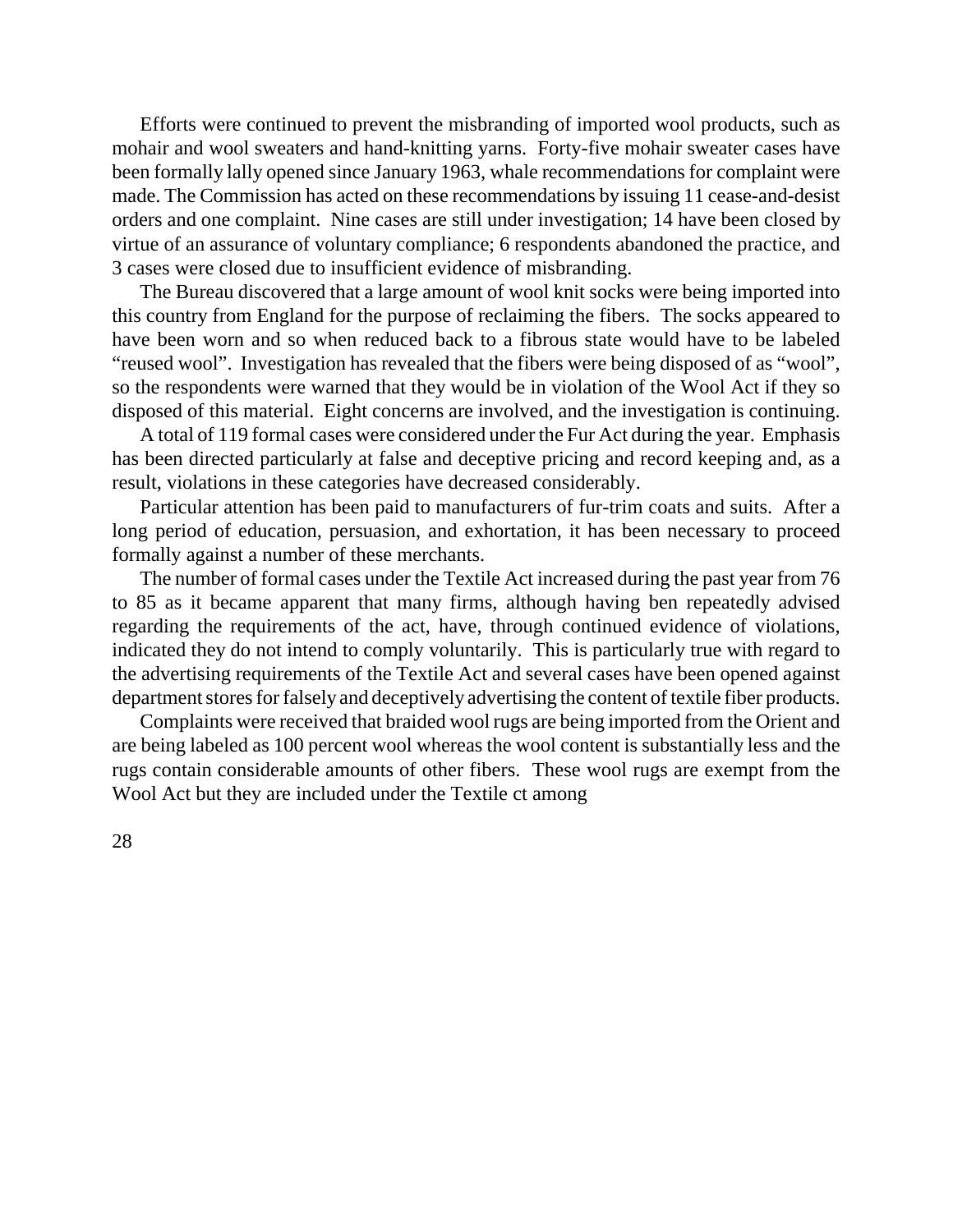those articles that have to be properly labeled and identified. It is anticipated that formal cases will be opened against some 14 to 15 respondents.

Three cases under the Textile Act involving the importation of hosiery from Italy (which hosiery was originally made in Yugoslavia) without disclosing the country of origin have been opened and are being investigated.

Certain firms engaged in applying a highly flammable nitrocellulose lacquer finish to netting material have been investigated. This netting material generally is used in millinery, draperies, and for other nonapparel purposes, but because of the highly flammable and dangerous nature of nitrocellulose, action was brought, under section 5 of the Federal Trade Commission Act, against the respondent for applying this dangeroussubstance to fabric and then failing to notify purchasers of its presence. One firm has signed an affidavit of voluntary compliance and a second firm has signed a consent order to cease and desist.

During the year, emphasis was placed on the inspection of manufacturers of fur hats. Investigations indicated that in many cases fur hats were being made from used furs without the disclosure of thisinformation on labels and in advertising material. These manufacturers will be reinspected before their products are shipped to retail establishments to determine if compliance has been obtained.

When it is determined to enter a case for investigation, it is assigned to trial attorney, who is responsible for the development of the investigation and subsequent analysis, processing, and disposition. The average number of cases on each trial attorney's docket was 47. The average number of cases disposed of was 231/2 per month, or approximately 4 cases per attorney per month.

The Compliance Section of the Division of Enforcement, composed of four attorneys, had a productive year which commenced with 128 compliance cases. During the year 102 cases were added to the calendar (69 new orders and 33 matters reopened for compliance investigation) and 120 cases were completed.

During fiscal 1965, compliance orders generally became more comprehensive than formerly. Increasingly, these orders embraced violations of two and three of the acts administered by the Bureau, and several involved chain store operations. Particularly in the latter instances the staff encouraged respondents to prepare, for the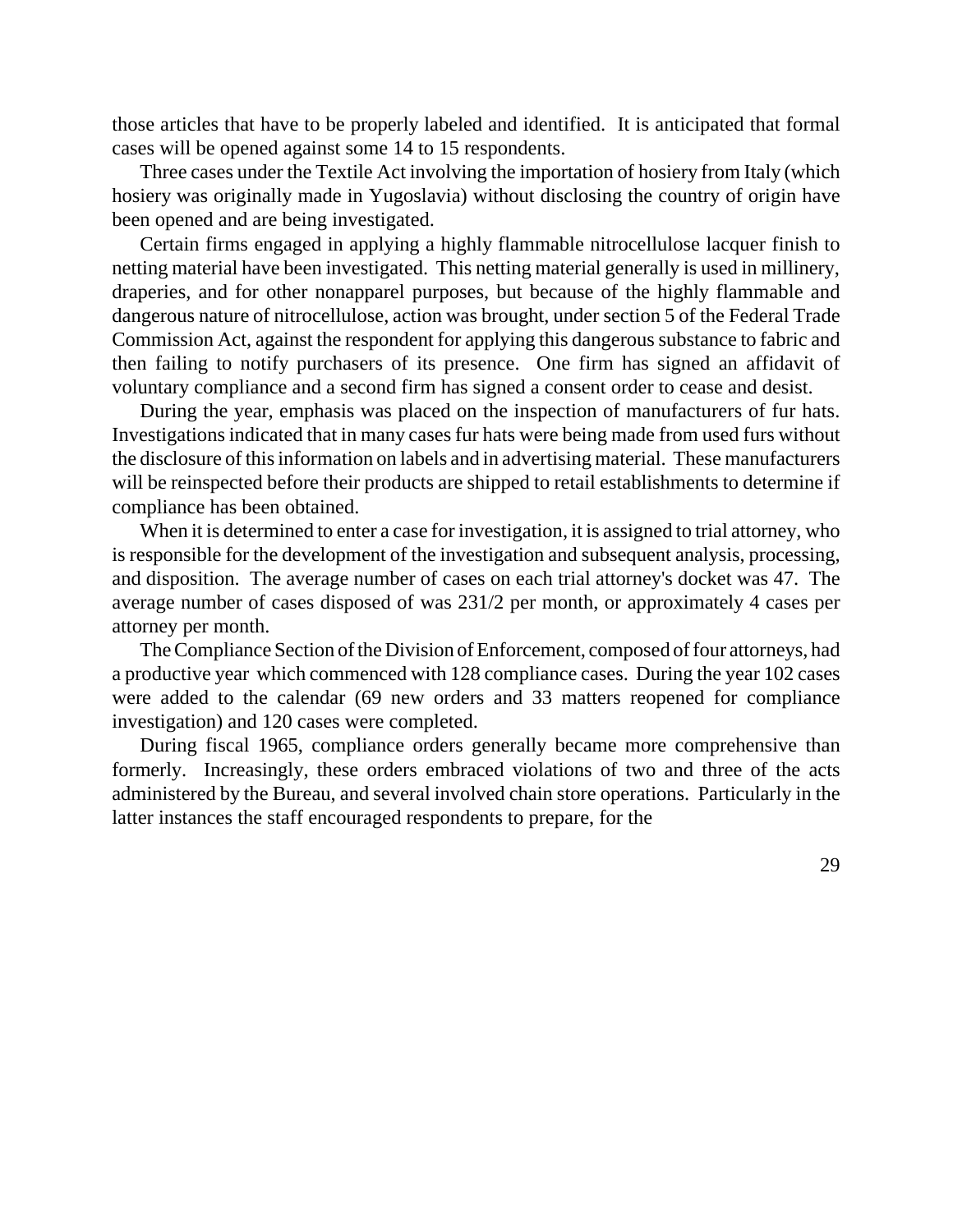guidance of store and department managers, detailed instructions regarding compliance with the orders, and has cooperated by reviewing and correcting such instructions prior to distribution. This is an extension of the policy of counseling respondents to the end that they may avoid further violations, not only of the orders but also of matters not covered by orders.

Emphasis was placed upon the enforcement of orders involving respondents engaged in the importation of wool products suspected of being misbranded. One such case seeking penalties of \$60,000 was filed in the U.S. district court and another involving sweaters charged as being misbranded as to mohair content was in preparation for certification to the Attorney General. This matter of misbranding imported wool products is particularly significant because of the unfair competitive impact it has upon domestic producers. Additionally, a case charging willful violation of the Wool Act was certified to the Attorney General with an 18-count suggested form of information.

An up-dating of the Bureau's active files resulted in placing 10,000 files into inactive status. This makes the filing system more efficient and enables staff attorneys to handle correspondence with greater dispatch.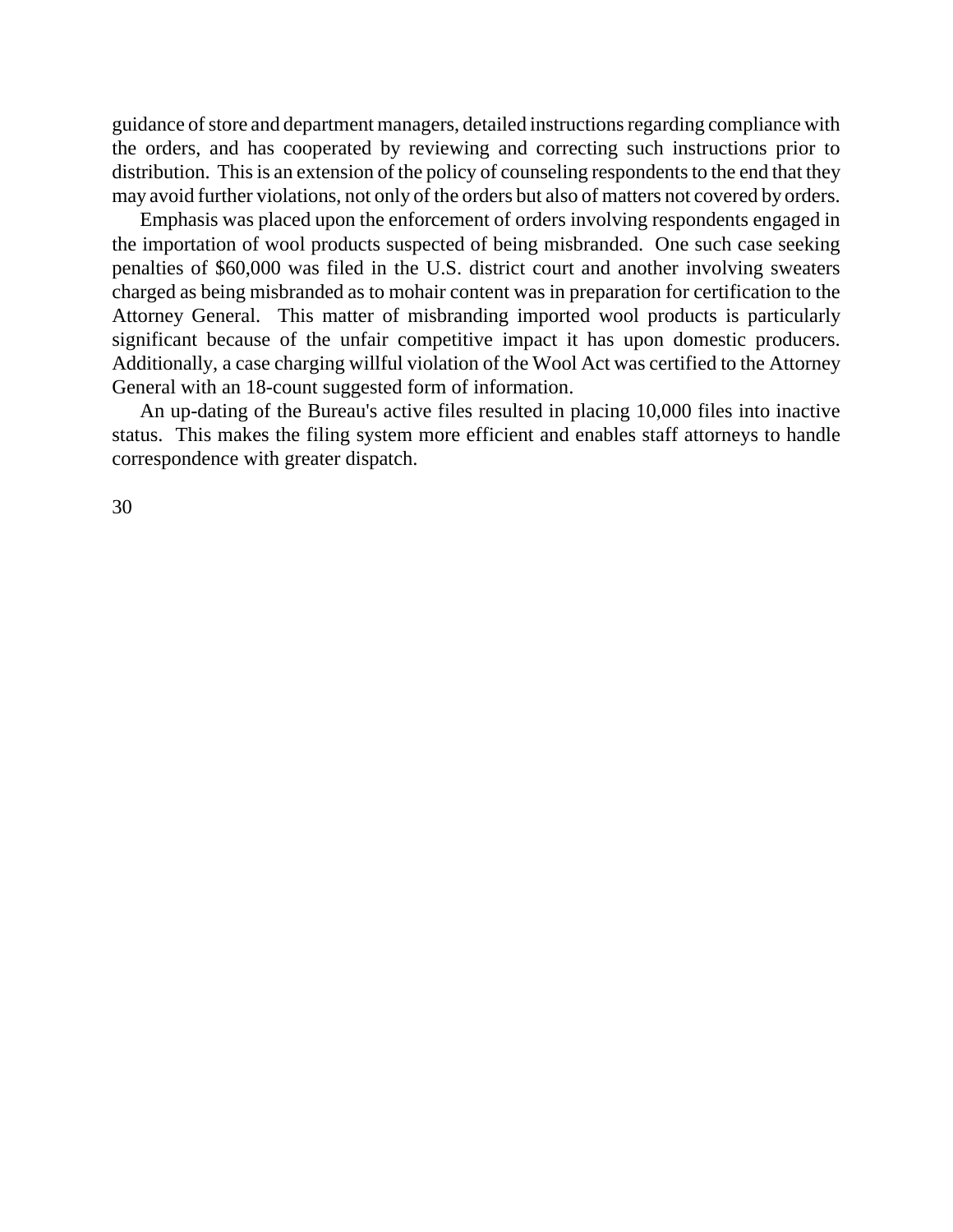## FOLLOWTHROUGH IN LAW ENFORCEMENT

The statistical profile of the General Counsel's work in fiscal 1965 reveals the Commission's greater emphasis on obtaining industry-wide voluntary compliance with the law as an alternative, where possible, to the bringing of individual lawsuits.

While the number of cases instituted and pending in the courts and the number of consent settlement negotiations declined, the quality and importance of the casework remained high. Nor was there any diminution in total work-load, for the lessened casework was more than offset by services required of in support of the industrywide approach to compliance. The General Counsel contributed importantly to the work of the operating Bureaus in their rulemaking proceedings, preparation of subpoenas, and orders to file special reports, and in the development of technical procedures in the acquisition of evidence in connection with industrywide procedures.

In addition, the year witnessed a step-up in the work of the General Counsel's Division of Export Trade, calling for more advisory services required for the Nation's export expansion program. Also, the Division of Legislation encountered a heavy workload, reflecting in part a rising trend in recent years to designate the FTC to administer proposed regulatory programs for greater consumer protection.

Court proceedings which involve the Federal Trade Commission arise in a number of ways. Any individual or company against which the FTC has issued an order to cease and desist may petition a U.S. court of appeals to review and set aside the order. The FTC may apply in a U.S. district court for enforcement of a subpoena, or may request the Attorney General to institute civil proceedings to compel the filing of a special or annual report ordered by the Commission and to recover forfeitures for failure to comply with the Commission's order. Disobedience to a court's decree enforcing a Commission's order or subpoena may be punished by the court as a contempt.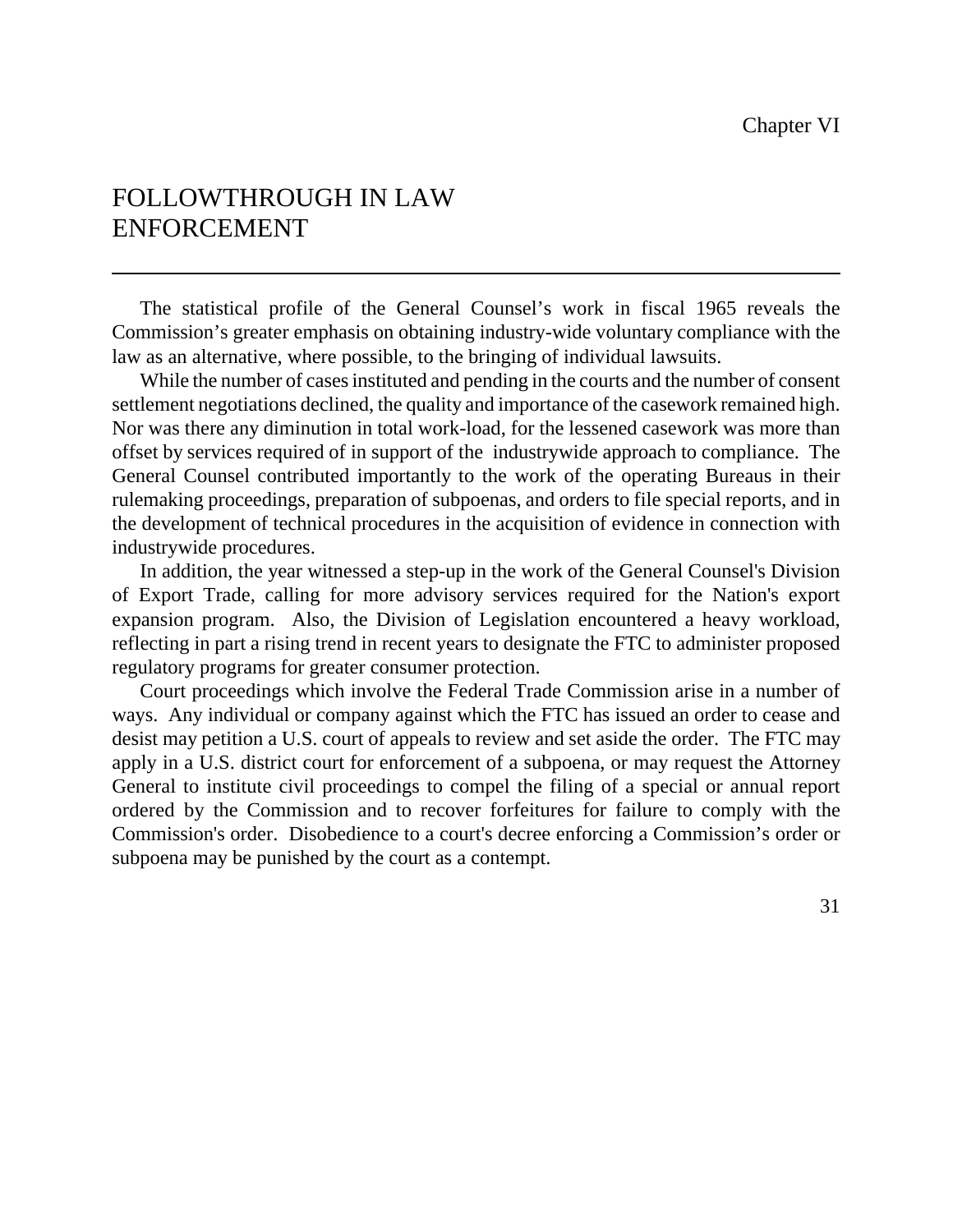Collateral suits challenging the Commission's jurisdiction or methods of procedure may be brought under certain circumstances in U.S. district courts. The Commission's interests in these and all related matters are presented and defended by the General Counsel.

In fiscal 1965, the General Counsel, through the Division of Appeals, handled 119 cases. Litigation was completed in 43 of these, of which 7 were restraint of trade matters, 19 involved deceptive business practices, 3 concerned the FTC's subpoena powers, 5 were suits to com el the filing of special reports, and 9 were extraordinary matters such as suits against the Commission for injunction or declaratory judgment. At the year's end, there were 76 cases open for further action or pending final disposition.

(The status of the more important court cases at the year's end is outlined in app. A of this report.)

The Division of Consent Orders of the General Counsel's Office supervises the negotiation of consent orders to be entered in appropriate cases. These cases constitute in numbers the great majority of FTC formal enforcement proceedings. A total of 116 executed agreements containing consent orders to cease and desist were forwarded to the Commission for its consideration in fiscal 1965. In addition 303 review, interim report, or special assignment matters were completed. The Division of Consent Orders uniquely serves the interest of the public and the business community by affording a means whereby the law is enforced and business is not required to endure expensive, time-consuming, marketdisrupting litigation.

The General Counsel's Division of Export Trade supervises administration of the Webb-Pomerene (Export Trade) Act (15 U.S.C. sees. 61-65) for the Commission, performs necessary investigative functions in connection with the Commission's general authority under section 6(h) of the Federal Trade Commission Act to inquire into foreign trade conditions, coordinates the Commission's jurisdiction over foreign commerce, advises other offices of the Commission on export trade, and serves as liaison with other Government agencies having complementary jurisdiction over foreign trade.

The 1918 Webb-Pomerene Act, entitled "An Act To promote export trade, and for other purposes", qualifiedly exempts registered American associations from the provisions of the Sherman Act of 1890 and the Federal Trade Commission and Clayton Acts of 1914 insofar as their activities relate solely to export trade. Under the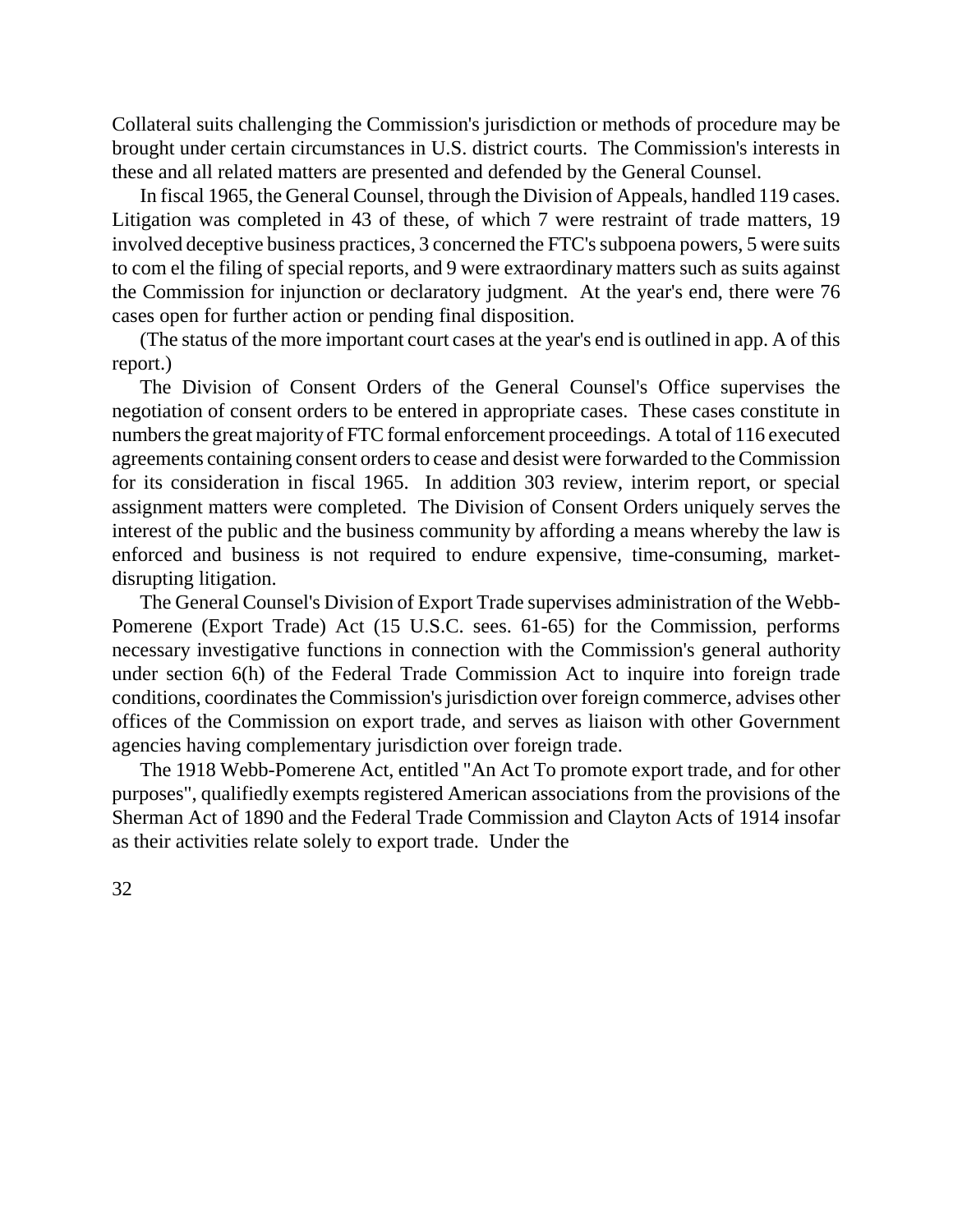provisions of this act, associations are permitted to fix prices and quotas, pool products for shipment, and establish terms and conditions of sales to foreign markets. Thirty-four associations were registered with the Commission in 1964, and they exported \$1,103,394,518.91 worth of goods.

With the acceleration of the Commission's industry guidance programs, and with the development of procedures for handling vastly increased caseloads, the General Counsel has assigned, on a selective basis, members of his staff to assist the operating bureaus in their conduct of rulemaking proceedings, preparation of subpoenas and orders to file special reports, and the development of technical procedures in the acquisition of evidence in connection with industrywide procedures and single causes.

The General Counsel's Division of Legislation furnished advice and comment to the Commission on 107 bills which were pending in Congress, 10 draft bills submitted to the Bureau of the Budget by other governmental agencies, and 6 enrolled bills pending presidential signature or veto. There has been a continuation of the introduction in Congress of proposed legislation of a regulatory nature in which the Commission is either designated singularly or jointly with another agency to administer the proposed law. Examples of such proposed legislation are the, "Truth-In-Packaging" bill and the "Truth-In-Lending" bill. Also, a number of bills, which name the Commission as administering agency, have been introduced requiring the labeling of goods imported into the United States in order to show foreign origin.

From the experience of the Commission in its daily administration of the law and from studies made in the General Counsel's Office, it appears that certain additional legislation is needed.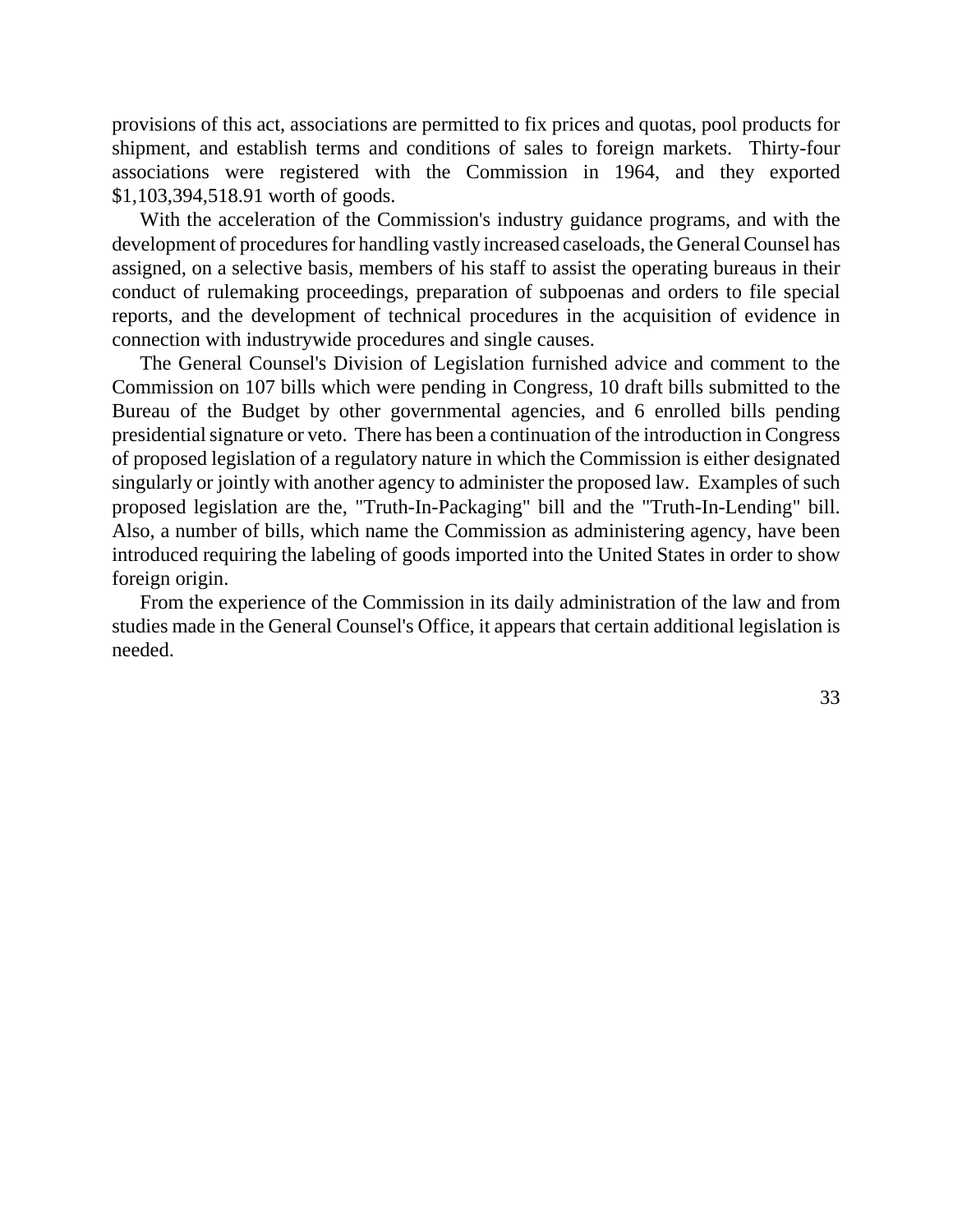## LEGISLATION NEEDED

The Commission has urged the enactment of laws which would:

1. Amend section 7 of the Clayton Act (15 U.S.C. 18) by requiring proper notice to the Federal Trade Commission and other appropriate agencies of proposed mergers of corporations of significant size, at least one of which is engaged in interstate commerce, and to provide adequate means of preventing illegal mergers.

2. Amend section 2(e) of the Wool Products Labeling Act (15 U.S.C. 68 (e)), which defines a wool product, so that it will read as follows:

The term "wool product" means (1) any fiber or fibrous materials, including fibers or fibrous materials reclaimed from other products, which are, contain, or in any way are represented as containing wool, reprocessed wool, or reused wool, and (2) any yarn, fabrics or other product containing or made in whole or in part of such fibers or fibrous materials.

3. Amend section 2(d) of the Flammable Fabrics Act (15 U.S.C. 1191 (d)) so as to include blankets which are dangerously flammable.

4. Amend section  $5(a)$  of the Clayton Act (15 U.S.C. 16(a)) so as to include a final order of the Federal Trade Commission; that is, amend section 5(a) to read:

A final judgment, decree or final order to cease and desist of the Federal Trade Commission heretofore or hereafter rendered in any civil or criminal proceeding brought by or on behalf of the United States under the antitrust laws to the effect that defendant or respondent has violated said laws shall be prima facie evidence against such defendant or respondent in any action or proceeding brought by any other party against such defendant or respondent under said laws or by the United States under section 4A, as to all matters respecting which said judgment, decree or order would be an estoppel as between the parties thereto: Provided, That this section shall not apply to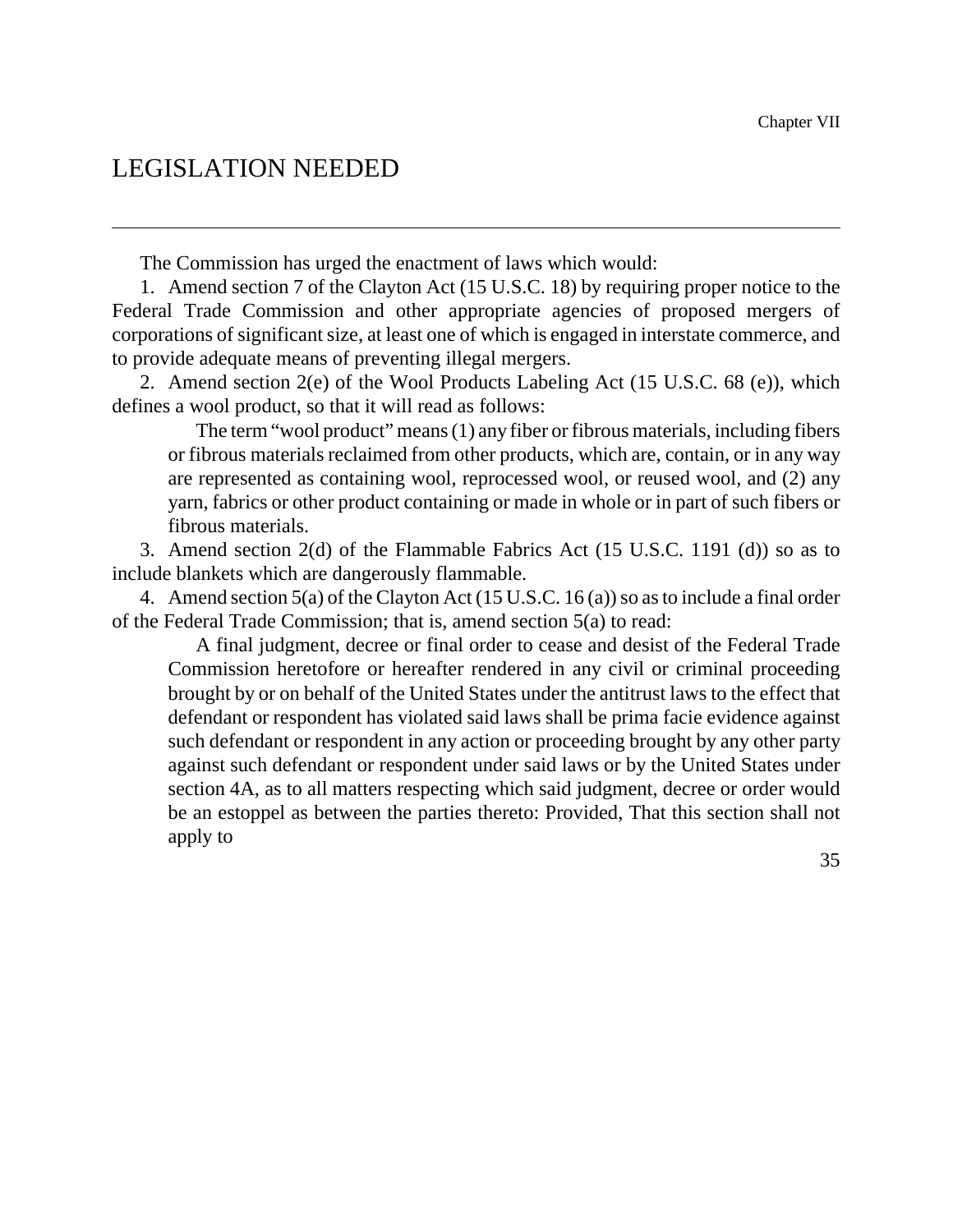consent judgments, decrees or orders entered before any testimony has been taken or to judgments or decrees entered in actions under section 4A.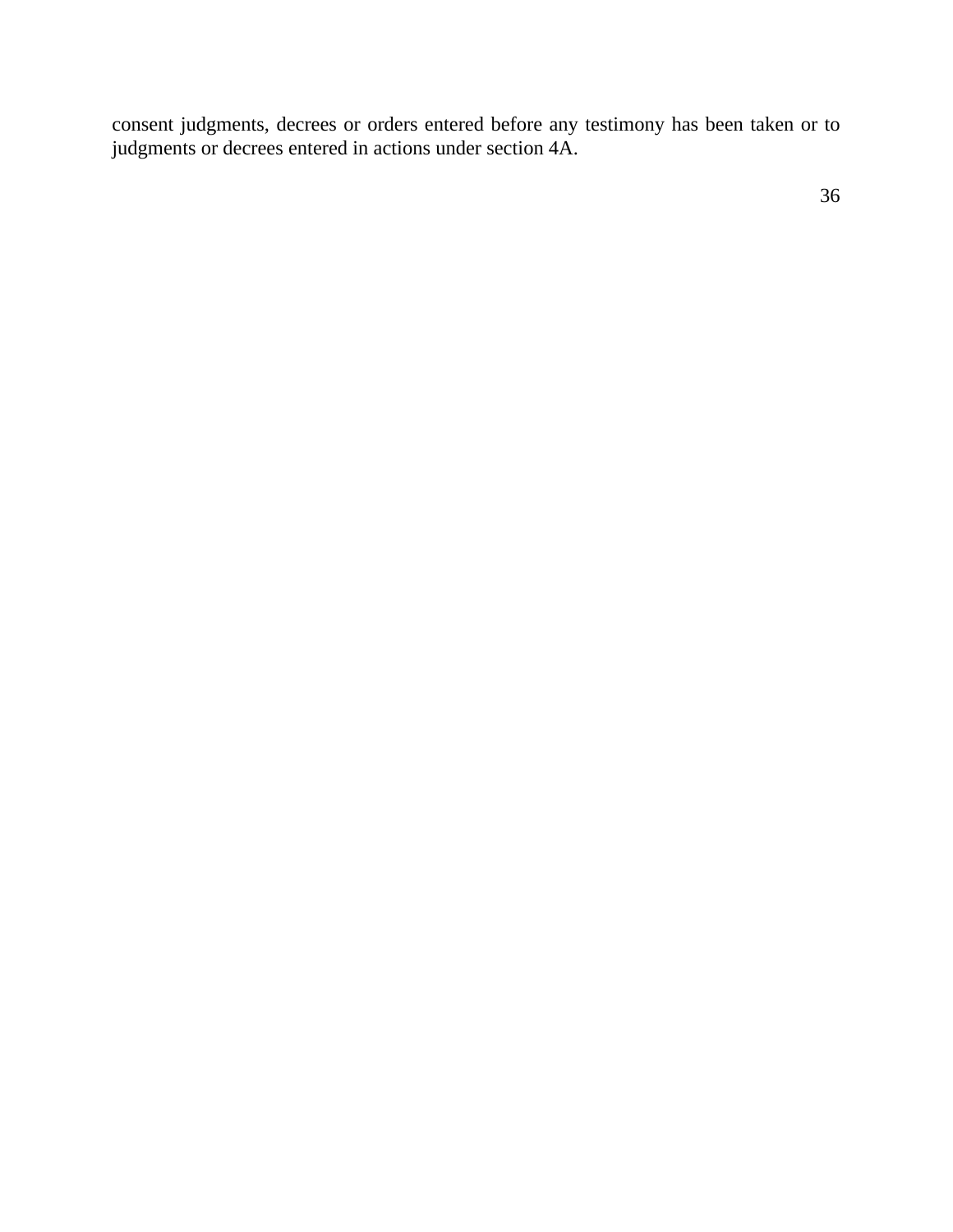## THE ROLE OF ECONOMIC STUDIES AND EVIDENCE

Some of the Commission's most important instruments of antimonopoly action are factfinding and economic reporting, coupled with well reasoned economic analysis. As the Nation's industrial organization becomes more complex and business concerns become larger, it is imperative to have information which will permit an early exploration of the basic causes of poor economic performance. Proper corrective action is dependent upon facts and their accurate analysis —whether the corrective action is new legislation or a cease-anddesist order by the FTC. The chief function of the Commission's Bureau of Economics is to gather and analyze economic facts.

The Bureau of Economics is divided into three divisions: The Division of Industry Analysis conducts inquiries into the developments of particular industries, as well as broad trends reflecting changes in the structure of American industry to determine how competition is affected; the Division of Economic Evidence provides economic information and analyses needed for the prosecution of casework; and the Division of Financial Statistics collects and prepares, in cooperation with the Securities and Exchange Commission, financial reports covering various manufacturing industries.

#### Industry Analysis

In addition to a number of individual industry studies, considerable effort in 1965 was devoted to studies relating to broad changes in concentration, diversification, and integration in American manufacturing industry, and to the factors responsible for such changes. In particular, special emphasis has been devoted to an analysis of recent merger activity.

Merger Studies.—The Commission's last full-scale examination of the importance of merger activity was released in 1955. During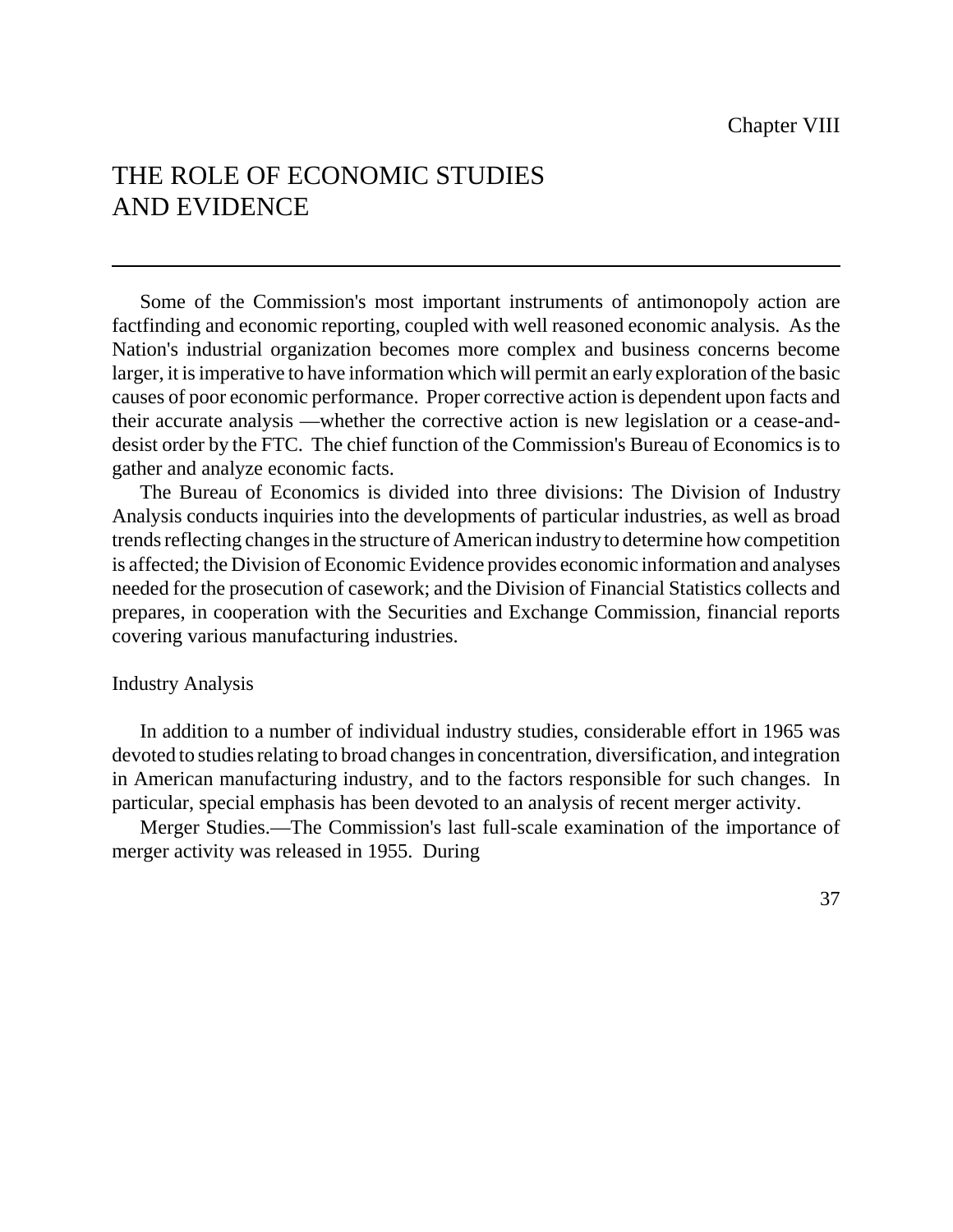fiscal year 1965, two studies illustrated in some detail the extent and economic impact of recent merger activity over the period 1955-64. Following a complete reexamination of merger data for the past 10 years, the Commission released revised merger series for years since 1954. The revised series is shown in table I below.

## TABLE 1. NUMBER OF MANUFACTURING AND MINING CONCERNS ACQUIRED, BY ASSET SIZE OF ACQUIRING COMPANY, 1955-64

|                  | Asset size of acquiring company (in millions of dollars) |                   |                   |                  |                 |                    |       |
|------------------|----------------------------------------------------------|-------------------|-------------------|------------------|-----------------|--------------------|-------|
| Year             | \$100 and<br>over                                        | \$50 to<br>\$99.9 | \$10 to<br>\$49.9 | $$5$ to<br>\$9.9 | \$1 to<br>\$4.9 | Other <sup>1</sup> | Total |
|                  |                                                          |                   |                   |                  |                 |                    |       |
| $1955 - - - - -$ | 109                                                      | 87                | 237               | 80               | 73              | 97                 | 683   |
| $1956 - - - - -$ | 125                                                      | 79                | 214               | 88               | 72              | 95                 | 673   |
| $1957 - - - - -$ | 111                                                      | 66                | 216               | 66               | 67              | 59                 | 585   |
| $1958 - - - - -$ | 122                                                      | 73                | 187               | 71               | 70              | 66                 | 589   |
| $1959 - - - - -$ | 202                                                      | 119               | 265               | 87               | 115             | 47                 | 835   |
| $1960 - - - - -$ | 172                                                      | 103               | 261               | 102              | 1115            | 91                 | 844   |
| $1961 - - - - -$ | 166                                                      | 100               | 261               | 152              | 149             | 126                | 954   |
| $1962 - - - - -$ | 161                                                      | 76                | 244               | 130              | 146             | 96                 | 853   |
| $1963 - - - - -$ | 200                                                      | 92                | 287               | 101              | 120             | 61                 | 861   |
| $1964 - - - - -$ | 207                                                      | 73                | 283               | 99               | 101             | 91                 | 854   |
|                  |                                                          |                   |                   |                  |                 |                    |       |
| $1955$ to        |                                                          |                   |                   |                  |                 |                    |       |
| 1964             | 1,575                                                    | 868               | 2,455             | 976              | 1,023           | 829                | 7,731 |

<sup>1</sup>Includes companies with assets of less than \$1 million and those where the asset size of the acquiring company was unknown.

Source: Data limited to mergers and acquisitions reported by Moody's Investors Service and Standard Corporation Records. Bureau of Economics, Federal Trade Commission.

The trend of mining and manufacturing merger activity since 1940 is shown in chart  $1<sup>1</sup>$ The chart shows that merger activity accelerated at a rapid pace starting in 1955. Between 1945 and 1949, for example, an average of 301 mining and manufacturing mergers

\_\_\_\_\_\_\_\_\_

The acquisitions recorded are limited to those reported in selected trade and business newspapers, and in two reporting services, Moody's Industrials and Standard Corporation Records. The recordings are compiled primarily for the purpose of following the trend in the merger, or as including all of the acquisitions which were actually consummated.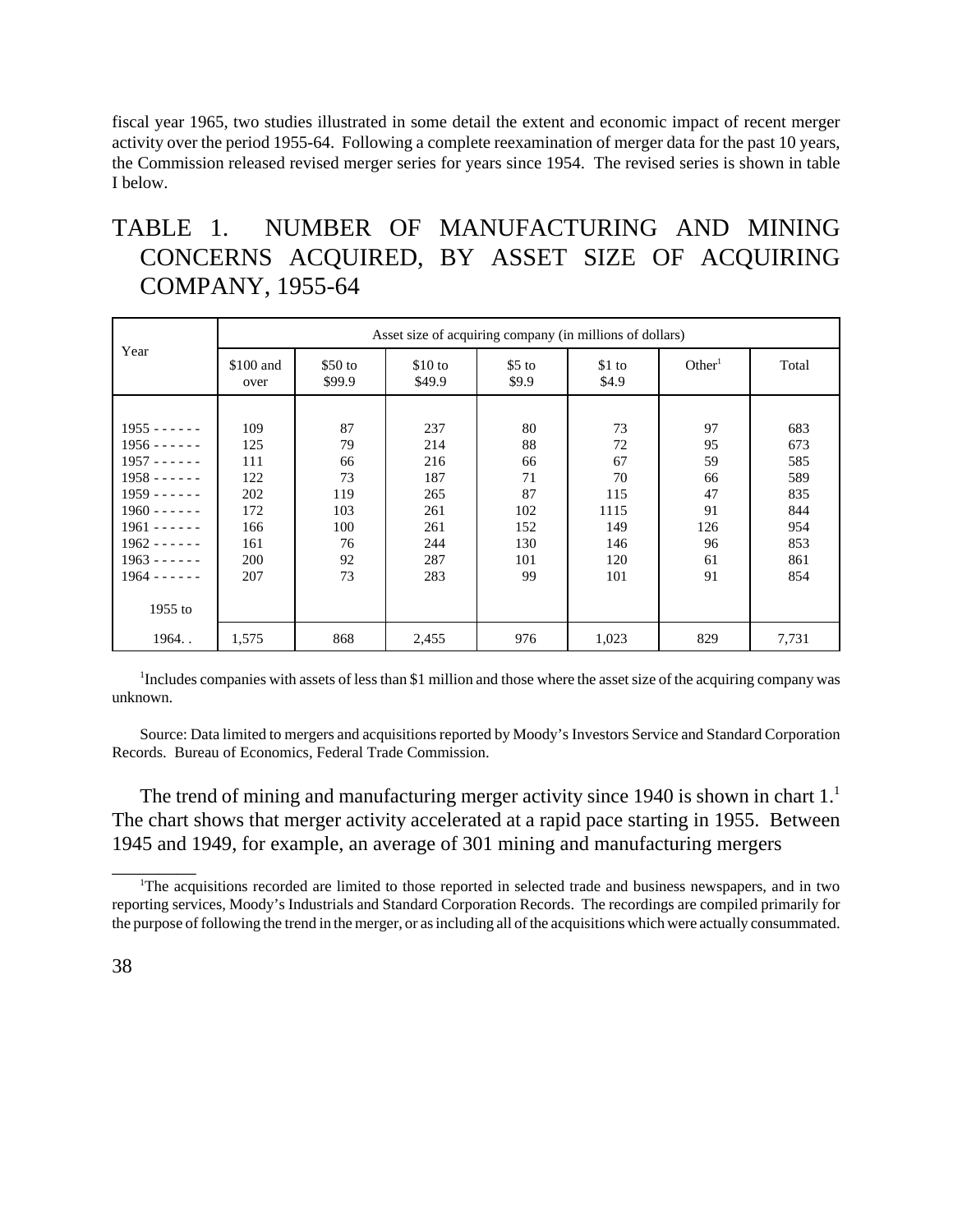#### Chart I

#### MERGERS IN MANUFACTURING AND MINING 1940-64

#### CHART - SEE IMAGE

occurred each year. Between 1950 and 1954, this average fell slightly to 285 per year. However, an average of 673 mining and manufacturing companies were acquired between 1955 and 1959, and an average of 873 a year between 1960 and 1964. The present level of merger activity is higher than at any time during the past 30 years.

In addition to the absolute increase in merger activity, the data in table 1 show that an increased number of acquisitions were made by large companies between 1955 and 1964. In 1955, for example, companies with assets of \$100 million or more made 16 percent of our recorded manufacturing and mining acquisitions. In 1964, however, this size group accounted for almost 25 percent of these mergers.

Firms engaged in the production of electrical machinery and chemical products were responsible for about 25 percent of recorded acquisitions. Other large acquiring industries include nonelectrical machinery, food, and kindred products, and transportation equipment.

Analysis of merger activity includes more than the mere counting of the number of mergers which take place, it requires their measurement. To appraise their economic significance, information is needed which shows the size and product characteristics of both acquiring and acquired firms. A report on The Scope of the Current Merger Movement, prepared in 1965 for the Senate Subcommittee on Antitrust and Monoply, contains an analysis of firms with assets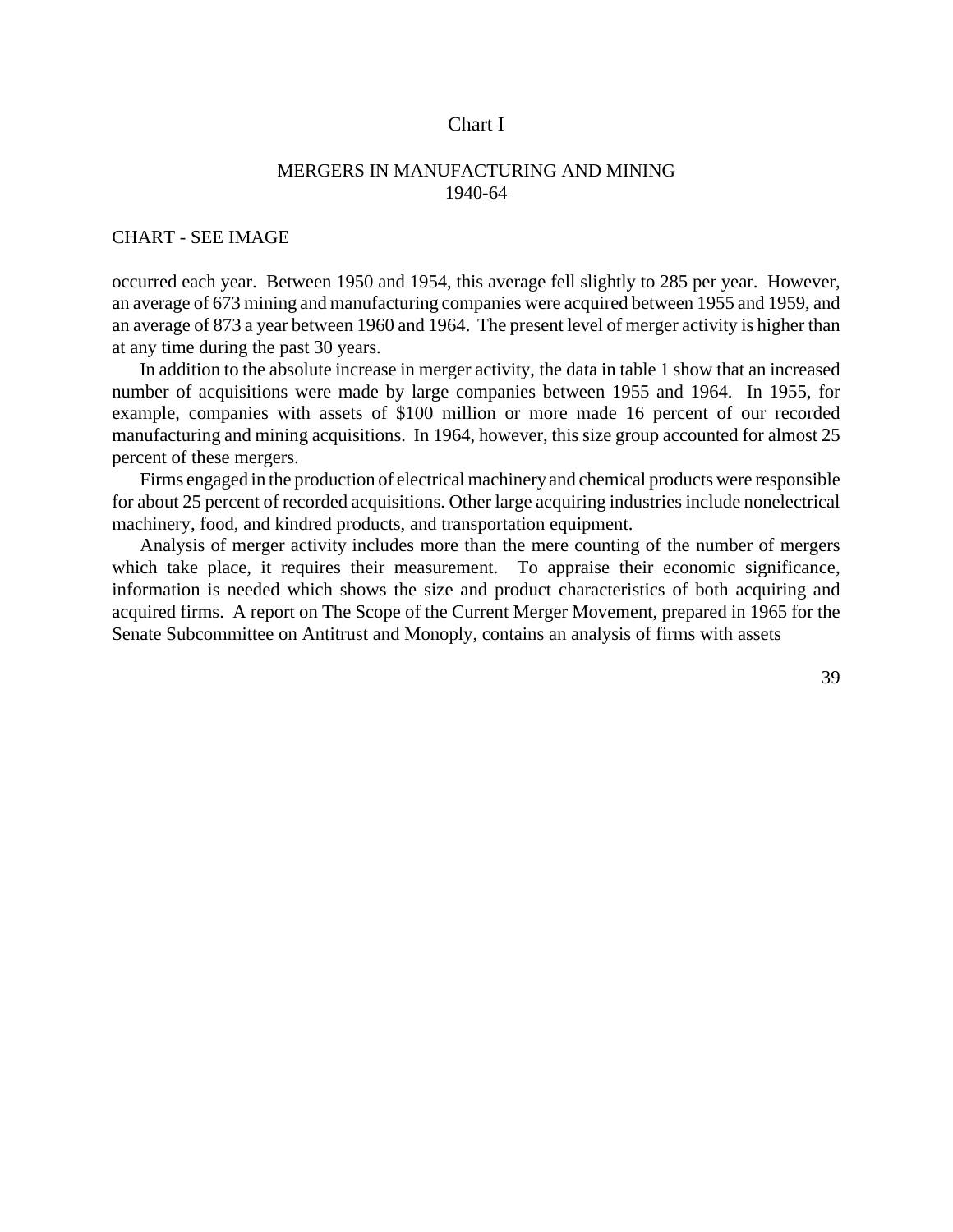of \$10 million or more which have been acquired since l948. Table 2 (see below) shows the number of acquisitions of firms of this size and the value of the acquired assets. This "large" merger series is one which has been developed and refined during the past year.

## TABLE 2. ACQUISITIONS OF LARGE MINING AND MANUFACTURING CORPORATIONS (WITH ASSETS OF \$10 MILLION AND OVER), 1948-64

| Year                   | All large acquisitions |          | Large acquisitions made by<br>200 largest manufacturing<br>corporations 1 |          |  |
|------------------------|------------------------|----------|---------------------------------------------------------------------------|----------|--|
|                        | Number                 | Value    | Number                                                                    | Value    |  |
|                        |                        |          |                                                                           |          |  |
| $1948$                 | $\overline{4}$         | \$64.6   | 4                                                                         | \$64.6   |  |
| $1949$                 | 5                      | 66.8     | 5                                                                         | 66.8     |  |
| $1950$                 | $\overline{4}$         | 154.8    | $\overline{2}$                                                            | 107.2    |  |
| $1951$                 | 9                      | 201.4    | $\overline{7}$                                                            | 150.0    |  |
| $1952$                 | 13                     | 326.5    | 6                                                                         | 210.2    |  |
| $1953$                 | 23                     | 678.6    | 16                                                                        | 480.5    |  |
| $1954$                 | 36                     | 1,450.2  | 19                                                                        | 1,082.6  |  |
| $1955$                 | 68                     | 2,156.0  | 37                                                                        | 1,499.3  |  |
| $1956$                 | 59                     | 2,069.6  | 39                                                                        | 1,570.1  |  |
| $1957$                 | 49                     | 1,458.9  | 28                                                                        | 1,093.2  |  |
| $1958$                 | 39                     | 1,118.5  | 23                                                                        | 676.9    |  |
| $1959$                 | 63                     | 1,949.6  | 36                                                                        | 1,384.8  |  |
| $1960$                 | 62                     | 1,708.3  | 36                                                                        | 1,063.5  |  |
| $1961$ --------------- | 60                     | 2,144.6  | 27                                                                        | 1,296.3  |  |
| $1962$                 | 71                     | 2,179.7  | 32                                                                        | 1,170.7  |  |
| $1963$                 | 65                     | 2,791.0  | 33                                                                        | 1,776.1  |  |
| $1964$                 | 90                     | 2,784.3  | 37                                                                        | 1,231.5  |  |
| Total                  | 720                    | 23,303.4 | 387                                                                       | 14,924.3 |  |

<sup>1</sup> As of yearend 1962

Source: Bureau of Economics, Federal Trade Commission

Corporations with assets of \$10 million and over accounted for about 83 percent of all assets of U.S. manufacturing corporations in the first quarter of 1965. Over the period 1948-64, 720 "large"mergers occurred and in total these acquired companies in the year prior to acquisition had assets of more than \$23 billion. The place of the largest corporations in the merger movement is shown in the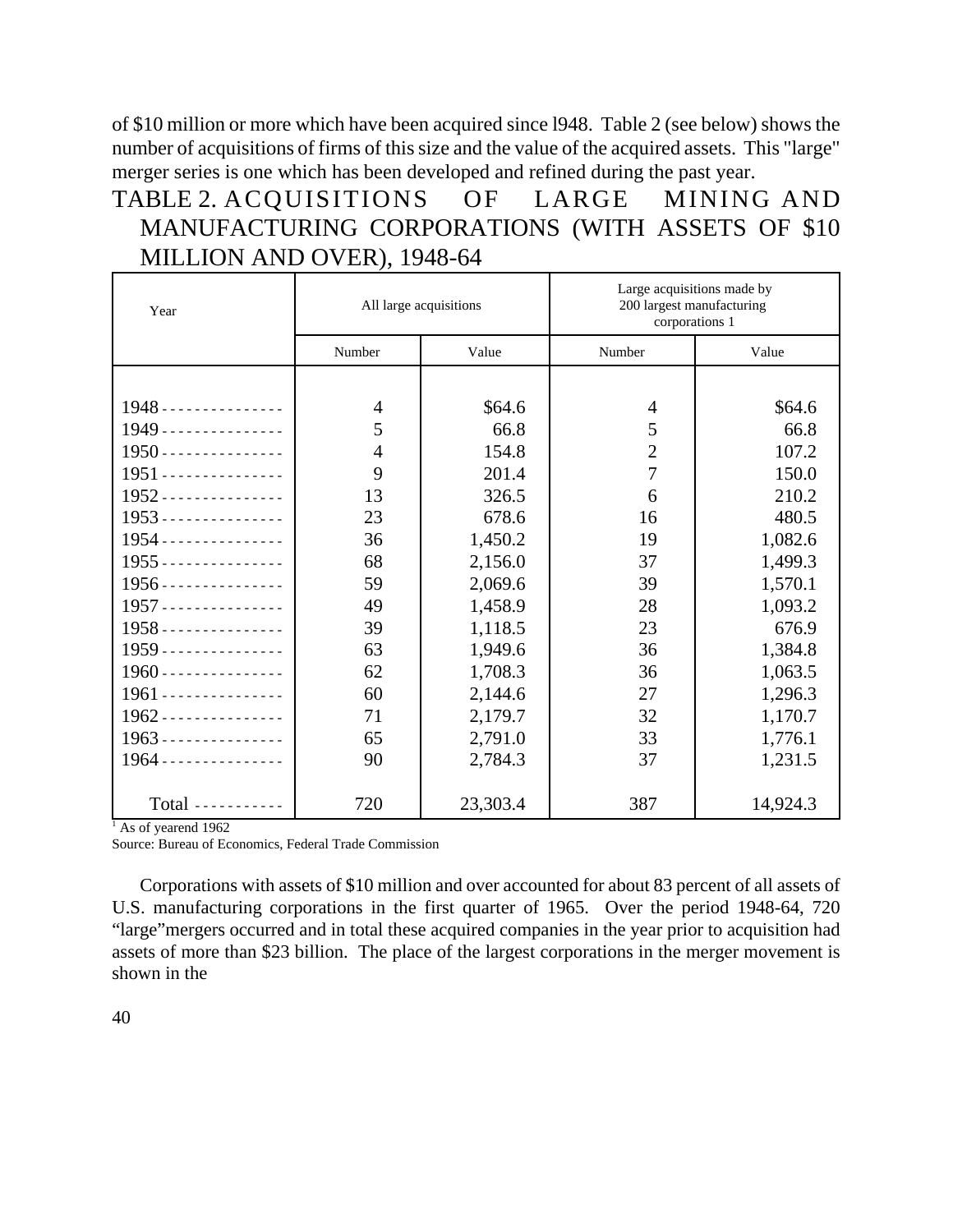activity of the 200 largest manufacturing corporations. These 200 largest corporations during the years 1948 through 1964 absorbed 387 other large manufacturing corporations. The total of these acquisitions amounted to just under \$15 billion or nearly two-thirds of the over \$23 billion of large corporate acquisitions recorded. Changes in the large merger series parallel quite closely that of the overall merger series shown in chart 1. In 1955, for example, the number of large mergers which occurred were almost twice those of 1954. More importantly, the value of assets acquired in 1955 was more than twice the 1954 figure.

While most of the acquired companies (61 percent) were in the \$10 to \$25 million assetsize class, they accounted for only 29 percent of the acquired assets. On the other hand, only 5 percent of the acquired firms had assets of \$100 million or more but these mergers accounted for about 23 percent of the acquired assets.

#### TABLE 3. MANUFACTURING CORPORATIONS ACQUIRED COMPARED WITH TOTAL MANUFACTURING: 1959 AND 1964

| Size class of acquired<br>firms (in millions) | Number of<br>large manu-<br>facturing<br>corporations | Total number of<br>manufacturing<br>corporations |       | Number of acquisitions as percent<br>of percent of total number of<br>manu-<br>corporations |      |
|-----------------------------------------------|-------------------------------------------------------|--------------------------------------------------|-------|---------------------------------------------------------------------------------------------|------|
|                                               | acquired                                              | 1959                                             | 1964  | 1959                                                                                        | 1964 |
|                                               |                                                       |                                                  |       |                                                                                             |      |
| \$10 to \$25 - - - - - -                      | 417                                                   | 930                                              | 998   | 44.8                                                                                        | 41.8 |
| \$25 to $$50$ - - - - - - -                   | 145                                                   | 353                                              | 463   | 41.1                                                                                        | 31.3 |
| \$50 to $$100 - - - - -$                      | 70                                                    | 238                                              | 270   | 29.4                                                                                        | 25.9 |
| \$100 to \$250 -----                          | 29                                                    | 165                                              | 208   | 17.6                                                                                        | 13.9 |
| Over \$250 - - - - - -                        | 2                                                     | 127                                              | 173   | 1.6                                                                                         | 1.2  |
| Total $---$                                   | 663                                                   | 1,813                                            | 2,112 | 36.6                                                                                        | 31.4 |
|                                               |                                                       |                                                  |       |                                                                                             |      |

One measure of the economic significance of these acquisitions may be seen by comparing them with the actual number of manufacturing corporations in various asset-size groups. Table 3 shows the number of manufacturing firms by asset-size class for 1959 and 1964. In 1959 there were 930 manufacturing corporations with assets between \$10 million and \$25 million. It shows also that 417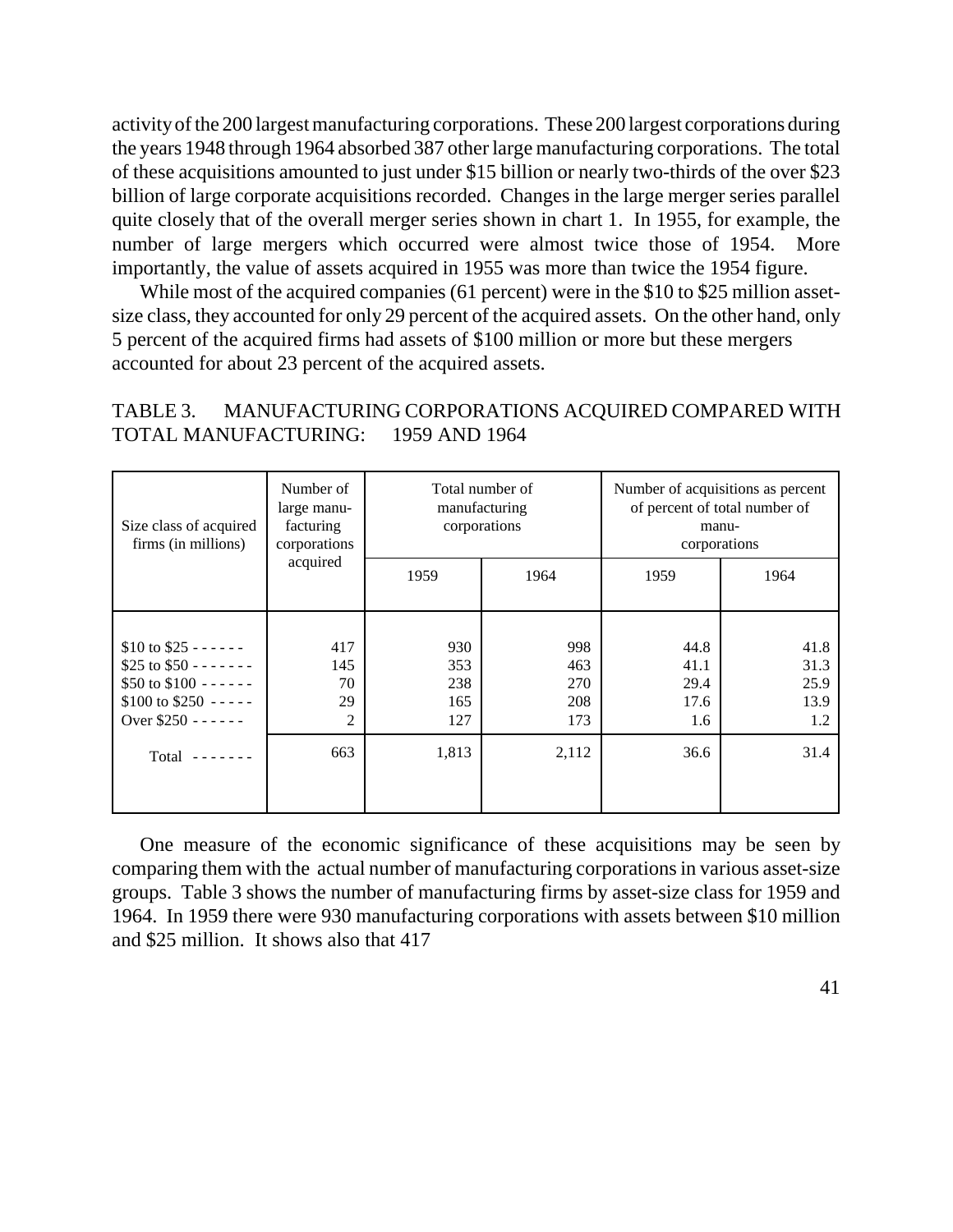companies of that size, a number equivalent to almost 45 percent of the 1959 population, were acquired between 1959 and 1964. In total, 663 manufacturing corporations with assets of \$10 million or more were acquired between 1959 and 1964; this was equal to 36.6 percent of all such firms in 1959. Between 1959 and 1964, a net increase of 299 companies with assets of \$10 million or more took place.

The acquisitions of large companies were spread somewhat more evenly across American industry than was true for "all" merger activity. The six largest, in terms of values of assets acquired, were nonelectrical machinery, petroleum products, chemicals, paper products, transportation equipment, and electrical machinery in that order. These data show also that in two industries, paper and textile products, the acquisitions made were equal to more than 20 percent of the total 1959 manufacturing assets of all corporations (chart 2).

Canned Fruit and Vegetable Report.—During 1965, the third and final report of the Commission's Economic Inquiry into Food Marketing was published. This report examines production and consumption patterns, concentration, diversification, and integration in merger activity; relative costs, profits, marketing patterns, product promotion, and entry barriers in the canned fruit, juice, and vegetable industry.

This report discusses a number of interesting developments in this industry. For example, the report points out that since 1947, U.S. production of canned fruits, juices, and vegetables has increased by one-third (from 326 to 435 million cases annually). At the same time, however, there have been substantial declines in the number of canning establishments since 1947; and that during a somewhat shorter period, 1958-63, employment declined by 6.5 percent.

This report indicates that profitability was clearly associated with sales size of canning firms in 1959. The 12 largest canners, each with sales over \$25 million, enjoyed average profits before taxes equal to 8.8 percent of their net canning sales. At the other extreme, the 343 reporting firms, each with sales under \$1 million, experienced average profits equal to 0.7 percent of their net canning sales. Almost 40 percent of the smallest firms reported net operating losses.

A few large acquisitions of canning facilities by large canners were made in the 1950's; however, these acquisitions were over-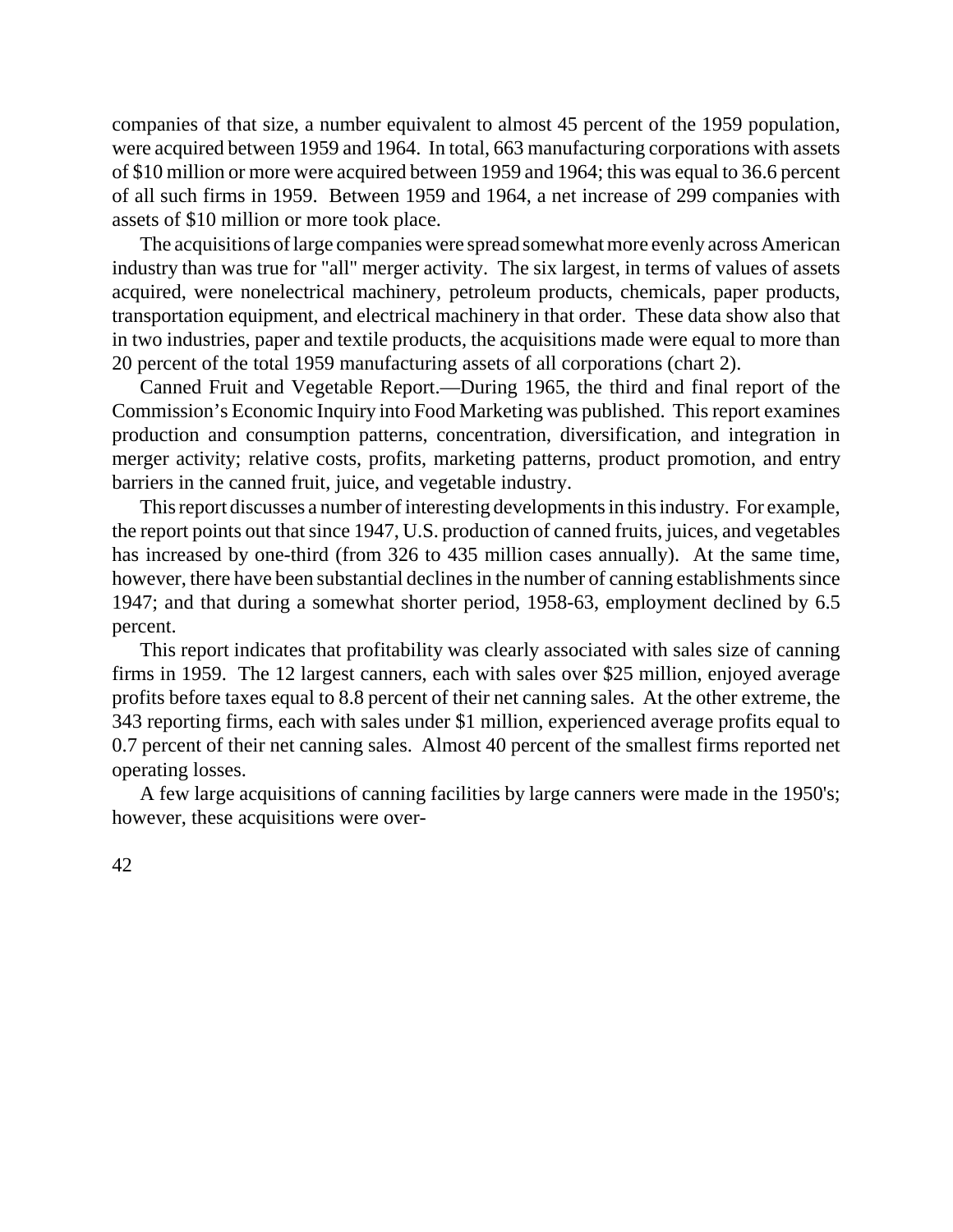#### Chart 2

#### ACQUIRED ASSETS OF LARGE CORPORATIONS, 1948-64, AS PERCENT OF 1959 TOTAL ASSETS BY INDUSTRY

#### GRAPHIC - SEE IMAGE

INDUSTRY Paper and allied products Textile mill products Lumber and wood products, except furniture Mining Machinery, except electrical Electrical Machinery Chemicals and allied products Instruments and related products Stone, clay and glass products Transportation equipment Food and kindred products Petroleum and oil products Fabricated metal products Printing and publishing Primary metal industries Leather and leather products Rubber and plastic products Miscellaneous manufacturing Apparel Tobacco manufactures

#### PERCENT

shadowed by the merger activity in the period 1960 to 1963. During the latter period, 42 firms included in this report were acquired. And, any of the acquisitions involved relatively large canners. Almost 20 percent of the 39 firms with 1959 canning sales in excess of \$10 million each were acquired during 1960-63.

Fifteen of the 42 acquisitions which occurred in the period 1960 to 1963 were made by noncanning firms, thereby increasing the number of large diversified firms in the canned fruit and vegetable industry. As result of recent acquisitions, such large and diversified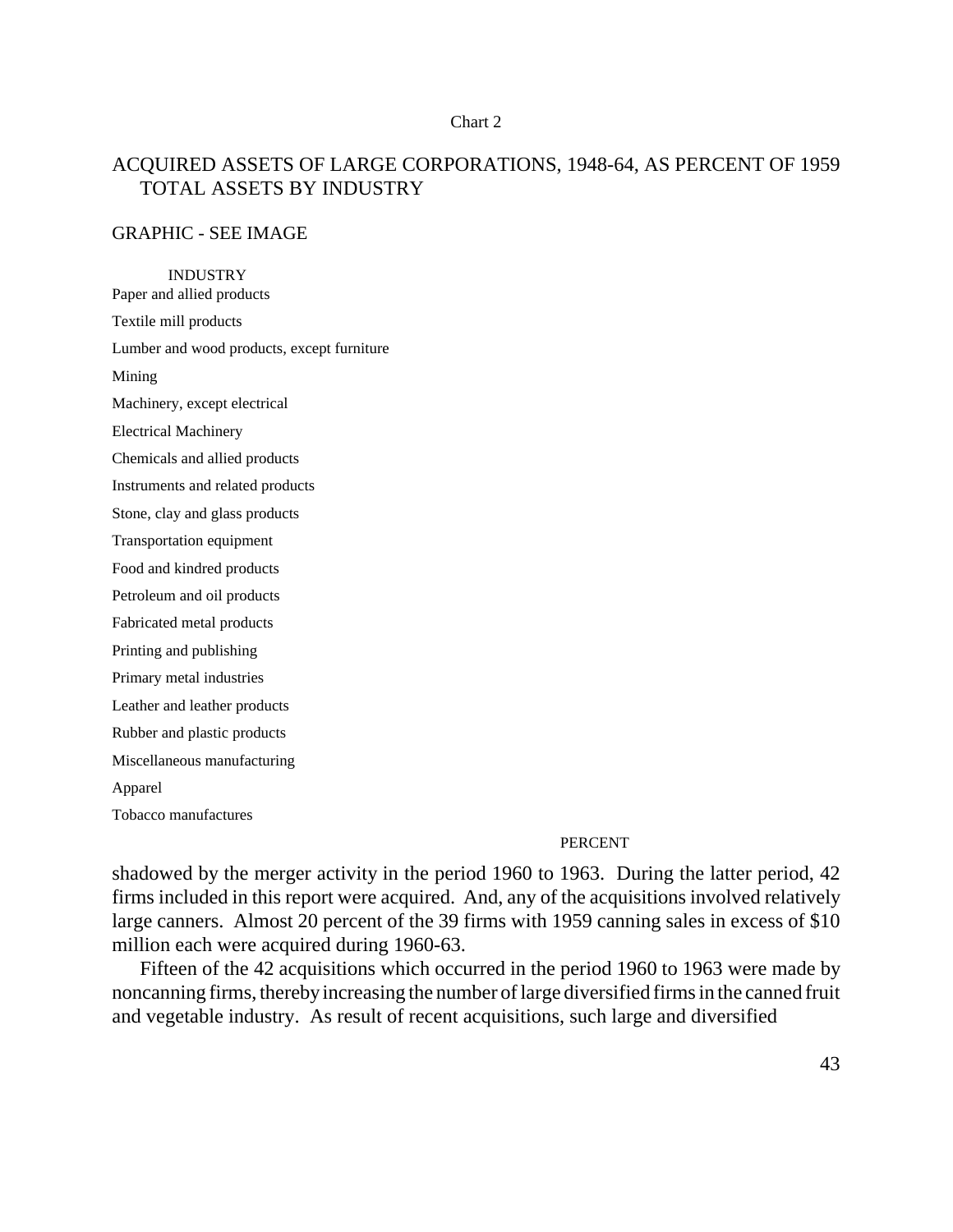firms as Reynolds Tobacco, Nestle, R. T. French, and Coca Cola became canned fruit and vegetable producers. In addition, three large dairy firms, Pet Milk Co. (peripherally in canning prior to 1960), Carnation Co., and Borden Co. acquired large canning firms between 1960 and 1963. (By the end of 1963, the five largest dairy firms also ranked among the 20 largest canners of fruits and vegetables.)

Clearly, canned fruits and vegetables are being marketed under conditions of increasing concentration. Not only are the larger canners doing an expanding share of total business, but the competitive fringe of smaller canners is shrinking, as smaller canners are becoming less capable of offering effective competition to the leaders. Moreover, not only are the leaders strengthening their position vis-a-vis smaller firms but they also are raising the barriers to entry confronting potential entrants. These developments suggest that the cannerbrand segment of the industry is becoming increasingly occupied by large, diversified firms capable of developing strong consumer acceptance for their products.

National Commission on Food Marketing.—During 1965, theCommission contracted to prepare and submit two studies to the National Commission on Food Marketing. The first of these, Market Structure, Conduct, and Performance in Food Retailing, will deal primarily with the changing market structure of grocery retailing in the local, regional, and national markets during the past two decades. Attention will be devoted to recent trends toward concentration of retail grocery store sales attributed to the leading national chains; vertical integration; barriers to entry into food retailing; and diminishing opportunity of survival of the independents and local chains.

The second report, Concentration, Integration, and Diversification in Food Manufacturing, will describe in detail and evaluate the structures and structural trends of food manufacturing industries including an analysis of market concentration, degrees of production differentiation, and the conditions of entry. Primary attention is being given to the place of large diversified firms in the structures of individual product industries and to the analysis of merger activity which is extending these large firms into important positions in an expanding number of food product industries. The study also analyzes food industry behavioral characteristics such as of return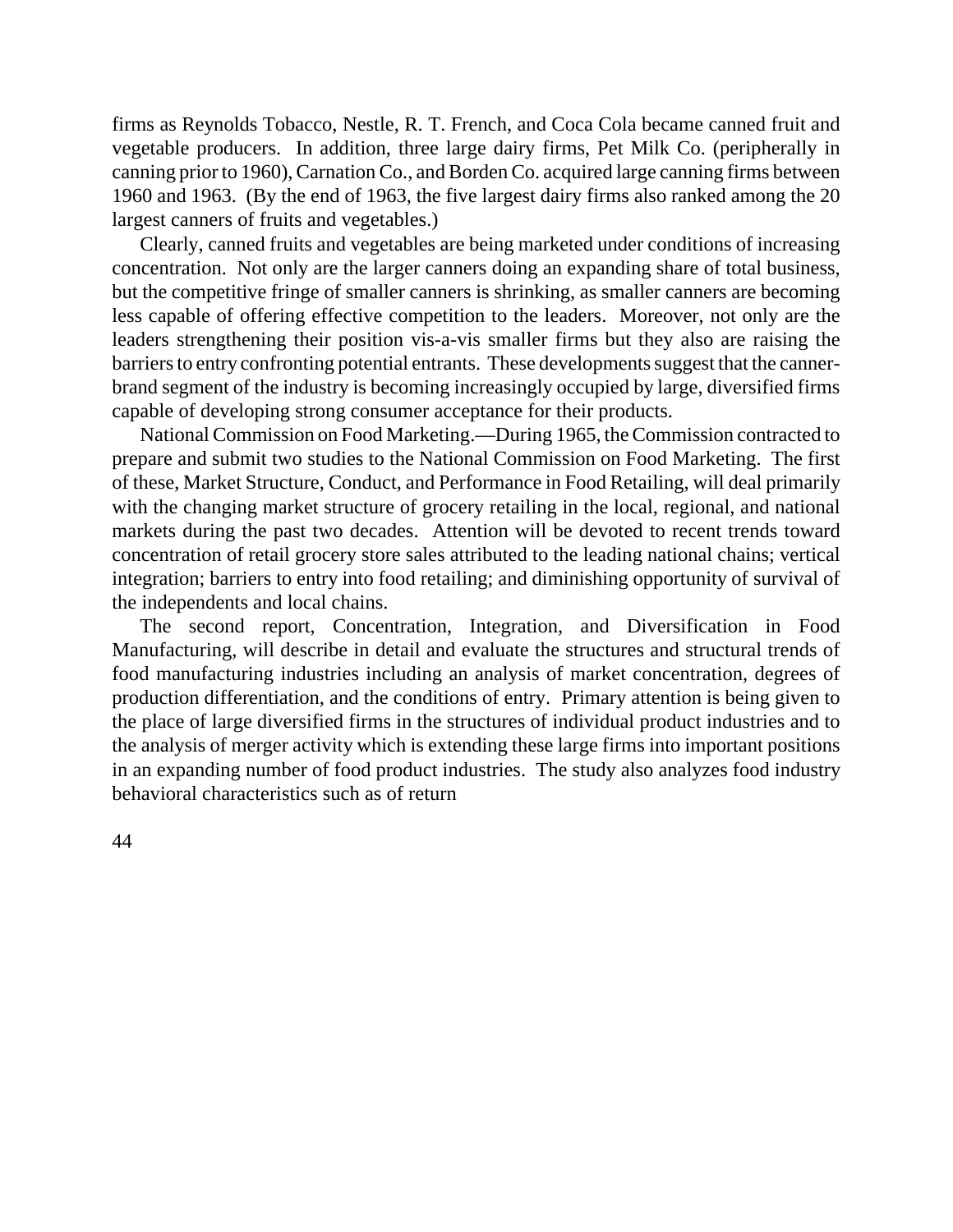and attributes of nonprice competition, relating these to industry structures.

Although a considerable amount of work was done on both these studies in fiscal 1965, they will not be completed until fiscal 1966.

#### Economic Evidence

The Division of Economic Evidence continued to concentrate its efforts primarily on mergers. The Division reviews all mergers reported by major press and trade sources and examines in depth those that appear to present a significant threat to competition. During 1965, investigations in depth were made of approximately 50 mergers.

A series of decisions by the Commission and the courts has clarified the application of the 1950 Celler-Kefauver Anti-Merger Act. These cases have apparently had the effect of slowing down merger activity involving the uniting of substantial competitors in the same or similar markets, the horizontal type, as well as numerous vertical mergers. However, the merger movement has more and more taken the form of various kinds of conglomerate mergers, particularly of the so-called product extension, and geographic market extension types. Extensive development of economic evidence is required to determine what, if any, adverse competitive effects flow from mergers of this type. However, useful guidelines have been provided by the Commission's decision barring the acquisition of Clorox Chemical Co., the leading producer of household liquid bleach, by Procter and Gamble Co. (D. 6901) and its decision finding a violation in Beatrice Food Co. (D. 6653).

The Division devotes a considerable part of its efforts to the collection and evaluation of economic data which can place mergersin an industry context. This is particularly important in view of the fact that mergers tend to feed upon themselves in a follow-the-leader pattern in particular industries. Among the industries in which merger activity has been particularly noted are bakery products, confectionery goods, snack foods, coffee, plastics, textiles, department stores, paper, apparel, chemicals, machinery, for retailing, cement, and fertilizer.

The Division also takes an active part in designing and carrying out surveys relating to FTC's enforcement responsibilities. It has assisted in the preparation of certain cases involving price fixing,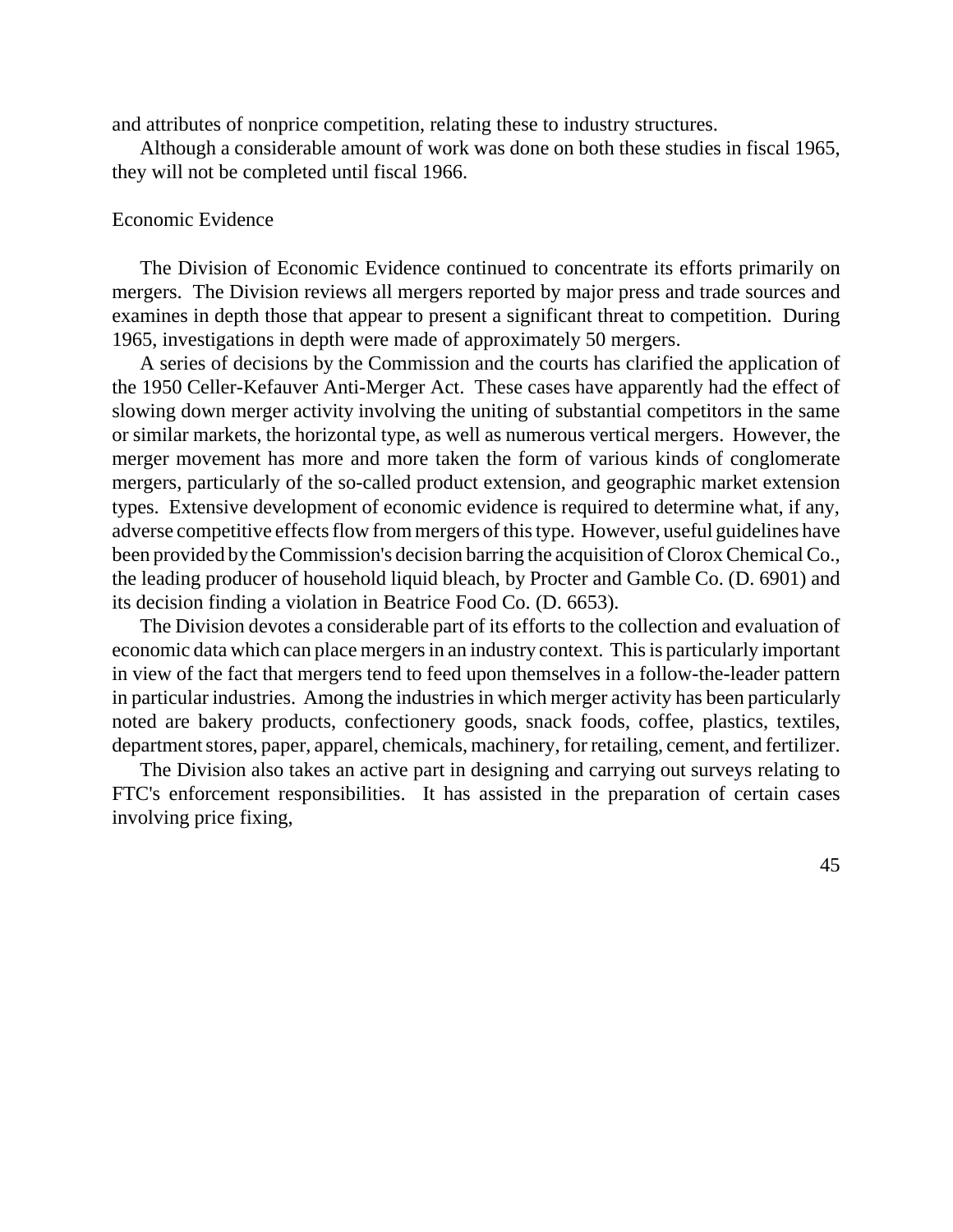price discrimination, restraint of trade, and monopoly; and participated in analyzing industry requests for premerger clearance. The Division assists in the review of certain false and deceptive claims where such claims were based on data collected by sampling techniques which raised questions as to their validity.

#### Financial Statistics

The Division of Financial Statistics develops probability samples of corporate manufacturers, and, each quarter, produces with these samples estimates of the financial condition and quarterly operation results of all manufacturing corporations. In the Bureau of the Budget's recent report War on Waste: Cost Reduction Through Better Management, the work of the Division of Financial Statistics wassingled out as an example of how money, time, and effort can be saved through the shortcut of using a probability sample survey instead of taking a complete canvass.

In collaboration with the Securities and Exchange Commission, uniform and confidential quarterly financial statements are collected from a sample of some 11,000 out of an estimated total of more than 200,000 manufacturing corporations doing business in the United States. The sample is stratified so that estimates may be made for each of 34 industry groups and 10 asset sizes of corporate manufacturers. These financial statistics are summarized and published in the Quarterly Financial Report for Manufacturing Corporations, four of which are published in every 12-month period. Each published report contains estimates for 13 income statement items, 32 balance sheet items, and 44 financial and operating ratios for each of the 34 industry groups and 10 asset sizes of corporate manufacturers.

The most recently published reports show that the total assets of manufacturing corporations have increased to a record total in excess of \$330 billion, with all-time highs also recorded for items such as net working capital (\$102 billion), inventories (\$78 billion), net property, plant, and equipment (\$127 billion), and stockholders' equity (\$205 billion).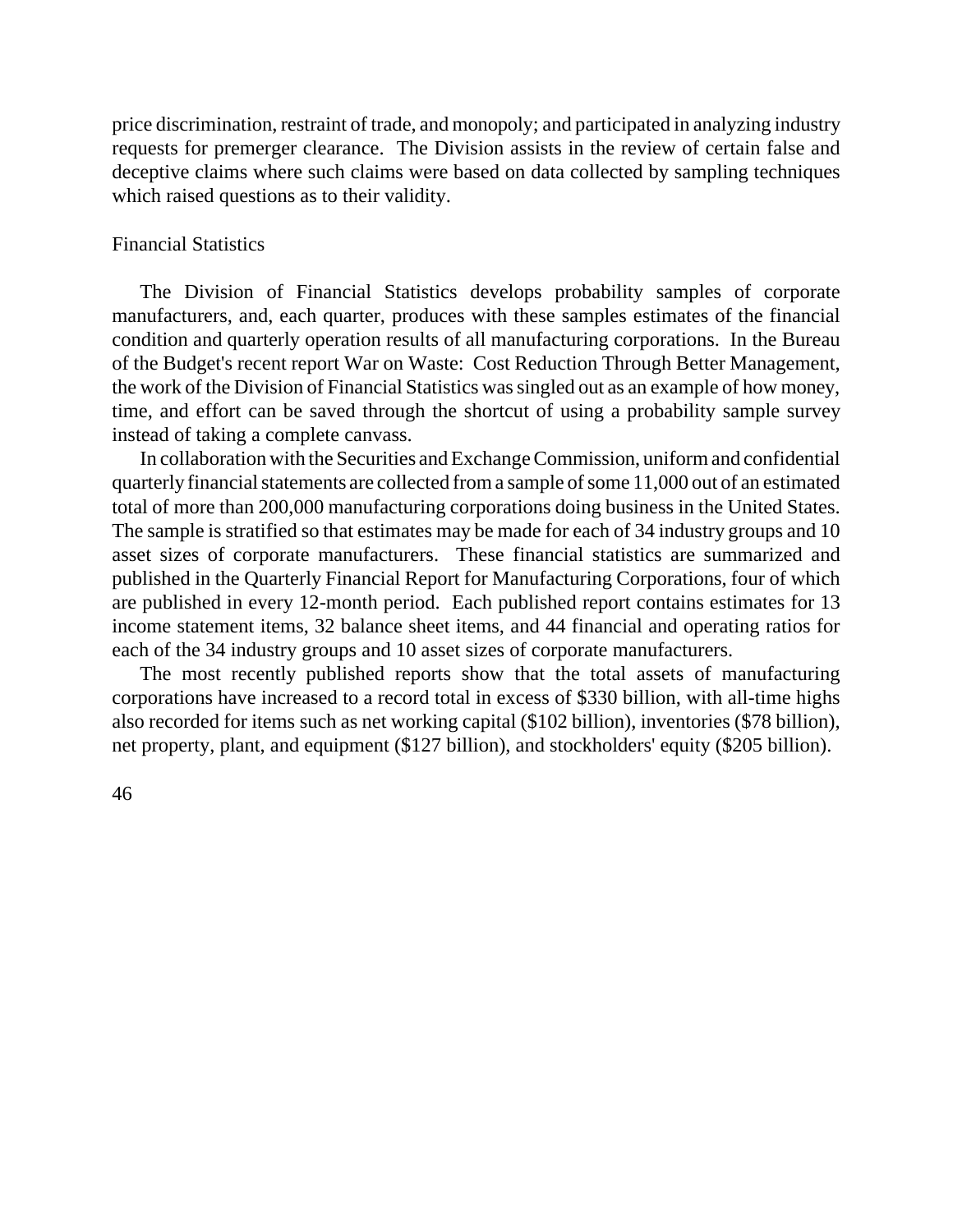## FIELD OPERATIONS

The Bureau of Field Operations through its 11 field offices completed 1,096 investigations during the fiscal year, 695 of which involved deceptive practices, 393 restraint of trade, and 8 wool, fur, or other consumer acts. This production was accomplished with an average of 158 attorneys, as compared to a total production of 1,144 completed investigations with an average of 167 attorneys employed during fiscal 1964.

The investigations completed constitute only a part of the Bureau's performance for the fiscal year. Among other things, its New York field office handled 4 contested cases under the Robinson-Patman Act. Its staff handled 162 assurances of voluntary compliance, out of a total of 489 handled by the Commission, one-third of the entire volume. Its field attorneys also negotiated with respondents on 35 consent orders, out a total of 132 handled during the year, or approximately 38 percent of the total. Members of its staff also participated in eight investigational hearings.

The disposition of matters by attorneys in the field offices, either through the obtaining of assurances of voluntary compliance or by the consent settlement method, provided an unusually suitable means of explaining to the parties involved, through direct personal contact with field office attorneys, the effect and meaning of the requirementsimposed upon them by their assurances of voluntary compliance and by the terms of the cease-and-desist orders. In addition, these direct personal contacts provided them with information as to how to comply voluntarily with other laws administered by the Commission.

There has been initiated on an experimental basis in each field office a program designed to inform business men, attorneys, or members of the general public, of the nature of the laws administered by the Commission. This program is designed to supply answers to questions propounded either by telephone, writing, or personal contact; and to provide speakers, panelists, etc., to local groups having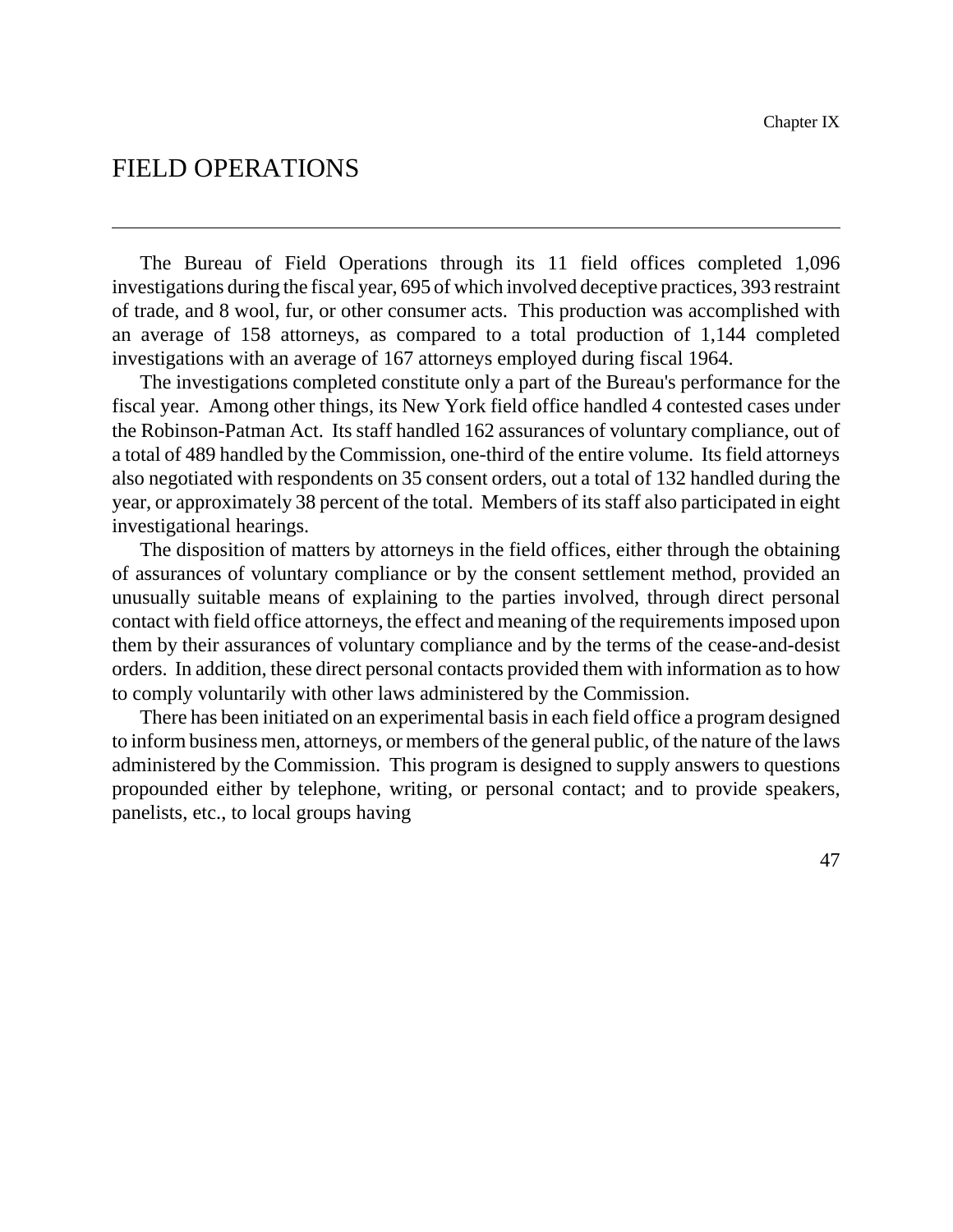an interest in the work of the Commission. It is anticipated that the results of this experimental program will be reported initially at the close of the first quarter of fiscal 1966.

In addition, this Bureau was able to bring its workload to a more current status. At the end of fiscal 1964, it had on hand 651 matters for investigation; during fiscal 1965, it received 1,013. Having completed 1,096, there was on hand as of the end of the fiscal year 568 cases, or a reduction of nearly a hundred cases from the preceding year. Investigation case production per man dropped slightly from 7.03 in fiscal 1964 to 6.9 in fiscal 1965, primarily due to the performance of other functions just described.

During the year, approximately 2,000 cubic feet of the official records of the Commission were accessioned by the U.S. Archivist. This quantity seems unimportant until it is related to the total volume of official records on hand June 30, 1964, which amounted to 8,036 cubic feet. Twenty-five percent of the records-storage space in the FTC building has been cleared for expansion or other use.

Public requests for Commission publications continued at a high rate during the year. Two pamphlets, "Fight Back!" and "Look for that Label," both addressed to consumers, were in heavy demand.

48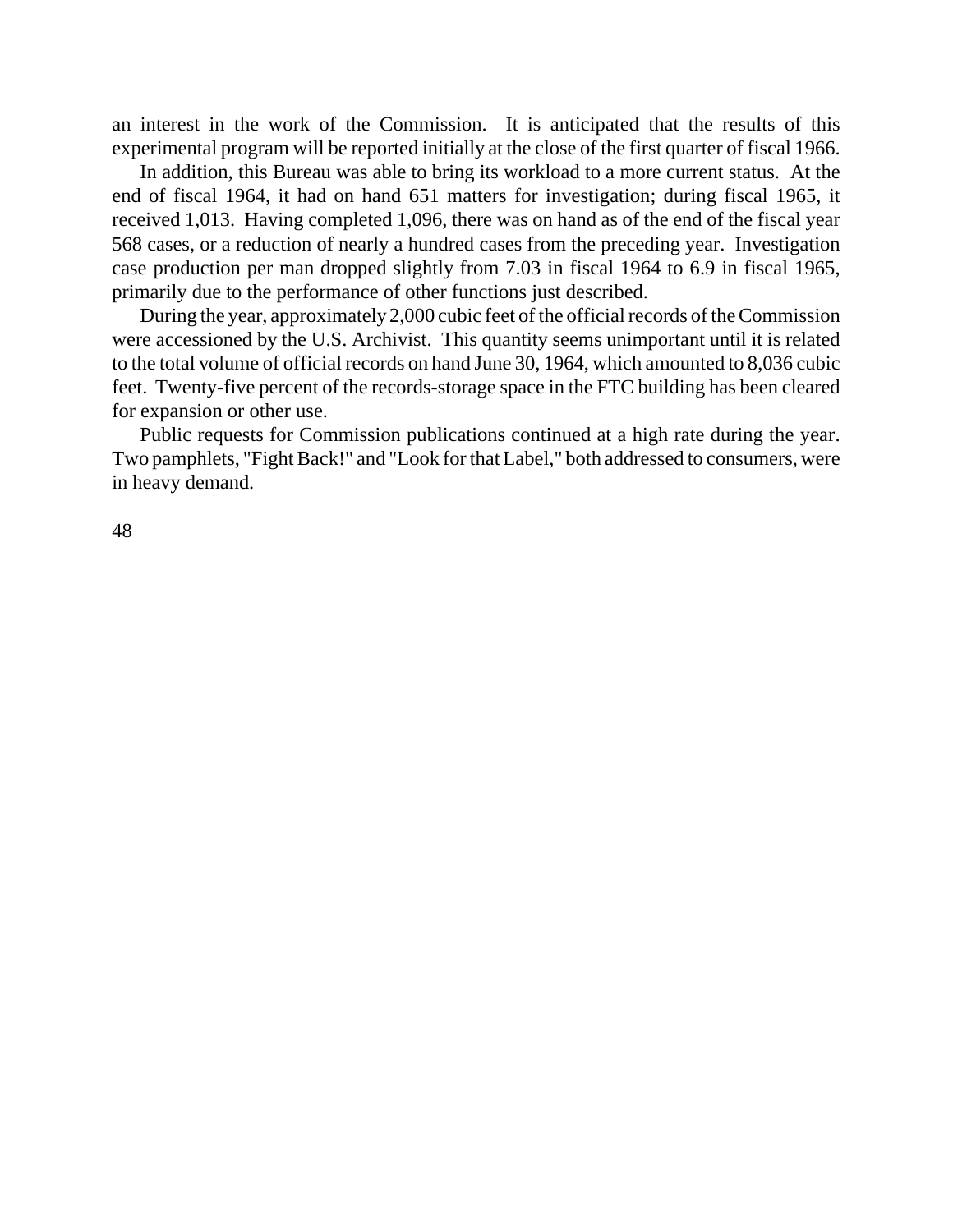## APPROPRIATIONS AND FINANCIAL OBLIGATIONS

#### FUNDS AVAILABLE FOR THE COMMISSION FOR THE FISCAL YEAR 1965

Funds available to the Commission for the fiscal year 1965 amounted to \$13,459,107. Public Law 88-507, 88th Congress, approved August 30, 1964, provided \$12,875,000 of which \$15,893 was transferred to the General Services Administration for additional space rental costs, and Public Law 89-16, 89th Congress, approved April 30, 1965, provided \$600,000.

Obligations by activities, fiscal year 1965

| 1. | Antimonopoly:                                                                                                                                                                          |
|----|----------------------------------------------------------------------------------------------------------------------------------------------------------------------------------------|
|    | Investigation and litigation -------------------------- $$6,246,000$                                                                                                                   |
|    | Economic and financial reports $\cdots$ = $\cdots$ = $\cdots$ = $\cdots$ = $\cdots$ = $\cdots$ = 850,000                                                                               |
|    | Trade practice conferences, industry guides, and small business - - 170,000                                                                                                            |
|    | Compliance investigations for Attorney General ------------ 143,000                                                                                                                    |
| 2. | Deceptive practices:                                                                                                                                                                   |
|    | Investigation and litigation ---------------------------- 3,373,000                                                                                                                    |
|    | Trade practice conferences, industry guides, and small business - - - 341,000                                                                                                          |
|    | Textile and fur enforcement -------------------------- 1,209,000                                                                                                                       |
| 3. | Executive direction and management --------------------- 299,000                                                                                                                       |
| 4. |                                                                                                                                                                                        |
|    |                                                                                                                                                                                        |
|    | Settlements Made Under Federal Tort Claims Act<br>During the fiscal year 1965 the Commission paid claims in the total of \$438.42. No other<br>claims are pending for the same period. |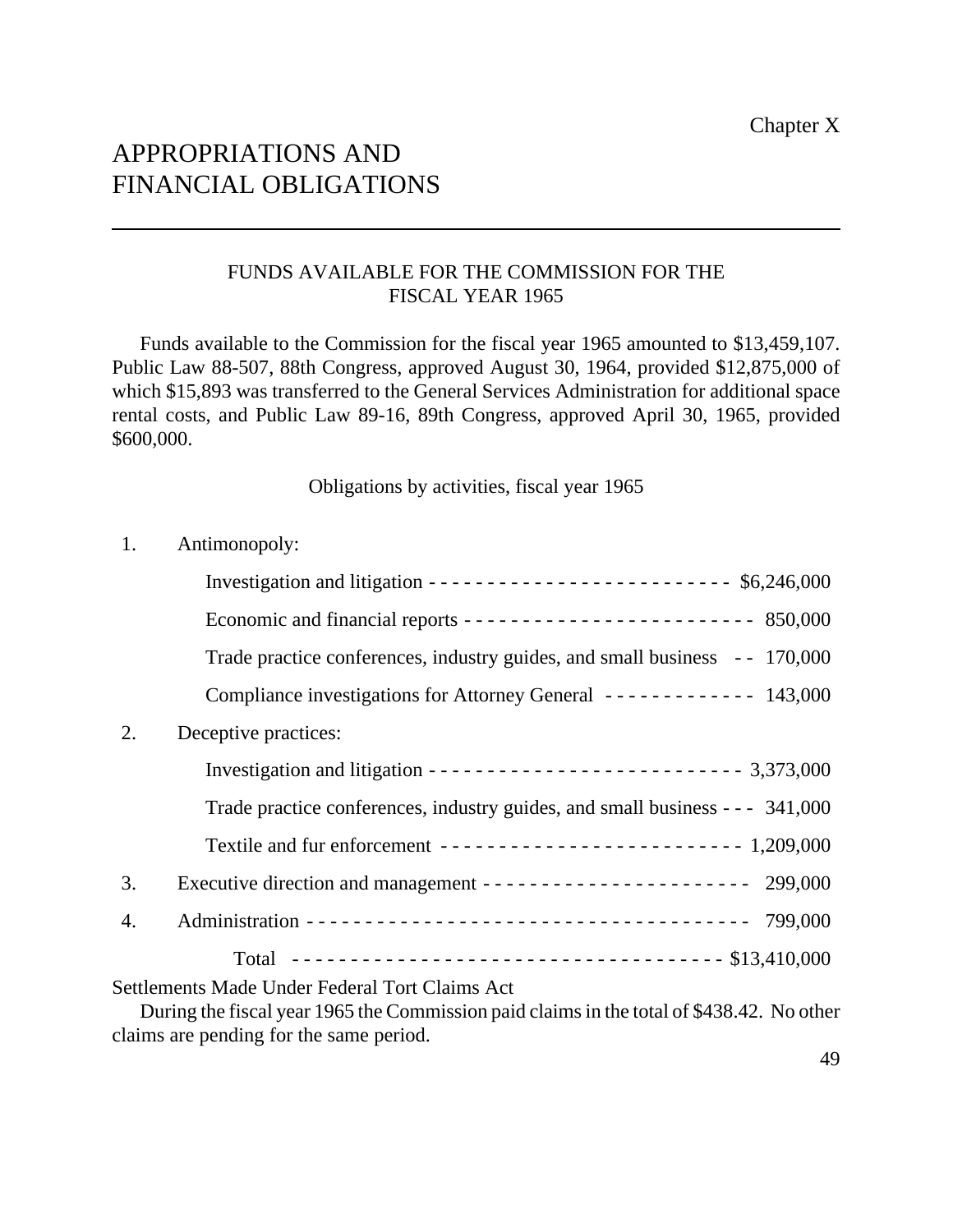## HEARING EXAMINERS

Sixty-three cases were disposed of by hearing examiners during fiscal 1965. At the end of the year, there were 37 cases on hand, compared to 64 cases pending at the beginning of the year. Twenty-nine new cases were received and 7 others were reopened or remanded, making a total of 100 cases for disposition. There were 300 days of hearing or prehearing conferences.

In recognition of the decreased caseload in the office of hearing examiners, steps were taken to utilize, in the best interests of the Government, the manpower thus freed.

Hearing examiners were assigned to perform for the Commission a variety of tasks of a suitable nature, although not strictly adjudicative. These duties included the preparation of findings, conclusions, and recommendations for reference to the Department of justice in cases investigated by the Commission to determine compliance with court decrees, and also the conduct of nonpublic investigational hearings. In addition, examiners sat as special masters in U.S. Court of Appeals proceedings and also handled cases for several other Government agencies. Three examiners were detailed on a full-time basis to another agency and ultimately were transferred to that agency.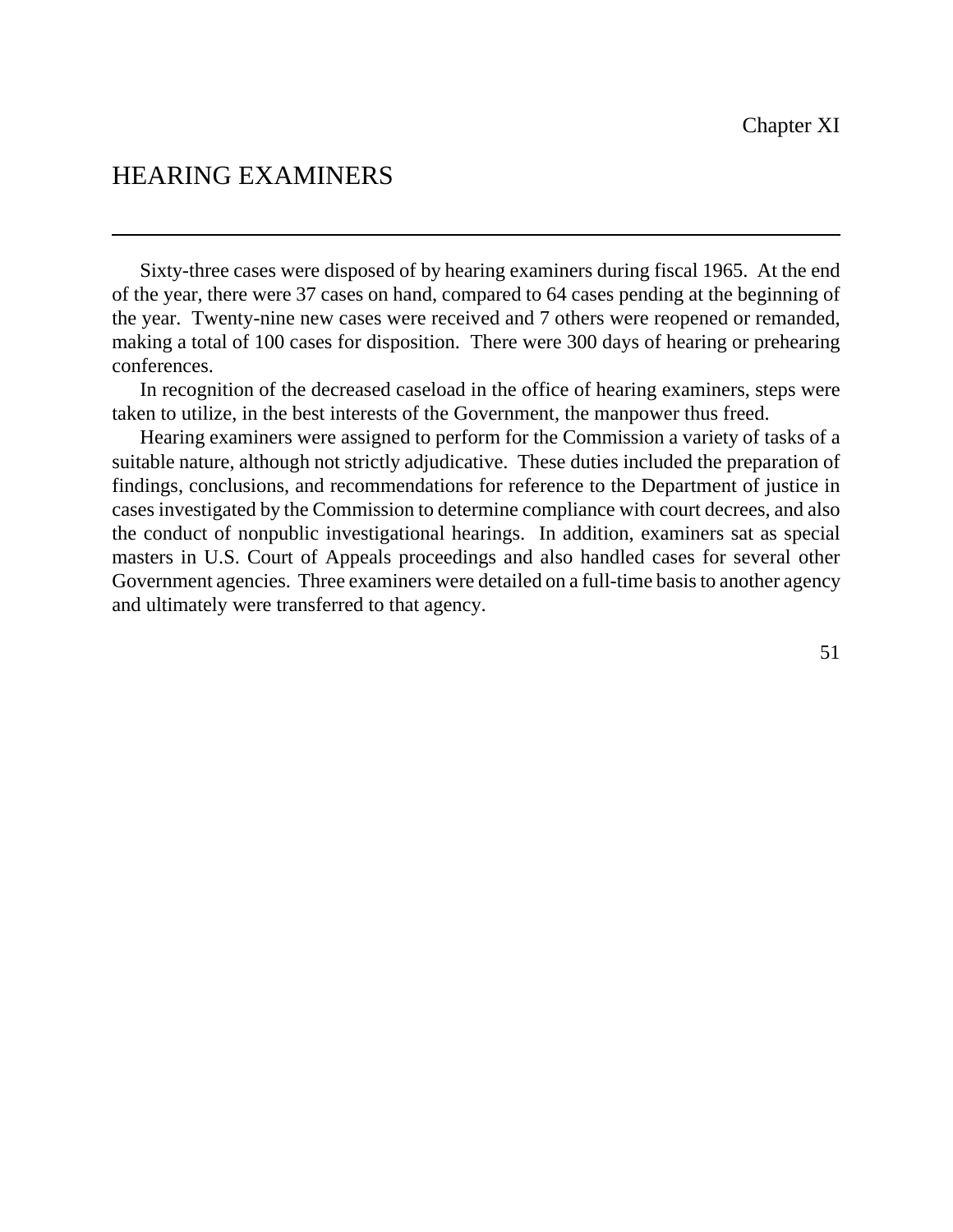## APPENDIX (A) FTC Cases in the Courts

Following is a summary of the principal FTC cases before the courts during fiscal 1965, together with a brief discussion of what is involved in each case or group of cases.

#### RESTRAINT OF TRADE CASES

Probably the most significant restraint of trade decision in fiscal 1965 was that rendered by the Supreme Court in the Atlantic Refining Co.-Goodyear Tire & Rubber Co. "TBA" proceeding (D. 6486). In affirming the decision of the Seventh Circuit (Chicago), the Court upheld the Commission's finding that an agreement between Goodyear and Atlantic, under which Atlantic "sponsored" the sale of Goodyear tires, batteries, and automotive accessories to its wholesale outlets and retail gasoline service station dealers was an unfair method of competition. On all such purchases by its dealers, Atlantic received an "override" or "sales commission" payment from Goodyear. The Court held that Atlantic, with Goodyear's "encouragement and assistance," had unlawfully utilized its "economic leverage" over its customersto influence their purchasing of Goodyear products. In a similar TBA proceeding, Texaco, Inc.-B. F. Goodrich Co. (D. 6485), the Court reversed the judgment of the District of Columbia Circuit that the Commission's order was notsupported by substantial evidence, and remanded the case to the court of appeals with instructions for it to remand the case to the Commission for further proceedings in conformity with Atlantic Goodyear. The Commission's other TBA proceeding, Shell Oil Co.-Firestone Tire and Rubber Co. (D. 6487), remained pending in the Fifth Circuit (New Orleans) at the close of the year.

In other restraint of trade cases, the Sixth Circuit (Cincinnati) affirmed the Commission's finding that Atlantic Refining Co. (D. 7471) unlawfully utilized "consignment agreements" to fix the retail price of gasoline sold by its dealers; and in National Macaroni Manufacturers Ass'n (D. 8524), the Seventh Circuit (Chicago) upheld the Commission's finding of unlawful conspiracy to fix the composition of macaroni and related products for the purpose of controlling the prices of their principal ingredients.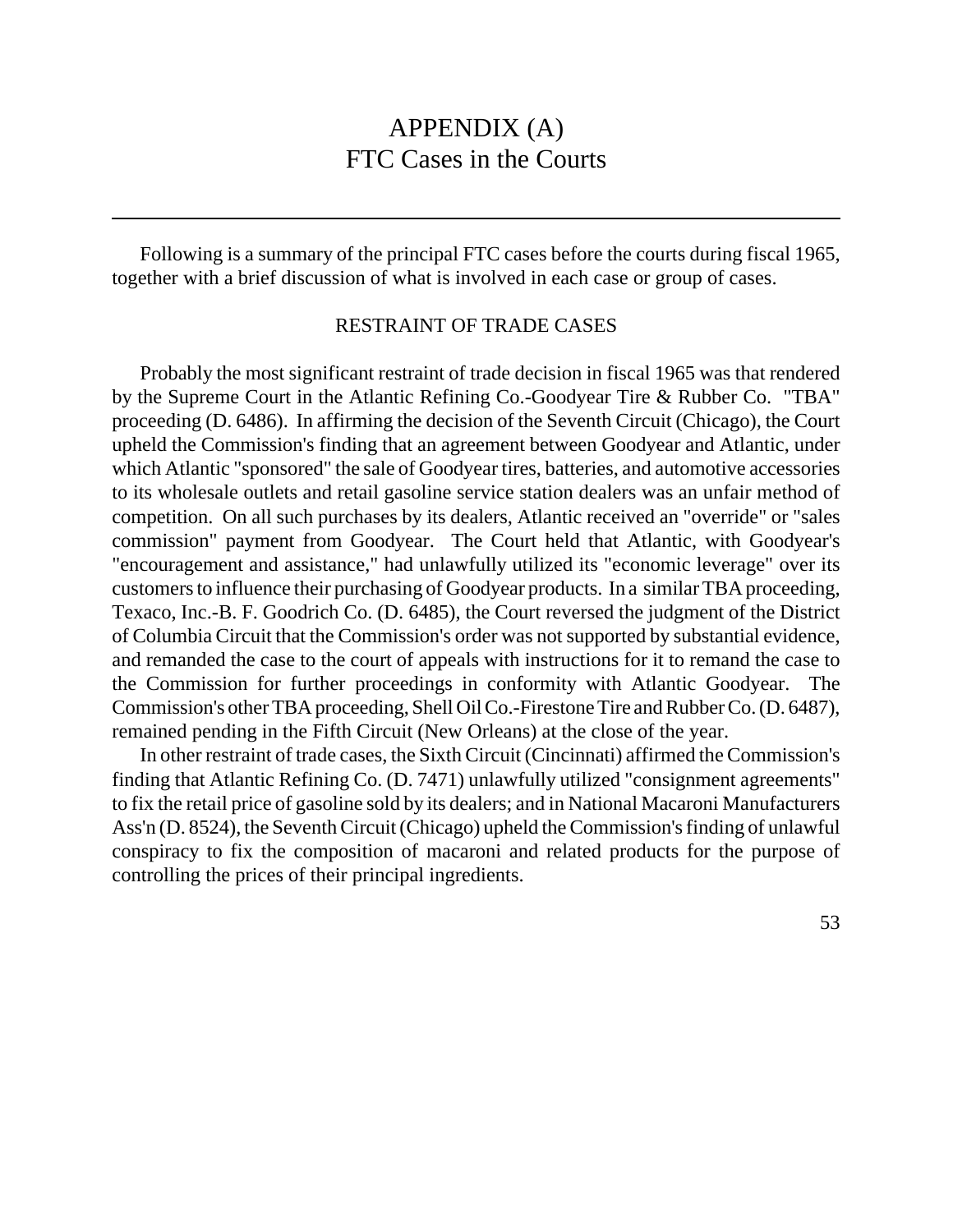The Commission, however, was not entirely successful in the courts in restraint of trade matters in fiscal 1965. In Brown Shoe Co. (D. 7606), the Eight Circuit (St. Louis) overturned the Commission's finding that the operation of Brown's retail store franchise program was unlawful. The Commission had found that under this method of distribution, selected shoe dealers were required to "concentrate" their purchases upon Brown products, in return for various valuable benefits and services furnished them under the franchise program. In the Commission's view, such method enabled a dominant and financially powerful manufacturer like Brown to foreclose, effectively, smaller shoe manufacturers from access to a significant number of independent retail outlets. The Commission's petition for certiorari was pending in the Supreme Court at the close of the year. In Sandura Co. (D. 7042), the Sixth Circuit (Cincinnati) likewise reversed the Commission, holding that a manufacturer's method of distribution involving a system of closed territories and other resale restraints upon its dealers was economically justified," and therefore not unlawful. The court noted that Sandura was "a relatively small concern competing with and losing ground to the giants' of the floor-covering industry."

Restraint of trade cases pending at the close of the year included: Luria Bros. & Co. (D. 6156), in the Third Circuit (Philadelphia), a highly complex matter involving illegal restrictive agreements and arrangements by several scrap iron and steel companies; and American Cyanamid Co. (D. 7211), in the Sixth Circuit (Cincinnati), involving an unlawful conspiracy in the manufacture and distribution of antibiotic drugs.

In the illegal merger field, the most significant decision in fiscal 1965 occurred in Consolidated Foods Corp. (D. 7000), wherein the Supreme Court reversed the Seventh Circuit (Chicago) and upheld the Commission's finding of violation of section 7. The Commission had found that Consolidated's acquisition of Gentry, Inc., a company engaged primarily in the production of dehydrated onion and garlic products, might have the requisite anticompetitive effects because of opportunities afforded for "reciprocal buying, "i.e., a practice whereby Consolidated could use express or implied business coercion to induce its suppliers to purchase some or all of their dehydrated onion and garlic needs from Consolidated's new Gentry Division. In upholding the Commission, the Supreme Court ruled that the court of appeals had given too much weight to "post-acquisition" evidence. Subsequently, the Seventh Circuit handed down its decision in Ekco ProductsCo. (D. 8122), affirming the Commission's finding that the merger of Ekco, a large diversified manufacturer, with McClintock Manufacturing Co., a small corporation with a virtual monopoly in commercial meat-handling equipment, was unlawful under section 7.

Other important merger cases pending at the close of the year included: Pillsbury Co. (D. 6000), in the Fifth Circuit (New Orleans), involving the acquisition by Pillsbury of Ballard, its most significant regional competitor in the Southeastern United States in the family-flour and flour-base home-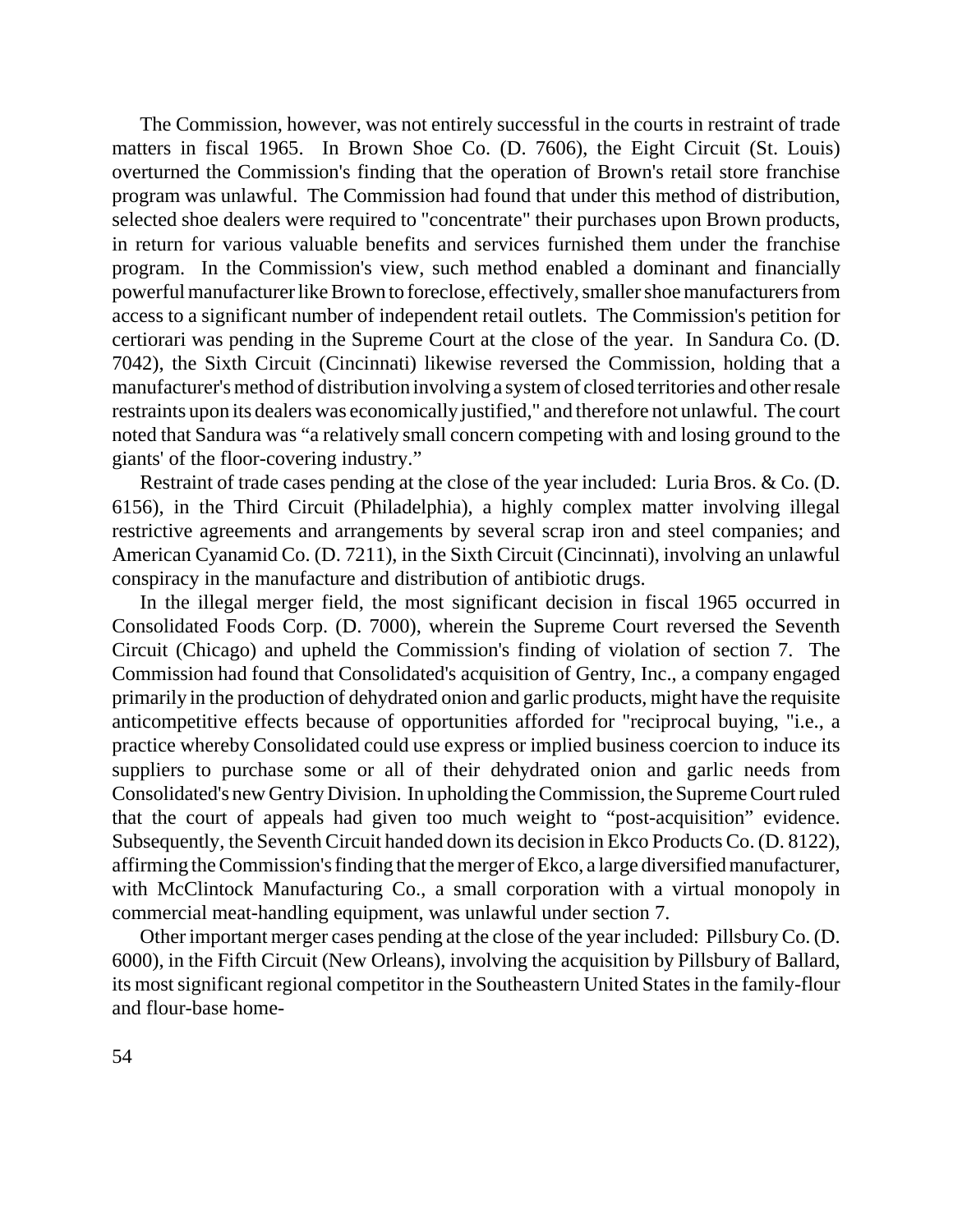mixes lines of commerce, and Pillsbury's acquisition of Duff, a significant competitor in the sale of flour-base home-mixes throughout the country; and Proctor & Gamble (D. 6901), in the Sixth Circuit (Cincinnati), involving the acquisition of the Clorox Chemical Co., a manufacturer of household bleach, by Proctor & Gamble, a leading manufacturer of related products such as soaps, detergents, and cleansers. In Pillsbury, briefs have been filed and the case has been orally argued.

In the Robinson-Patman discriminatory pricing area, there were several significant decisions in cases involving the Commission. In Borden Co. (D. 7129), the Fifth Circuit (New Orleans) reversed the Commission's finding of violation of section 2(a), and held that the company had not unlawfully discriminated in price as between sales of "private label" and "Borden" brand evaporated milk, since, in its view, such products were not "of like grade and quality" as required by the statute. The Commission's petition for certiorari was pending in the Supreme Court at the close of the year. In another section  $2(a)$  case involving the Borden Co. (D. 7474), the Seventh Circuit (Chicago) likewise reversed the Commission, holding that the evidence of record failed to satisfy the statute's interstate commerce and competitive injury requirements with regard to the company's discriminatory sales of fluid milk.

Apart from the above, the Commission obtained favorable decisions in a number of Robinson-Patman cases. In General Auto supplies, Inc.,. (D. 8039—National Parts Warehouse), the Seventh Circuit (Chicago) affirmed the Commission's finding that a group of automotive parts jobbers violated section 2(f) by knowingly inducing and receiving discriminatory discounts from their suppliers. This case is noteworthy in that the "group buying" organization involved was not a mere "bookkeeping device," but an ostensible "warehouse distributor" organized and operated by the jobbers as a "limited partnership." In Monroe Auto Equipment Co. (D. 8543), the Seventh Circuit similarly upheld the Commission's finding that a manufacturer's granting of discriminatory discounts to warehouse distributors on products which they purchased and later "resold" to their own affiliated jobber outlets violated section 2(a). The Commission held that such practice could result in injury to competing independent jobbers purchasing Monroe products from nonaffiliated warehouse distributors at regular jobber prices. In another favorable decision, Joseph 4. Kaplan & Sons, Inc. (D. 7813), the District of Columbia Circuit affirmed the Commission's findings that a manufacturer of shower curtains violated sections  $2(a)$ , (d), and (e) in connection with sales to various large department stores throughout the country. Twenty-six of these stores received discriminations on purchases from Kaplan through a wholly-owned subsidiary of an organization owned and controlled by the stores.

In Forster Mfg. Co. (D. 7207), the First Circuit (Boston) upheld the Commission's finding that a dominant manufacturer and seller of "woodenware" products had discriminated in price with the deliberate intention and with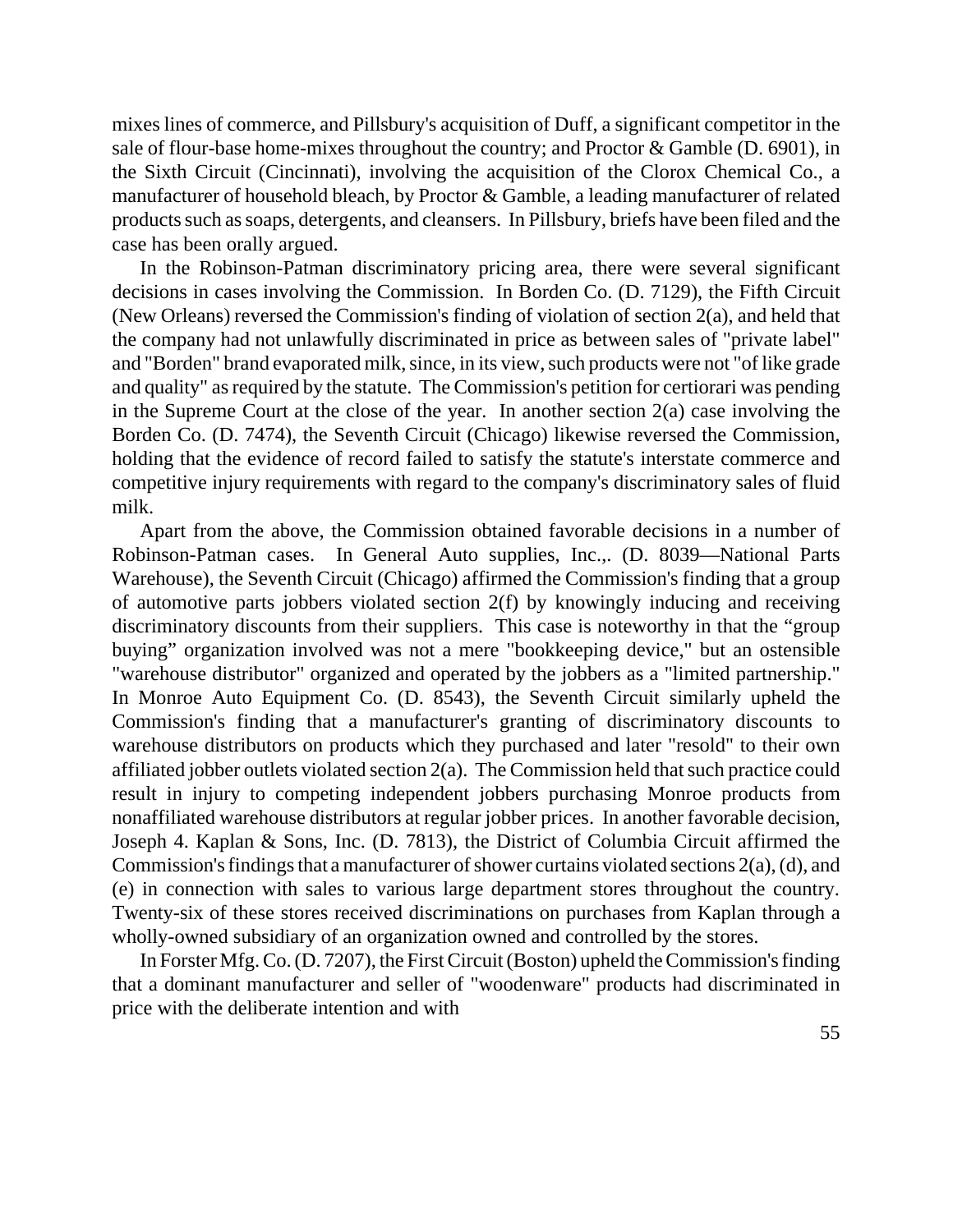the effect of injuring its smaller competitors. However, the court held that the Commission had applied an overly restrictive test in rejecting Forster's "meeting competition" defense, and remanded the case to the Commission for the application of a "reasonable and prudent person" standard under section 2 (b).

Robinson-Pitman matters pending at the close of the fiscal year included: Exquisite Form Brassiere, Inc. (D. 6966), in the District of Columbia Circuit, involving the merits of the company's section 2(b) defense to a charge of granting unlawful advertising and promotional allowances in violation of section 2(d) (in a previous decision, the court had ruled that such defense was applicable to a section 2(d) charge as a matter of law); and Foremost Dairies, Inc. (D. 7475), in the Fifth Circuit (New Orleans), involving issues of interstate commerce and competitive injury in connection with Foremost's discriminations in sales of fluid milk.

#### DECEPTIVE PRACTICE CASES

In the year's most significant deceptive practice decision, Colgate-Palmolive Co. and Ted Bates  $\&$  Co. (D. 7736), the Supreme Court upheld the Commission's finding that a television "demonstration" of a shaving cream's ability to shave sandpaper was deceptive and misleading. In reversing the First Circuit (Boston), the Court held that it is an unlawful trade practice to falsely represent that a televised test, experiment, or demonstration provides a viewer with visual proof of the truth of a product claim, regardless of whether the claim itself is true in actual fact. In a similar shaving cream "mock-up" case, Carter Products, Inc. (D. 7943), the Fifth Circuit (New Orleans) granted permission to withdraw the petition for review. The matter had been held in suspense pending the outcome of Collate. Two other cases involving the same type of deceptive "demonstration," General Motors Corp. and Libby-Owens-Ford Glass Co. (D. 7643), remained pending in the Sixth Circuit (Cincinnati).

In Mary Carter Paint Co. (D. 8290), the Supreme Court granted the Commission's petition for certiorari to review a decision of the Fifth Circuit (New Orleans) overturning the Commission's finding that the company's use of the word "free" in its price advertising of paint was misleading and deceptive.

In another significant deceptive practice matter, the Ninth Circuit (San Francisco) upheld the Commission's findings in Stauffer Laboratories, Inc. (D. 7841). The Commission's order requires the company to stop representing that the mechanical device ("Magic Couch") and plan which it sells will effect weight reduction, or tone and firm sagging muscles.

The Commission's efforts to eradicate deception in the watch industry continued to receive court approval during fiscal 1965. In W.M.R. Watch Case Corp. (D. 8573), and Waltham Watch Co. (D. 8396), the District of Columbia Circuit affirmed Commission ceaseand-desist orders directed against various deceptive practices in the marketing of watches and watch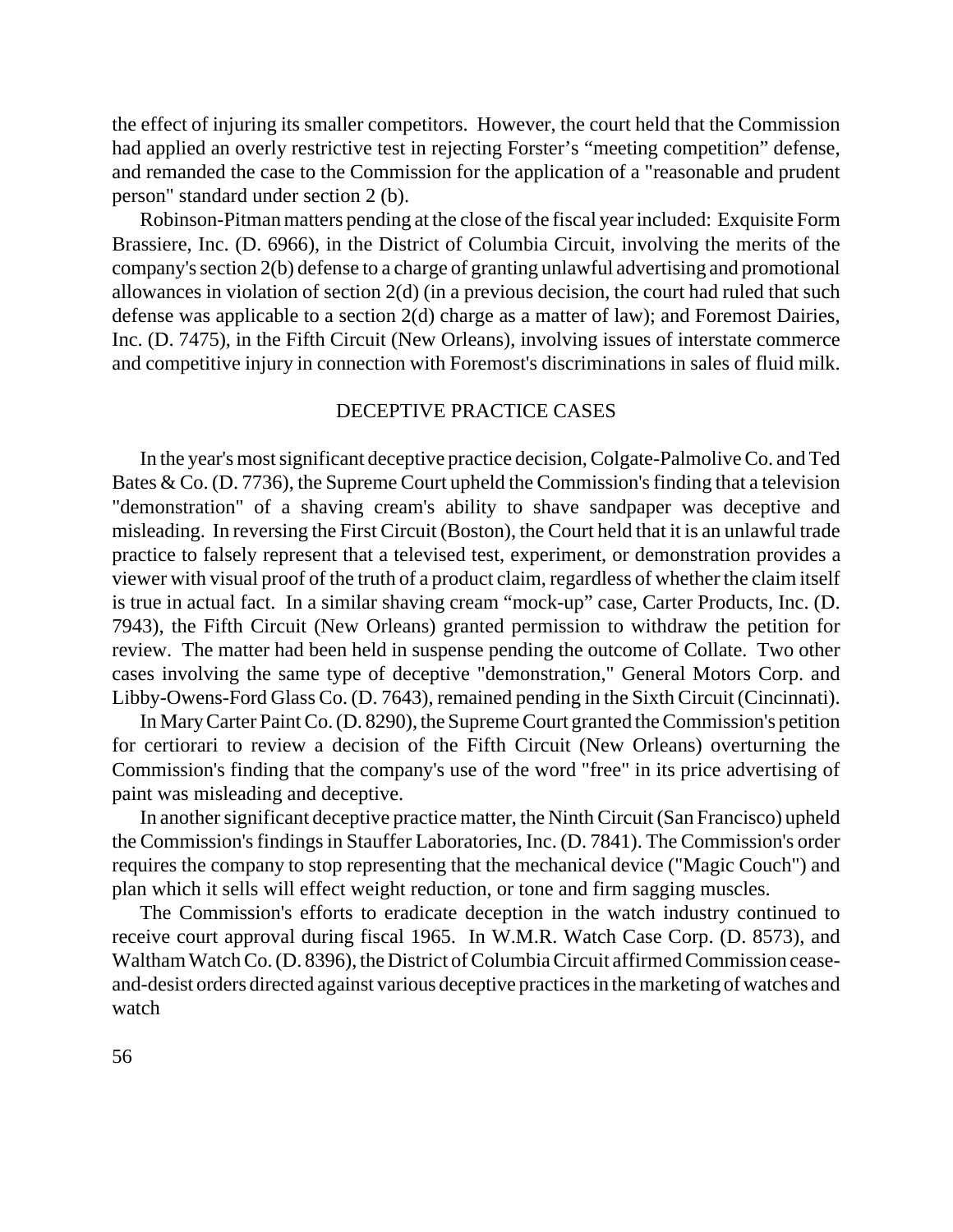parts. The same court of appeals also upheld the Commission in Brite Manufacturing Co. (D. 8325), involving a company's failure to disclose the foreign origin of imported watchbands. In that case, the court specifically affirmed the Commission's taking of "official notice" that a substantial segment of the purchasing public prefers domestic products, and believes that products unmarked as to country of origin are made in America.

In Coro, Inc. (D. 8346), the First Circuit (Boston) upheld the Commission's finding that a costume jewelry and watch manufacturer supplied "insert sheets" to "catalogue houses" containing fictitious retail prices, and falsely representing that its watches were "unconditionally guaranteed." In another fictitious pricing matter, the Second Circuit (New York) affirmed the Commission in Heavenly Creations, Inc. (D. 8448), involving "preticketing" of a variety of products.

In Western Radio Corp. (D. 74-68), the Seventh Circuit (Chicago) upheld an order of the Commission prohibiting deceptive statements regarding the operational range of a pocketsized portable radio transmitter, and misrepresentation of the licensing requirements necessary to operate this equipment.

In Heinz W. Kirchner, d/b/a Universe Co. (D. 8538), the Ninth Circuit (San Francisco) sustained the Commission's finding that the characteristics of a swimming-aid device called "Swim-Ezy" had been misrepresented to the public.

In J.C. Martin Corp. (D. 8520), the Third Circuit (Philadelphia) a Commission order prohibiting merchandising by means of a game of chance, gift enterprise, or lottery scheme. The court also held that the Commission's proceeding was not barred by a former Commission proceeding against the same respondents, under either the doctrine of res adjudicata or collateral estoppel.

In A. Robbin & Co. (D. 8532), the Seventh Circuit (Chicago) ruled in the Commission's favor in the first proceeding brought under the Flammable Fabrics Act of 1953 to reach court decision.

#### COLLATERAL SUITS AGAINST THE COMMISSION FOR INJUNCTIVE AND OTHER RELIEF

In a proceeding brought by Lone Star Cement Corp. (D. 8585), the Ninth Circuit (San Francisco) affirmed the decision of the district court (W.D. Wash.) denying the company's motion for summary judgment and granting the Commission's motion to dismiss for failure to exhaust administrative remedies. Lone Star's suit charged that the Commission lacked authority to conduct further proceedings with regard to one of the acquisitions challenged in its section 7 complaint, because of a failure to satisfy the statute's interstate commerce requirements.

In J. Weingarten, Inc. (D. 7714), the Fifth Circuit (New Orleans) reversed the holding of the district court (E.D. Tex.) and dissolved an injunction preventing the Commission from remanding its administrative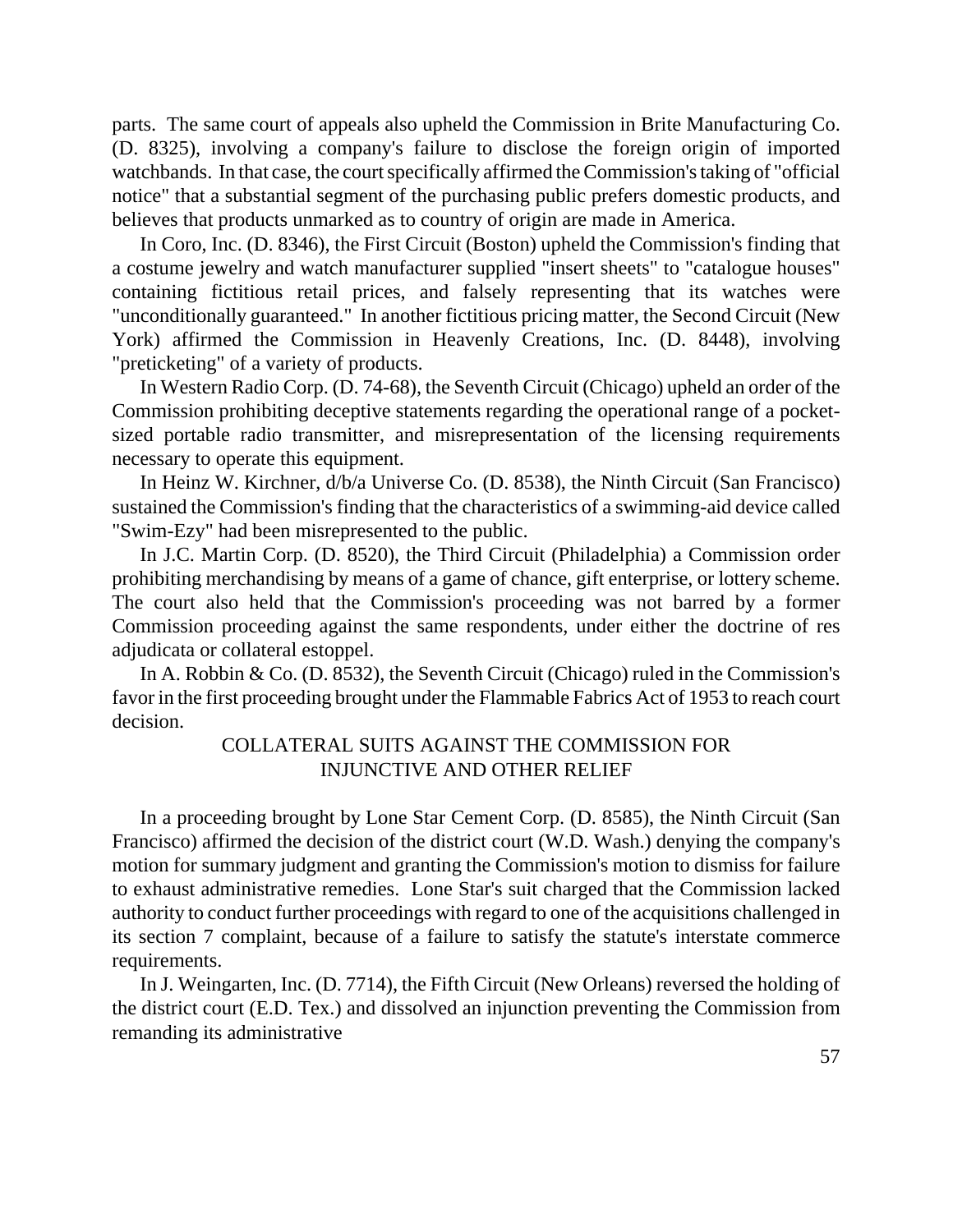proceeding to a hearing examiner for the taking of further evidence. The court of appeals held that the Commission had not prejudged the case, and had acted with reasonable "dispatch" in its handling of the proceeding.

The district court in Minneapolis (D. Minn.) granted the Commission's motion for summary judgment and dismissed a complaint for declaratory judgment and injunctive relief filed by Nash Finch Co. (D. 4589), challenging the conduct of an investigational hearing to determine the company's compliance with a pre-1959 Clayton Act order issued against it.

The District of Columbia Circuit reversed the holding of the district court (D.D.C.) that it was without jurisdiction to entertain a complaint filed by The Elmo Division of Drive-X Co. (D. 5959), and remanded the matter to the lower court for further proceedings. The company contends that the Commission acted improperly in instituting a new proceeding against it rather than adhering to the terms of a consent agreement in an earlier proceeding providing for reopening only upon findings of change of law or fact, or the public interest so required.

The district court in St. Louis (E.D. Mo.) granted the Commission's motion to dismiss a complaint filed by Anheuser-Busch, Inc. (File 611 0155) on the grounds that the court lacked jurisdiction over the subject matter, and that the complaint failed to state a claim upon which relief could be granted. The matter has been appealed to the Eighth Circuit (St. Louis). Anheuser Busch is unwilling to furnish certain production data requested in a subpoena issued in connection with the Commission's investigation of alleged discriminatory practices and other trade restraints in the distribution of yeast.

#### SUITS TO COMPLIANCE WITH COMMISSION ORDERS AND SUBPOENAS

During fiscal 1965 the Commission was successful in its suits to obtain compliance with its section 6(b) orders calling for the filing of "special" reports. In Artnell Co. (File 237 8136), the Seventh Circuit (Chicago) affirmed the judgment of the district court (N.D.Ill.) granting the Commission's motion for summary judgment in a proceeding to require Artnell to submit quarterly financial data for the Commission's use in its financial reports program. Artnell subsequently complied. In Dartmouth Finishing Corp. (22-66-395), the district court (D. Mass.) entered a consent judgment imposing statutory penalties of \$2,000 for Dartmouth's failure to comply with a section 6(b) order of the Commission. The court also directed that the company be held liable for full statutory penalties should it fail fully to comply with the court's judgment. And in three other instances, the companies involved elected to comply "voluntarily" with Commission report orders, following the filing of compulsory process by the Commission in district courts: Huntington Manufacturing Co. (File 641 0084.) (N.D. Ill.); Bausch Machine Tool Co. (25-66-275) (D. Mass.); and Summit Timber Products Co. (24-44-050) (W.D. Pa.).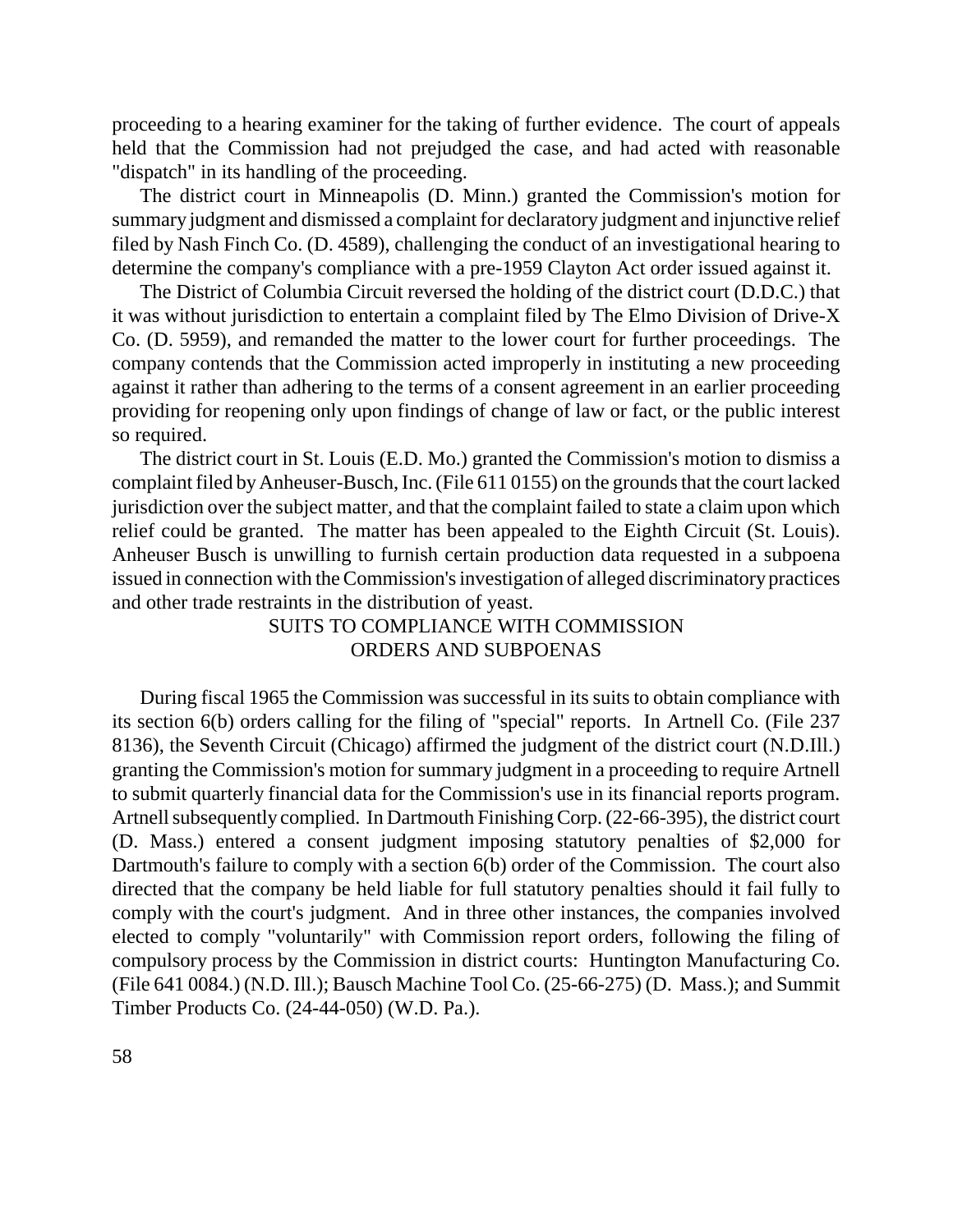In subpoena cases, the Commission filed for enforcement in Roytex, Inc. (File 621 0563) in the District Court for the Southern District of New York and obtained an order directing compliance. Roytex thereafter appealed to the Second Circuit (New York). After its application for stay pending appeal was denied by the court of appeals and the Supreme Court, the company complied with the Commission's subpoena. The appeal was dismissed without prejudice on consent of the parties. In A & R Agency (File 632 3604), the Commission filed for enforcement in the District Court for the Northern District of Illinois (Chicago). The court entered an order directing compliance, with satisfactory results.

#### CRIMINAL CONTEMPT PROCEEDING

In a noteworthy proceeding, Holland Furnace Co. (D. 6203), the Seventh Circuit (Chicago) found the company and three of its top officials guilty of criminal contempt for willfully violating an order of the court commanding obedience to the Commission's order to cease and desist from various deceptive practices in the sale of furnaces and furnace parts. Holland was fined \$100,000, and its president, Mr. Cheff, was sentenced to 6 months' imprisonment. The other two company officials were each fined \$500. Holland's petition for certiorari was subsequently denied. Mr. Cheff's petition for certiorari was pending at the close of the year.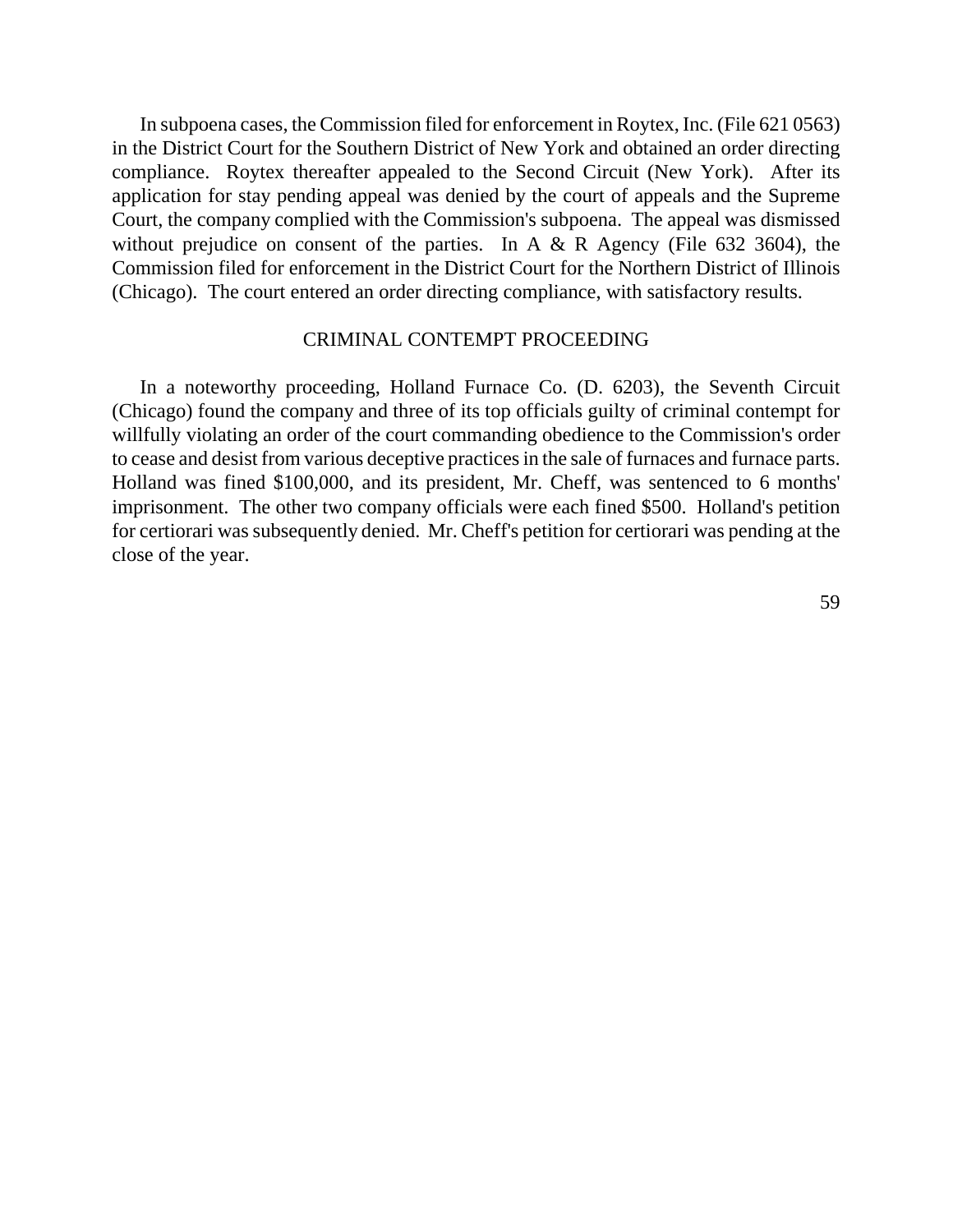## APPENDIX (B)

## Penalty Enforcement Proceedings

When a report of a requested investigation contains provable violations of an order to cease and desist, the staff attorney examines the usually voluminous record, and, if indicated, drafts a complaint and supporting trial memorandum, which is certified by the Commission to the Attorney General of the United States for transmittal to the appropriate U.S. Attorney. In the vast majority of the cases referred by the Department of Justice to the various U.S. Attorneys, members of the Division's staff are requested to prepare pleadings and take depositions for use in the trial of the case. In many instances the staff attorney assumes the full burden of litigation.

During fiscal 1965, penalties totaling \$40,600 were recovered. In addition, eight injunctions requiring future compliance with Commission orders were obtained.

Penalty statistics are as follows:

#### DECEPTIVE PRACTICES CIVIL PENALTY CASES

Cases Concluded

Tropic Industries, Inc. (N.D. Ill). Misrepresentations in connection with the sale of vending machines. Dismissed.

International Motels, Inc. (N.D. Calif.). Misrepresentations in connection with the sale of correspondence course in motel management. Dismissed.

Commercial Distributors of America, Inc. (E.D., Pa.). Misrepresentations in connection with the sale of vending machines. Judgment for \$5,000 and injunction.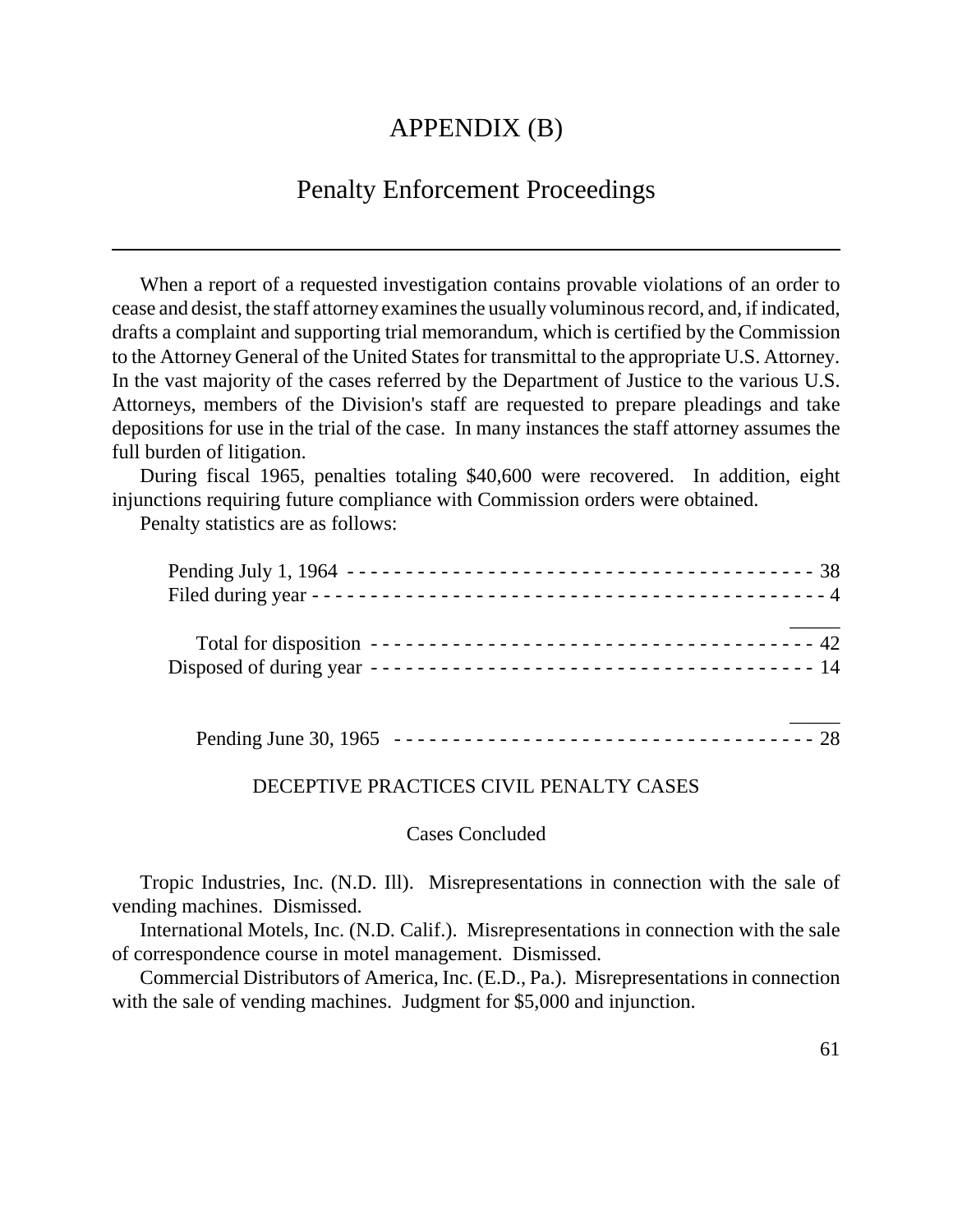American Candle Co., Inc. (E.D.N.Y.). Misrepresentations as to composition of candles. Judgment for \$1,500 and injunction.

Velox Service,Inc.(S.D.N.Y.). Misrepresenting price, value, and performance of certain merchandise. Judgment for \$500 and injunction.

VitasafeCorp. (S.D.N.Y.). Misrepresentation of a free trial offer of vitamin capsules and refusal to cancel orders for undelivered merchandise. Judgment for \$18,000 and injunction.

United Products Co. (N.D. Ohio). Misrepresenting earnings from servicing candy vending machines and the assistance given to purchasers of such machines. Judgment \$1,500 and injunction.

R. D. Anderson (W.D. Ky.). Misrepresentations made in connection with the interstate sale of silverware coupons and silverware. Judgment for \$9,500 and injunction.

Israel Rettinger(E.D.N.Y.). Misrepresenting the manufacture of rainwear and other merchandise. Judgment for \$1,500 and injunction.

Endeavor Press (S.D.N.Y.). Misrepresentation in connection with the interstate sale of contest aids. Closed.

International Photographers (S.D. Calif.). Misrepresentation in connection with the interstate sale of photographs and photographic albums. Judgment for \$1,500.

David Fischer (S.D.N.Y.). Fictitious pricing of waterproof coatings and paint. Closed. Cases Pending

Peanut Novelty Company (N.D. Tex). Selling and distributing lottery devices.

UniversalEducational Guild,Inc. (E.D.N.Y.). Misrepresentations in connection with the sale of encyclopedias.

Post-Graduate School of Nursing, Inc. (N.D. 111.). Misrepresentations in connection with a correspondence course designed to qualify purchasers in the field of practical nursing.

American Rug & Carpet Co., Inc. (S.D.N.Y.). Deceptive use of oriental names to describe domestic rugs.

Atlantic Products (Nebr.). Misrepresentations of photographic albums and certificates for photographs.

Pruvo Pharmacal Co. (E.D. Wis.). Misrepresenting the therapeutical value of a drug preparation.

Roland S. Jenkins (N.D. Ohio). Misrepresentation in connection with the interstate sale of vending machines and vending machine supplies.

George R. Hoffman (Kans.). Misrepresentation in connection with the interstate sale of correspondence courses.

Herbold Laboratory, Inc. (S.D. Calif.). Misrepresentations as to the efficacy of preparations for use on the hair.

Madway Main Line Homes, Inc. (E.D. Pa.). Pricing misrepresentations in the sale of prefabricated homes.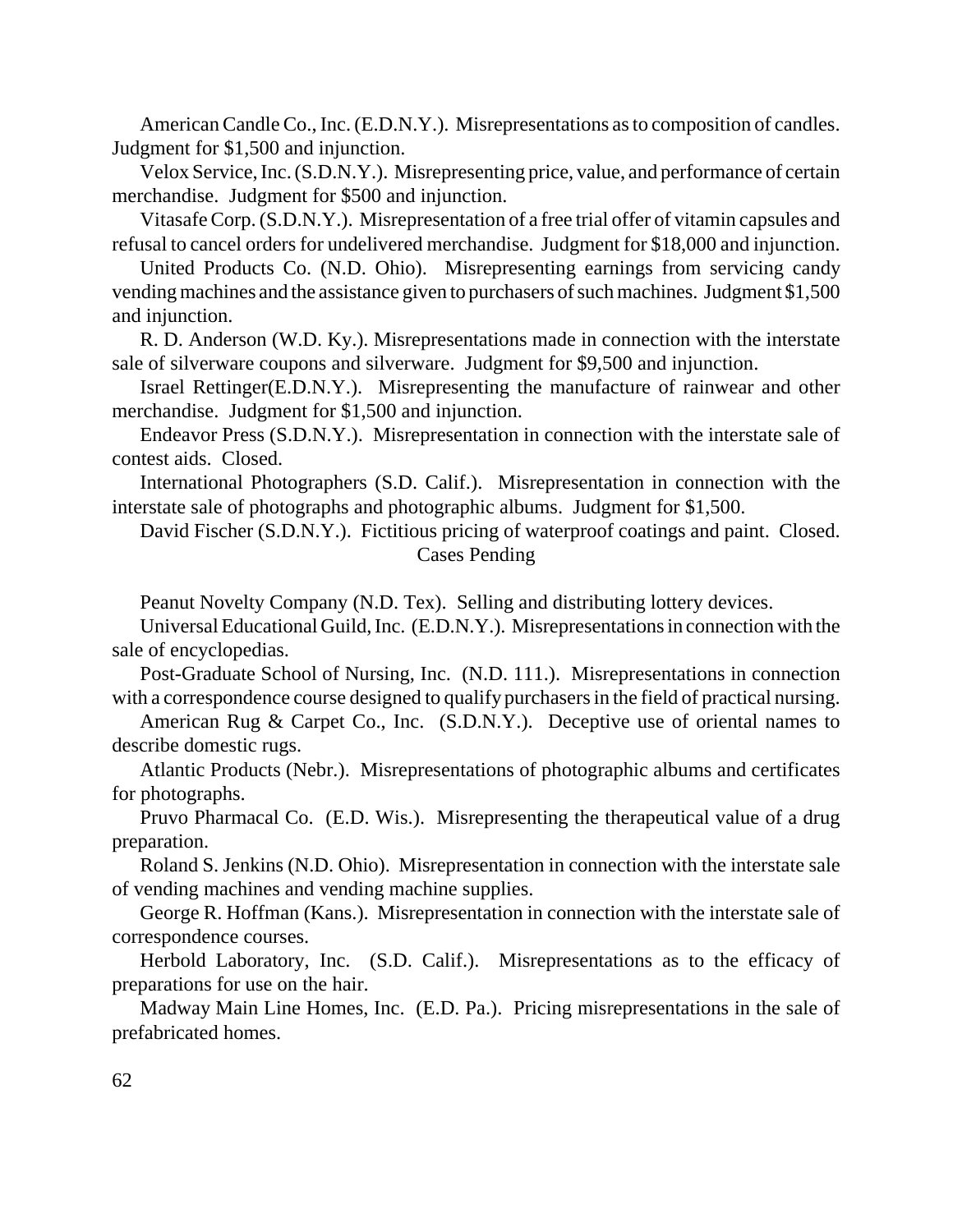## APPENDIX (C)

## Bureau of Textiles and Furs Civil Penalty and Criminal Cases

During fiscal 1965, one suit for civil penalties was concluded with the recovery of a \$2000 penalty and an injunction against further violation of the Commission's order under the Wool Products Labeling Act of 1939.

Penalty Cases Statistics:

| <b>Criminal Cases Statistics:</b>    |  |
|--------------------------------------|--|
|                                      |  |
|                                      |  |
|                                      |  |
|                                      |  |
|                                      |  |
|                                      |  |
|                                      |  |
| <b>Civil Penalty Cases Concluded</b> |  |
|                                      |  |

Lawrence Blanket Co. (Dist. Mass.). Misbranding wool products, blankets. Judgment for \$2000 and injunction.

Civil Penalty Cases Pending

Woody Fashions, Inc. (S.D.N.Y.). Misbranding wool products, coats. H. M. Prince Textiles, Inc. (S.D.N.Y.). Misbranding wool products, yarn and fabrics.

63